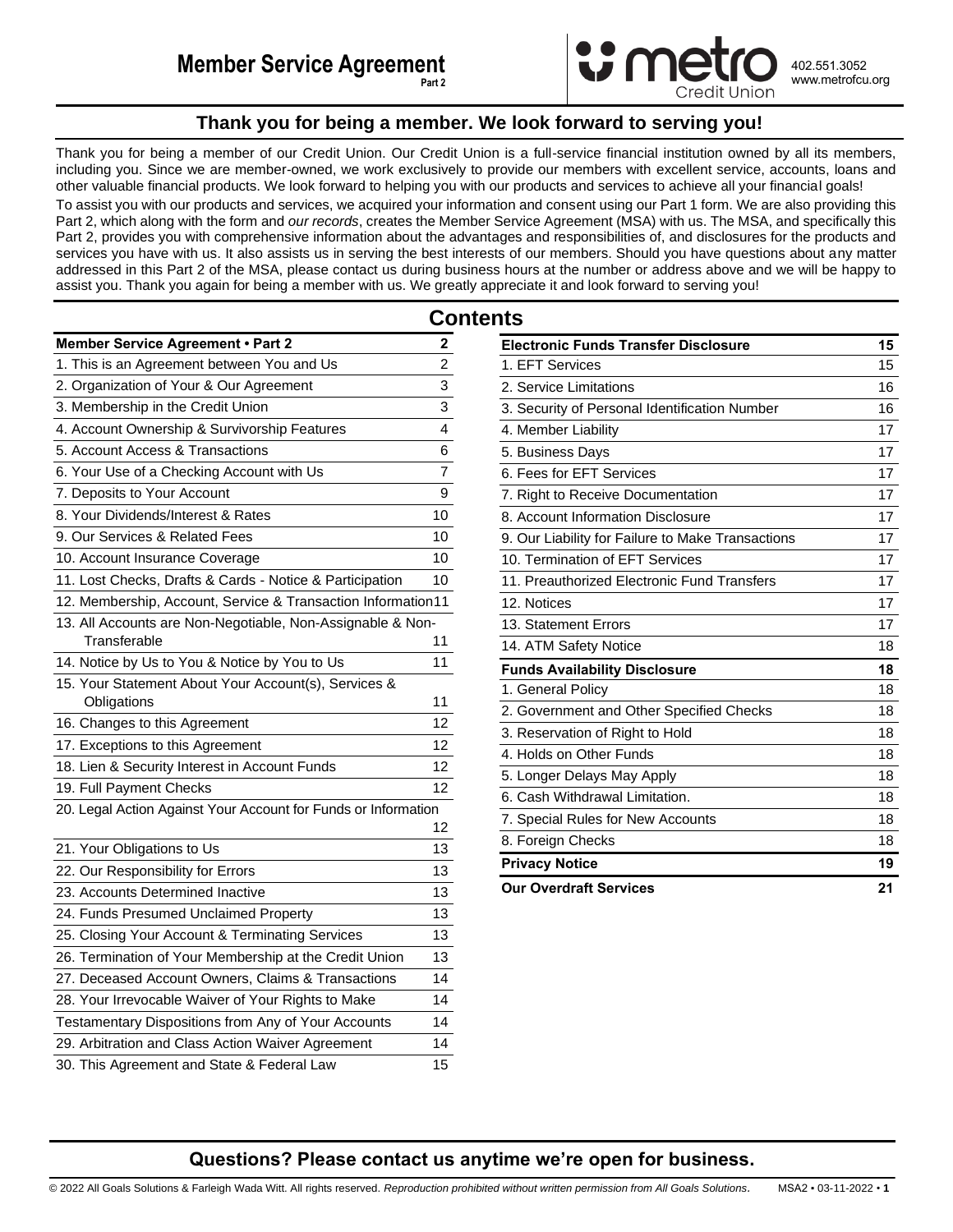# **Member Service Agreement • Part 2**

## <span id="page-1-1"></span><span id="page-1-0"></span>**1. This is an Agreement between You and Us**

#### **a. Agreement for Accounts and Services.**

You understand that Parts 1 and 2 create a legally binding Member Service Agreement ("Agreement") that governs your accounts and services with our Credit Union. This Part 2 explains the specific Agreement terms, disclosures, responsibilities and liabilities of membership, account ownership and related services for your accounts with us. By applying for membership, opening or using an account, initiating or using a service, signing or otherwise validating Part 1 of this Agreement (the account form) and/or through the receipt and/or electronic availability of your periodic statement, you are agreeing to the terms, responsibilities and accompanying liabilities of this Agreement, which also includes our Funds Availability disclosures, Electronic Fund Transfer disclosures, Rate and Fee disclosures and Privacy Policy. You promise that all the information you provided to us in Part 1 of this Agreement is complete and true, and that your Part 1 has been completed according to your instructions, as confirmed by your signature on or validation of Part 1 of this Agreement, through your use of an account or a service, and/or your receipt and/or electronic availability of your periodic statement. You understand that we may rely exclusively on the terms of Parts 1 and 2 of your and our Agreement, and further agree that we have no obligation to rely on any other documents, unless otherwise required. In addition to providing you with excellent service, accounts and services, the essential purpose of this Agreement is to fairly apportion the advantages, responsibilities and liabilities of membership, account ownership and services used by each member between that member and the Credit Union. This enables us to provide the best products and services possible, in the most cost effective manner, for the benefit of all members of our Credit Union.

**1) Your Planning Needs & Legal and Other Advice**. Please make sure the ownership and survivorship features of the account(s) you have with us match your financial and estate planning needs. This is particularly important if you have requested to have more than one account with us, or have designated a beneficiary/POD payee or beneficiaries/POD payees on the account(s) with us (please see Provision 4.). Your affirmation that the account(s) you have with us match your financial and estate planning needs helps us provide you with excellent service and manage the account(s) according to your wishes. We cannot and do not provide legal, financial, tax or other professional advice. Should you need such advice, please consult your own professional. We can however help you and your professional with any questions about our credit union and its products and services, which we are pleased to do anytime during business hours.

## **b. Questions? Please Ask Us.**

Please read and keep this Agreement so that you can refer to it anytime that you have a question about your membership, an account or a service. You understand and acknowledge that you may contact us anytime we are open for business to obtain additional copies of this Agreement (and Part 1 (the account form) specifically), and that you can also access Part 2 of this Agreement and all our disclosures anytime on our website at www.metrofcu.org. As an owner of this Credit Union, it is particularly important that you read and follow the terms of this Agreement so that we can meet your account and account related service needs, and in order for you to carry out your responsibilities and avoid any losses or liability. You further understand that this Agreement is written in English, and that it is your responsibility to get help from us and persons of your own choosing (such as family, friends, employers, professional advisors, etc.) should you have any language difficulties in reading and understanding this Agreement. Should you have questions or need an explanation about any matter addressed in this Agreement (Parts 1 and 2), please contact us at 402-551-3052 or toll-free at 800-301-8549 during business hours and we will be happy to answer your questions.

## **c. Important Definitions for Your & Our Agreement.**

In this Agreement the words "we," "our," and "us" mean the Credit Union and the words "you" and "your" mean you the account owner ("member" or "owner" or "trustee") according to this Agreement. "You" and "your" also apply to any "agent" appointed by or acting on behalf of you to conduct transactions on the account(s), according to this Agreement.

The word "account" means one of three types of accounts that you can own and/or can access at our Credit Union: a savings (share) account, checking (share draft) account or certificate (share certificate) account. Though there are a number of titles (names) for your accounts with us, all your accounts will be one of these three account types. A savings (or share) account, which may also include money market accounts, pays dividends, and may be subject to limits on certain types of transactions on the account (as further explained in the Rate and Fee disclosures). A checking (or share draft) account may or may not pay dividends, and most transactions are conducted by check, debit card, ATM card or by phone or online. A certificate (or share certificate) account pays the highest dividends for keeping the funds in the account for a set period of time (a certain number of months), subject to a penalty if withdrawn before that set time period. All accounts that you have with us will be one of these three account types (i.e., will be a savings (share), checking (share draft) or certificate (share certificate) account).

The words "add", "adding", "additions" or "additional" mean that an owner or trustee has added a new account and/or service with us under an existing account number by any means we allow (e.g., in person, by mail, phone or online) according to this Agreement. When you request us to add an account and/or service, you understand that we may use and require you to sign a Part 1 account form (or other form we use) to add the account and/or service, and that we may note the added account and/or service on the Part 1 account form by the word "Added" on the form.

The words "affiliated person" or "affiliated organization" means any person or organization employed by or associated with us who we request to assist us in any way with the business and affairs of the Credit Union.

The word "agent" means a person who only has the right to conduct transactions on an account, but has no ownership or survivorship rights in the account or to the funds held in the account, and cannot initiate, change, add, close or terminate an account or service.

The words "beneficiary" and "Payable on Death (POD) Payee" mean a person or an organization that an owner on a one owner account has, or the owners on a multiple owner account have, designated on an account to receive the funds remaining in an account (if any), on the owner's death or the last owner's death on the account.

The word "change" means to revise any information concerning an account or service, any change to an owner, agent, trustee or successor trustee concerning an account or service, or termination of a service with us according to this Agreement. Any owner or trustee acting alone may make any change to an account or service with the exception of adding or removing an owner or trustee to or from an account or service or adding a Checking Account or Money Market Account (for which we may require written consent of all owners). When you request us, or we require you, to make a change to an account or a service, or terminate a service, you understand that we may use and require you to sign an updated (revised) Part 1 account form (or other form we use), on which we may note the change and include the word "Revised" on the updated Part 1 account form.

The word "close" used in connection with an account means to terminate an account (and likely terminate the related service(s)) with us according to this Agreement. Any owner or trustee acting alone may close an account (and terminate any related service). When you request us, or we require you, to close an account (and likely terminate the related service(s)) you understand that we may use and require you to sign a Part 1 account form (or other form we use), on which we may note the closed account or terminated service and include the word "Closed" on the Part 1 account form.

The word "fiduciary" generally means a trustee of a trust, attorney in fact for a power of attorney, guardian or conservator of a protected person, a representative of an estate, an attorney or certified public accountant for a client, or any similar relationship where one person has a responsibility to act for the benefit of another person (or for an organization, legal entity, etc.).

The words "online", "through the internet", "available to you electronically", "electronic availability" and "electronic notice" mean your ability to access account and service information either at our website or through an internet-based product or service we provide and to which you have agreed.

The word "organization" means a business, association or other private or government entity that is represented by people whether recognized under the law or not.

The word "original" on your Part 1 account form means that you have opened an account and/or initiated a service with us according to this Agreement. When you request us to open an account or initiate a service you understand that we may use and require you to sign a Part 1 account form (or other form we use), on which we may note the new account or service and include the word "Original" on the new Part 1 account form.

The word "owner" means a person who has ownership rights to an account and the funds held in an account, who can conduct transactions on an account, and can initiate, change, add (subject to conditions in Section 4.b.), close or terminate an account or service in accordance with this Agreement.

The words "ownership and survivorship feature information" specifically refer to the number of owners on an account, and whether the funds in the account will ultimately go to an owner's estate or to a designated beneficiary(s)/POD payee(s) on the owner's or the last owner's death. The ownership and survivorship features of any account are controlled solely by your most recently signed and dated Part 1 account form (or other form we use) and, to the extent applicable, to previously signed and dated Part 1 account form(s), and the provisions of this Part 2.

The word "Part 1" means either our Member Service Agreement Part 1 (MSA Part 1) account form, or our Member Service Agreement for a Trust Part 1 (MSAFAT Part 1) account form, which creates the complete Member Service Agreement with our Member Service Agreement Part 2 (MSA Part 2). The word "Part 1" also refers to any other signature card, account card or other form that we use or provided and that you signed or otherwise authenticated in order to specify the ownership and survivorship features of your account(s).

The word "Part 2" means our Member Service Agreement Part 2 (MSA Part 2 (this document)) that creates the complete Member Service Agreement with either our Member Service Agreement Part 1 (MSA Part 1) account form, or our Member Service Agreement for a Trust Part 1 (MSAFAT Part 1) account form (or other form we use). The MSA Part 2 includes our Funds Availability disclosures, Electronic Fund Transfer disclosures and Rate and Fee disclosures, and along with the Part 1 account form (or other form we use) creates the complete Member Service Agreement. Your accounts and services are subject to the terms of the Member Service Agreement, our Bylaws, and our policies as revised from time to time.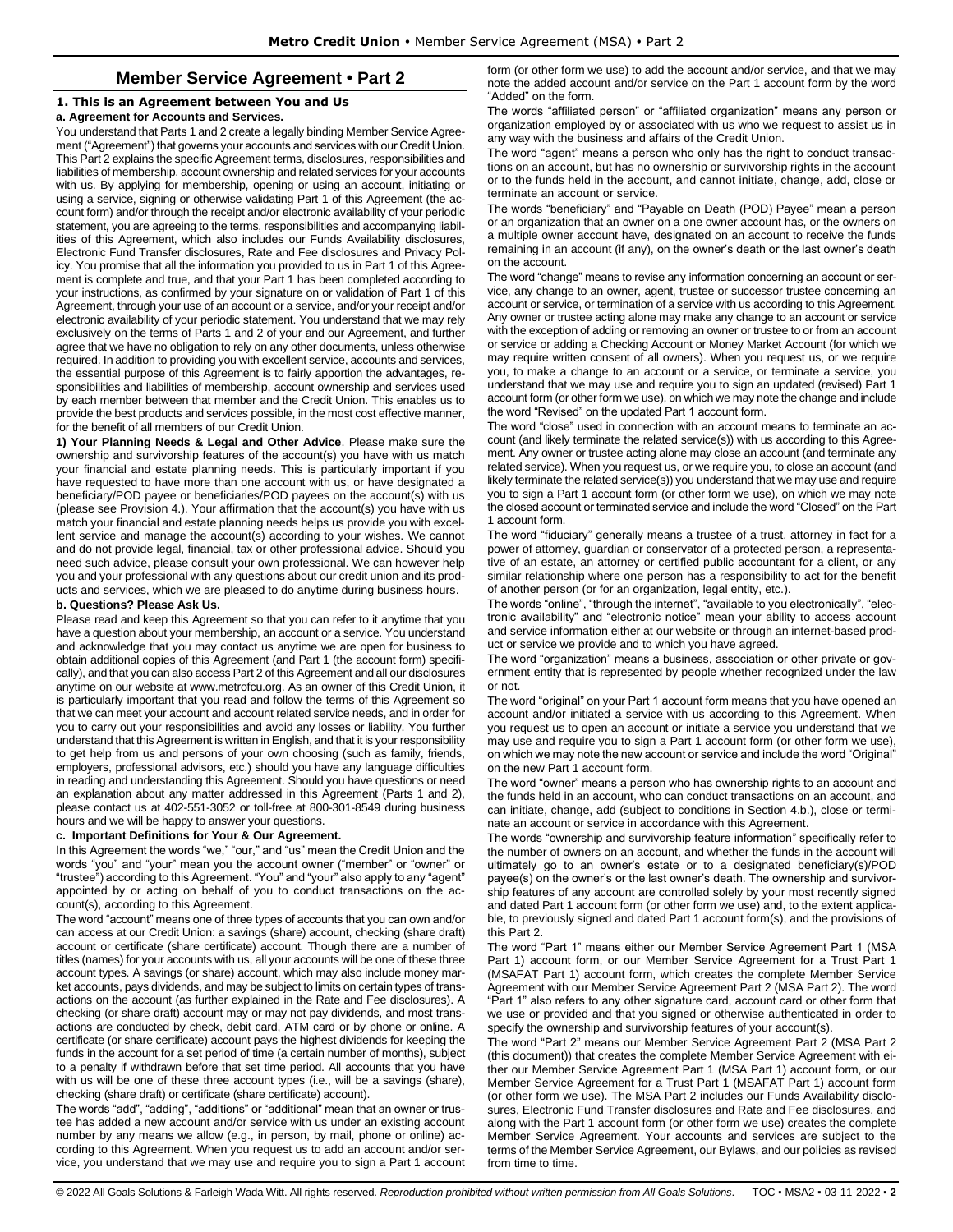#### The words "people" or "person" mean human beings.

The word "Provision" refers to the thirty (30) provisions of our Member Service Agreement Part 2 (MSA Part 2 (this document)), which can be located by page number in the table of contents at the beginning of the MSA Part 2.

The word "successor trustee" means a person who is named as a successor trustee on our Member Service Agreement for a Trust Part 1, who may claim the funds held in an account opened on the MSAFAT Part 1 upon satisfactory proof of his or her authority and succession to act as a trustee of the trust. Until such proof is provided to us, a successor trustee has no rights to an account or funds held in an account on the MSAFAT Part 1.

The word "transaction" means 1) any action, instruction, order or request that would increase or decrease the balance in an account, or would impose a lien or security interest on funds in the account, and 2) any other request for use of any service or information in connection with the account. The word "transaction" does not include adding an account or service, changing any information or an owner, agent, beneficiary/POD payee, trustee or successor trustee on an account or service, or closing or terminating an account or service. You may conduct a transaction by any means that we allow, such as in person, by phone, at an Automated Teller Machine (ATM), our services that can be accessed online, or by debit card, ATM card, credit card or mail.

The word "trustee" means a person serving as a fiduciary (trustee) for a revocable or irrevocable living trust who has opened the account on our Member Service Agreement for a Trust Part 1 (MSAFAT Part 1). A trustee can conduct transactions on an account, and can initiate, change, add, close or terminate an account or service according to this Agreement.

#### **d. Right to Rely on this Agreement.**

You acknowledge the receipt of and agree to the terms, responsibilities and liabilities of this Agreement given to you in person, downloaded from our website, and/or mailed or e-mailed to you at the address in Part 1 if provided. As explained to you in Provision 1. a., this Agreement includes the Funds Availability disclosures, Electronic Fund Transfer disclosures, Rate and Fee disclosures, Privacy Policy, and any changes that we make to them from time to time. To reduce costs for all members, you agree that we may optically scan, image, film or electronically capture (as technology allows) the image of your original Part 1 and revised Part 1s as applicable (and all related forms and documents that pertain to your account(s) and services), and agree that the electronic copy of Part 1 is (and all related forms and documents are) binding on you and us. You may request a copy of your Part 1(s) (or other form we use) and any related form(s) and document(s) anytime we are open for business. You further understand that you may initiate, change, add, close or terminate your accounts, services or membership with us at any time according to terms of this Agreement.

For all transactions on an account or use of a service, and for any initiation, change, addition, closure or termination of an account and/or service, you agree that we may rely exclusively on the terms of Parts 1 and 2 of this Agreement, our Bylaws, and any changes we make to these documents from time to time. Further, you understand that any changes you make to your existing account(s) and services and any additional accounts or services that you request will also be governed by Parts 1 and 2 of this Agreement, our Bylaws and policies, and any changes we make to them from time to time.

When you open a savings account under an account number assigned to you by us, the ownership and/or survivorship features of the savings account apply to all your other accounts opened (added) under that account number (see Provision 4, regarding account ownership and survivorship features). If you would like to open and own one or more accounts with different ownership and survivorship features than your savings account, please tell us and we will assist you in obtaining an additional account number for the account(s), which may be opened on a new Part 1 account form (or other form we use).

Upon your request, when we allow you to open an account without completing a Part 1 account form (or other form that we use), you agree that the ownership and/or survivorship features of the account are governed by the ownership and/or survivorship features of your savings account (see Provision 4, regarding account ownership and survivorship features). You understand that you may reconfirm, and/or obtain a Part 1 account form that substantiates, the ownership and/or survivorship features of the account by contacting us anytime we are open for business.

Finally, for your convenience and upon request, if you open, initiate, change, add or close an account or service by phone or in person (or if we allow, online or by mail), you understand and agree that the appearance (or removal) of that account on your periodic statement confirms your request for (or removal of) that account and/or service, that you have verified whether the account and/or service was opened, initiated, changed, added, closed or terminated correctly, and that the account and/or service is governed by Parts 1 and 2 of this Contact, our Bylaws and policies, and any changes we make to them from time to time. You understand that you may reconfirm and obtain a Part 1 account form or a revised Part 1 account form (or other form we use) that indicates that you have opened, initiated, changed, added, closed or terminated an account and/or service by phone (or if we allow, online or by mail) by contacting us anytime we are open for business.

**e. Part 1 Controls Account Ownership & Survivorship Features** 

Depending on the accounts and related services you have selected, we may provide you with periodic statements and maturity notices that contain account information. Further, you may call us with questions about your account(s) and services any time we are open for business. You may also be able to access information about your account(s) and services online. You understand that statements, notices, online access and oral responses to questions based on our data-processing system without review of your Part 1 may not include all the information about your account(s), and do not control the ownership and survivorship features of your account(s). You understand and acknowledge that only your most recently signed and dated Part 1 account form (or other form we use) and, if applicable, previously signed and dated Part 1 account form(s), controls the number of owners (and/or agents if any) or trustees on your account(s), and the ownership or survivorship features of the account. To confirm the specific ownership and survivorship feature information of any account with us, please request us to refer to and provide you with a copy of your most recently signed and dated Part 1 account form (or other form we use).

In order to reduce costs and expenses for all members of our Credit Union, you agree that if you have updated a fully completed and signed Part 1 that does not require us to refer to prior copies of our Part 1 (or other form that we use) for contract or compliance purposes, we may permanently destroy [i.e. shred and recycle] any prior Part 1s and/or related documents.

#### **f. How Accounts are Titled.**

Accounts are generally titled so that the name used on the account matches the Social Security Number or Employer Identification Number you have provided for the account in order to satisfy legal and data processing requirements. Upon your request, we can include a full description, explanation or any legal title you need in Part 1 of the Agreement to explain the purpose of the account and/or the ownership of the funds held in the account.

## <span id="page-2-0"></span>**2. Organization of Your & Our Agreement**

In Part 1 of your and our Agreement (the account form), you have provided us with your information to apply for membership, selected the ownership and survivorship features for your account(s) and selected services. On Part 1 you have also certified that the name, Social Security Number (SSN) or Employer Identification Number (EIN) and address that you have provided to us are correct (or that you are exempt or that a number is not required), that you are a U.S. citizen or U.S. person, and whether or not you are subject to backup withholding. To fulfill your account and service requests, we may use the Part 1 account form to open, initiate, change (revise), add, close or terminate accounts and/or services, and may require you to sign a Part 1 account form (or other form we use) for any of your account and/or service requests.

This Part 2 of this Agreement explains the specific terms, responsibilities and liabilities of membership, account ownership and related services with us. It is organized chronologically, starting with important terms and definitions that you should know about this Agreement, followed by membership, creation or initiation of accounts and related services, account and service maintenance and change issues, and finally addresses a number of account and service closure and termination issues. Part 2 concludes with four (4) important disclosures that also affect your account and services: the Funds Availability disclosures, Electronic Fund Transfer disclosures, Privacy Policy and Rate and Fee disclosures. Again, should you have questions or need an explanation about any matter addressed in this Agreement (Parts 1 and 2) please contact us at 402-551-3052 or toll-free at 800-301-8549 during business hours and we will be happy to answer your questions.

## <span id="page-2-1"></span>**3. Membership in the Credit Union**

### **a. Requirements of Membership.**

To become a member of our Credit Union you must be in our field of membership as described in our Bylaws or Charter and open and maintain at least one savings account with the minimum required membership savings amount, as described in the Bylaws (or otherwise required).

#### **b. Identification, Social Security Number & Backup Withholding.**

To join our Credit Union, open, own, be on an account and apply for or use a service, in addition to providing us with your current name, residential or business street (or physical) address (and, if different, your mailing address), phone number and birth date, we will require you to provide us with current government issued picture identification and a Social Security Number (SSN) or Employer Identification Number (EIN) (generically referred to as Taxpayer Identification Numbers or TINs). The Credit Union may, at its discretion, permit you to open or be on an account if you are in the United States temporarily and will not be issued a SSN or EIN, or if you have applied for but have not yet received your SSN or EIN. If the Credit Union permits you to open or be on an account in either of these situations, additional documentation may be required. We will further require you to certify (confirm) for IRS, or other governmental reporting purposes, that the SSN or EIN or other required documents match the name and address, and indicate whether you are currently subject to backup withholding and whether you are a U.S. citizen or U.S. person. If you are in the United States temporarily and will not receive a SSN or EIN, you will not be paid interest on your deposits with the Credit Union. To provide you with excellent service and for your and our protection, you agree that we may retain a copy or electronic image of your current government issued picture identification for identity verification for any and all transactions or matters related to your account or services. If the IRS, or other government authority, indicates that there is a problem with the name and number provided by you for the account on Part 1 of this Agreement or otherwise notifies us, your account may become subject to backup withholding, which will require us to withhold and pay a portion of the dividends, interest or other payments to the IRS.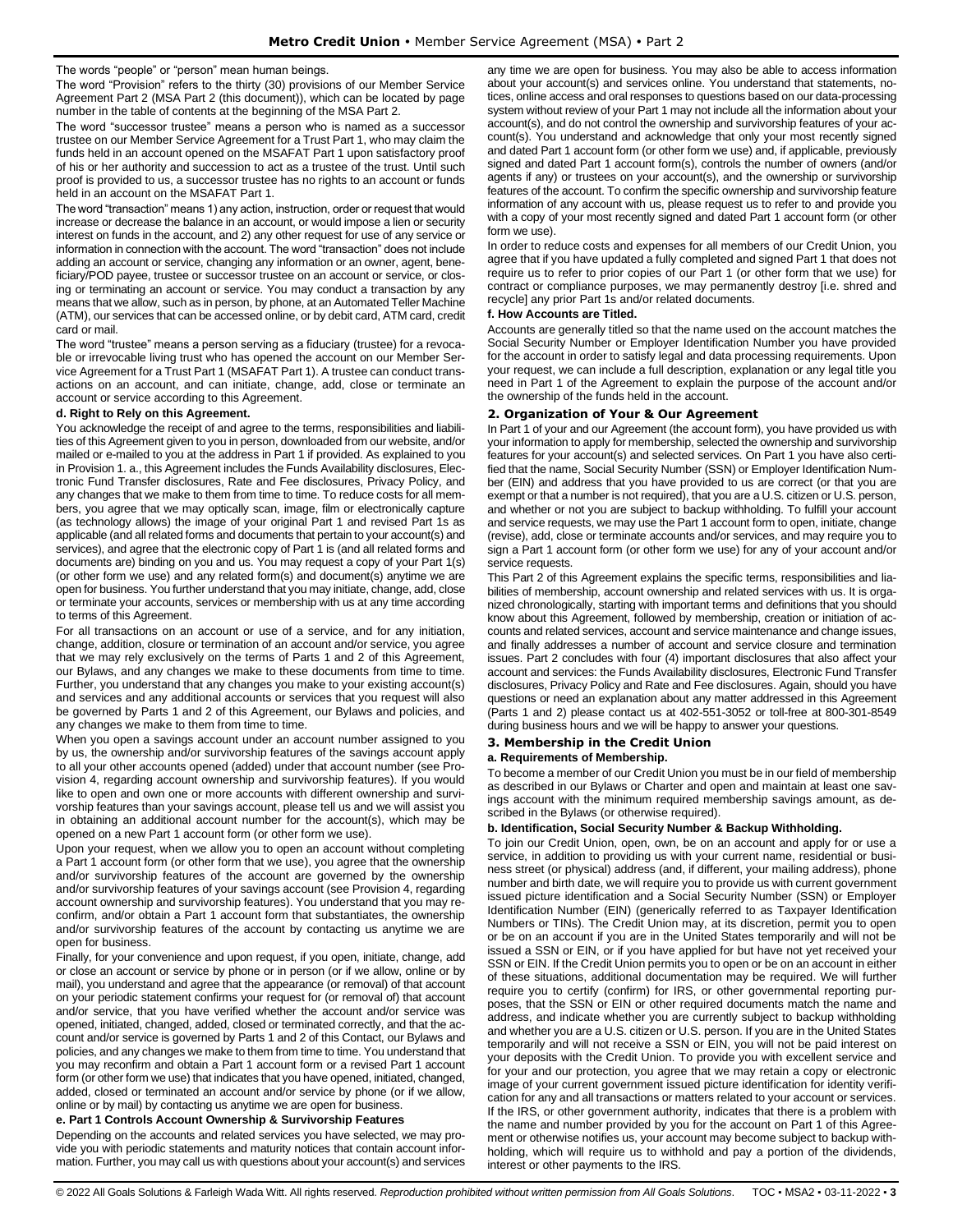## **c. Authorization to Obtain Information.**

You agree that we may check your account, employment and credit history, which includes obtaining reports from third parties and credit reporting agencies, to confirm your eligibility for membership, accounts and services we may offer.

## **d. Denial of Membership.**

You understand that we may deny membership to anyone based on any non-prohibited reason or basis, including but not limited to: 1) having caused us a loss, 2) harassment or abuse of our employees, volunteers, members or any affiliated person or organization, 3) having not repaid a loss, 4) lack of acceptable identification, 5) previous expulsion, 6) information we obtain about you from your account, employment and credit history, or 7) for your failure to comply with any of your responsibilities under this Agreement.

## <span id="page-3-0"></span>**4. Account Ownership & Survivorship Features**

Upon opening an account, you acknowledge that we have explained and that you have selected your choice for the ownership and survivorship features for that account in Part 1 of this Agreement (the account form). You may open an account either by yourself referred to as a "one owner account," or with another person or persons referred to as a "multiple owner account." You may also open an account as a trustee, custodian, representative payee, attorney-in-fact, estate representative, guardian, conservator, etc., as addressed in Provisions d. through h. that follow. When you request us to open an account or initiate a service you understand that we may use and require you to sign a Part 1 account form (or other form we use), on which we may note the new account or service and include the word "Original" on the new Part 1 account form.

You understand that when you open a savings account under an account number assigned to you by us, the ownership and/or survivorship features of the savings account apply to all your other accounts opened (added) under that account number, except for IRA accounts which may have separately designated survivorship or beneficiary features. Please note that ownership and/or survivorship features of certificate accounts first opened before June 1, 2020 are governed by the ownership and survivorship features of the *certificate account(s) you have with us if separately selected*. Ownership and/or survivorship features of certificate accounts opened on or after June 1, 2020 are governed by the ownership and survivorship features of the savings account you have with us and entered into our *computer system* and *our records*. If you would like to open and own one or more accounts with different ownership and survivorship features than your savings account, please tell us and we will assist you in obtaining an additional account number for the account(s), which may be opened on a new Part 1 account form (or other form we use).

#### **a. One Owner Accounts.**

A one owner account is an account owned by you alone, which you as the account owner use during your lifetime. Upon your death, the funds in the account will go to your estate and can be claimed by your legal representative or claimant subject to the terms of this Agreement. You understand that it is your responsibility (and not ours) to inform your legal representative(s) about your account(s) with us. Alternatively, you can designate a specific person or persons or organization(s) as a beneficiary(s)/Payable on Death payee(s) (POD payees) on your one owner account in Part 1 of this Agreement. Upon your death, the beneficiary(s)/POD payee(s) will be entitled to the funds in the account (subject to the terms of this Agreement) upon proof of your death and the beneficiary's/POD payee's identification.

If the sole beneficiary/POD payee on an account dies before you, on your death the funds in the account will go to the deceased beneficiary's/POD payee's estate. If this occurs, the funds may be claimed by a representative of the beneficiary's/POD payee's estate or other claimant authorized by law.

If the beneficiary/POD payee dies after you but before receiving funds in the account, the deceased beneficiary's/POD payee's estate may claim the funds in the account.

If you designate more than one beneficiary/POD payee on the account, and do not specify the percentage amount to go to each beneficiary/POD payee in Part 1 of this Agreement (or other form we use), each will be entitled to his or her (or its) equal share of the funds in the account, which will be determined by dividing the amount of the funds in the account by the number of beneficiaries/POD payees designated on the account).

If a beneficiary/POD payee on an account with multiple beneficiaries/POD payees dies before you, on your death the deceased beneficiary's/POD payee's share of the funds in the account will go to her or his estate and not to any other beneficiary/POD payee on the account. If this occurs, the funds may be claimed by a representative of the beneficiary's/POD payee's estate or other claimant authorized by law.

If a beneficiary/POD payee dies after you but before receiving the deceased beneficiary's/POD payee's share of the funds in the account, the deceased beneficiary's/POD payee's estate may claim the deceased beneficiary's/POD payee's share of the funds in the account.

You understand that it is your responsibility (and not ours) to inform any person or organization that he, she or it is a beneficiary/POD payee on your account(s). If a beneficiary/POD payee on the account dies before you, it is your responsibility to notify us and change the account accordingly. Please be aware that your beneficiary/POD payee designations made on Part 1 of this Agreement do not apply to Individual Retirement Accounts (IRAs), which have separate beneficiary designations.

#### **b. Multiple Owner Accounts.**

A multiple owner account is an account owned by two or more persons who possess equal rights to conduct transactions on, initiate, change, add, close and/or terminate the account and/or related services, except that all owners of an account must agree in writing to the addition of a Checking Account or Money Market Account. Each account owner owns the multiple owner account with right of survivorship. This means that when one owner dies, his or her interest in the account and the funds in the account are owned by the surviving owner or owners of the account, subject to the terms of this Agreement. Upon the death of the final owner the funds in the account belong to that owner's estate and can be claimed by that owner's legal representative or claimant subject to the terms of this Agreement. You understand that it is your responsibility (and not ours) to inform your legal representative(s) about your account(s) with us. Alternatively, you can designate a specific person or persons or organization(s) as a beneficiary(s)/Payable on Death payee(s) (POD payees) on your multiple owner account in Part 1 of this Agreement. Upon the final owner's death, the beneficiary(s)/POD payee(s) will be entitled to the funds in the account (subject to the terms of this Agreement) upon proof of death and the beneficiary's/POD payee's identification.

If the beneficiary/POD payee on the multiple owner account dies before the last owner is deceased, on the last owner's death the funds in the account will go to the deceased beneficiary's/POD payee's estate. If this occurs, the funds may be claimed by a representative of the beneficiary's/POD payee's estate or other claimant authorized by law.

If the beneficiary/POD payee dies after the last owner on the multiple owner account dies but before receiving funds in the account, the deceased beneficiary's/POD payee's estate may claim the funds in the account.

If you designate more than one beneficiary/POD payee on the account, and do not specify the percentage amount to go to each beneficiary/POD payee in Part 1 of this Agreement (or other form we use), each will be entitled to his or her (or its) equal share of the funds in the account, which will be determined by dividing the amount of the funds in the account by the number of beneficiaries/POD payees designated on the account.

If a beneficiary/POD payee on the account with multiple beneficiaries/POD payees dies before the last owner is deceased, on the last owner's death the deceased beneficiary's/POD payee's share of the funds in the account will go to her or his estate and not to any other beneficiary/POD payee on the account. If this occurs, the funds may be claimed by a representative of the beneficiary's/POD payee's estate or other claimant authorized by law.

If a beneficiary/POD payee dies after the last owner on the account is deceased but before receiving the deceased beneficiary's/POD payee's share of the funds in the account, the deceased beneficiary's/POD payee's estate may claim the deceased beneficiary's/POD payee's share of the funds in the account.

You understand that it is your responsibility (and not ours) to inform any person or organization that he, she or it is a beneficiary/POD payee on your account(s). If a beneficiary/POD payee on the account dies before you, it is your responsibility to notify us and make any changes to the account. Please be aware that your beneficiary/POD payee designations made on Part 1 of this Agreement do not apply to Individual Retirement Accounts (IRAs), which have separate beneficiary designations.

Any owner acting alone may conduct transactions on the account, and each owner is authorized to act for all other owners on the account for all transactions on the account, or request additional accounts or services. Any owner may sign and guarantees the signature of any and all other owners on the account for all transactions. Each owner understands that any owner acting alone may initiate, change, add (except that all owners of an account must agree in writing to the addition of a Checking Account or Money Market Account), close or terminate the account and/or a service, and that his or her signature on Part 1 of this Agreement or continued use of an account or service (or receipt or availability of a periodic statement) confirms his or her agreement to any later initiation, change, addition, closure or termination of an account and/or service by any other owner on the account. While any owner may initiate, change, add (except that all owners of an account must agree in writing to the addition of a Checking Account or Money Market Account), close or terminate the account and/or a service acting alone, we may require all owners to consent in writing to the addition or removal of any owner to or from the account. All owners agree that we have no duty to notify the owners of the account of any transaction, initiation, change, addition, closure or termination of an account or service by any owner acting alone. If you request us to place an owner on an account who has not signed the Part 1 account form (or other form we use), you agree that person is an owner of the account who may conduct transactions, initiate, change, add (except that that all owners of an account must agree in writing to the addition of a Checking Account or Money Market Account), close or terminate accounts and services according to this Agreement.

All owners, both alone and together, are liable for all transactions, initiations, changes, additions, closure or termination of an account or service, and for any charges, fees, losses or liabilities incurred for any transaction, initiation, change, addition, closure or termination of an account or service regardless of which owner conducted or benefited from the transaction, initiation, change, addition, closure or termination. If any owner owes us money for any reason, we may enforce our rights against all funds in any account on which that person is an owner, regardless of which owner deposited the funds in the account.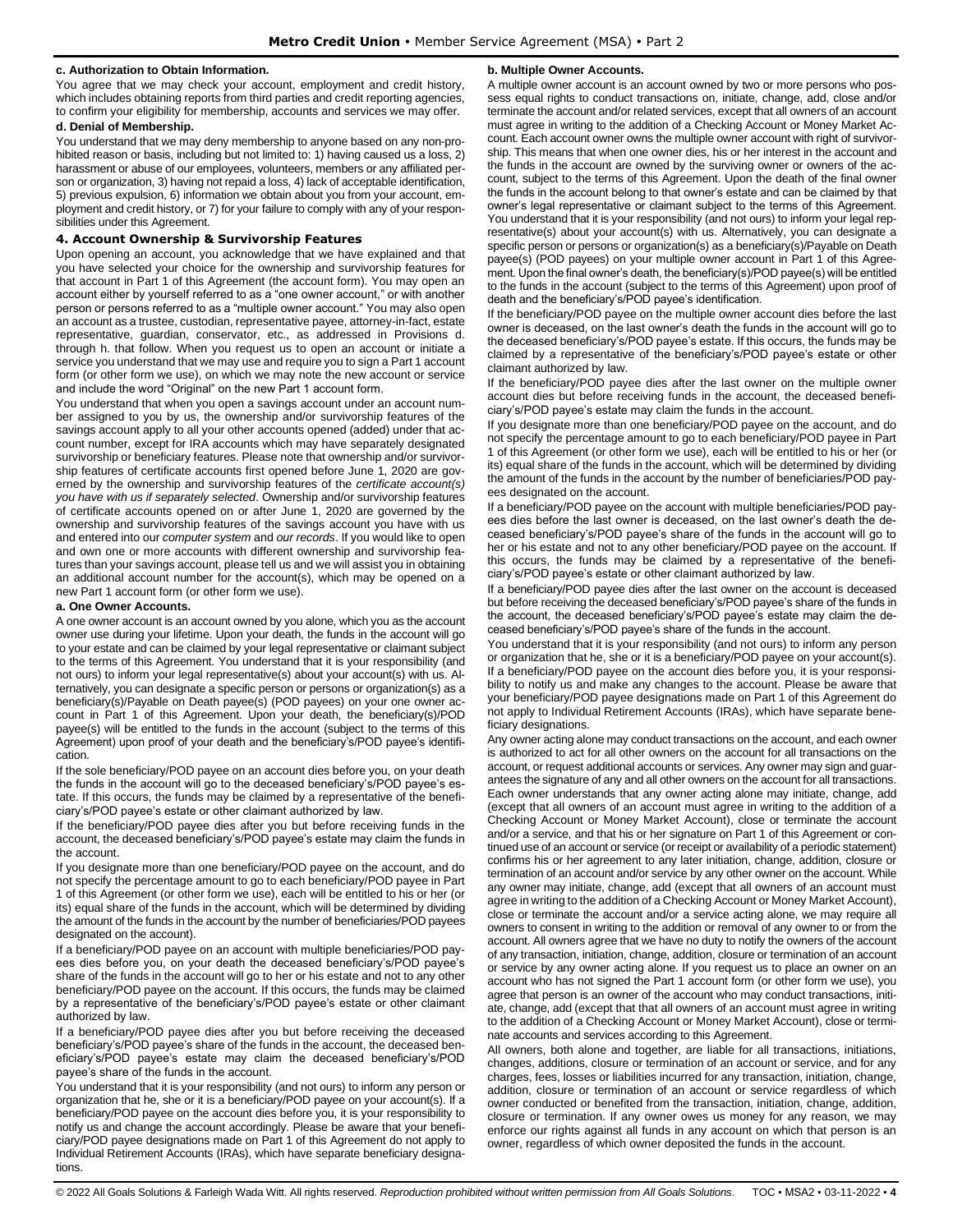### **c. Accounts Owned by or with People under 18 Years of Age.**

Any person under eighteen (18) years of age may open and own an account and related services (as we allow) with us, may conduct transactions on the account, and agrees to the terms, responsibilities and liabilities of this Agreement. You understand that we may require any person under eighteen (18) years of age who wishes to own an account with us, to have an owner on the account who is at least eighteen (18) years of age or older who will be jointly and individually liable to us for any and all transactions on the account, and who agrees to the terms, responsibilities and liabilities of this Agreement.

### **d. Accounts Owned by Custodians for Minors Under the Uniform Transfers to Minors Act.**

If the Credit Union offers such accounts, you may open and own an account and related services to hold the funds of a minor (a person less than eighteen (18) years of age) under the state's Uniform Transfers to Minors Act. The account is a one owner account owned by you as a custodian (unless multiple owners are allowed by state law), in which you as the account owner-custodian hold the funds for the exclusive right and benefit of a minor. Though dividends/interest paid to the account are/is reported under the minor's name and Social Security Number, you as the custodian are the owner of the account on behalf of the minor, and barring a court order are the only person who is entitled to conduct transactions on the account, and initiate, change, add, close or terminate the account or services. If you wish to designate a successor custodian on the account, you may ask us to include that person's name as a beneficiary/POD payee on the account, and that person can claim the funds in the account as a successor custodian in the event of your death. If you wish to have another person assist you with transactions on the account, you may ask us to include that person's name as an agent on the account. When the minor reaches eighteen (18) years of age, it is your responsibility and not our responsibility to pay the funds in the account to the minor. You, as custodian, will still be the only owner of the account.

#### **e. Accounts Owned by Representative Payees for Social Security Beneficiaries.**

You may open and own an account and related services as a "representative payee" for a "social security beneficiary." You understand that we may require you to prove both your authority to act as a representative payee for the social security beneficiary and your identity as a representative payee before opening the account. The account is a one owner account owned by you as a representative payee, in which you as the account owner-representative payee hold the funds for the exclusive right and benefit of the social security beneficiary. While dividends/interest paid to the account are/is reported under the beneficiary's name and Social Security Number, you as the representative payee are the owner of the account and, barring a court order, are the only person who is entitled to conduct transactions on the account, and initiate, change, add, close or terminate the account or services.

## **f. Agents & Powers of Attorney.**

**i. Designation of Agents.** An owner of an account may designate a person or persons to be an agent on the account who will be authorized to conduct transactions on the account. We will require you and your agent(s) to provide information about the agent(s) and will also require each agent to sign Part 1 of this Agreement (the account form). An agent only has the right to conduct transactions on the account, and has no ownership or survivorship rights in the account or to the funds held in the account, and cannot initiate, change, add, close or terminate an account or service. If you want to add a person to your account who can initiate, change, add, close and/or terminate an account or service, you may add the person as an owner on the account. If you request us to place an agent on an account who has not signed the Part 1 account form (or other form we use), you agree that person is an agent on the account who may conduct transactions according to this Agreement. Once you have designated an agent on your account, it is your sole responsibility and not our responsibility to monitor an agent's transactions on the account, and you agree that we have no duty or responsibility to monitor, inquire about or notify you of the use and purpose of any transaction conducted by your agent on the account, or assure that any transaction is for your benefit. The agent's authority to conduct transactions will continue until we receive written notice that you have terminated the agent's authority or until we receive written notice of your death and have a reasonable opportunity to act on that notice. Any owner may also remove an agent from an account, though if you wish to terminate an agent's authority to conduct transactions on the account, we may require you to notify us in writing and we may require you to change Part 1 of this Agreement, or close the account. We have no duty to prevent an agent from conducting transactions on the account until you have made any requested change or closed the account. Upon your death on a one owner account or the final surviving owner's death on a multiple owner account, any funds in the account will be disbursed according to this Agreement.

**ii. Powers of Attorney**. If you give a person power of attorney, you understand that we may require that person to prove the authenticity of the power of attorney, and both his or her authority to act as your attorney-in-fact and his or her identity as your attorney-in-fact before allowing the attorney-in-fact to open, initiate, conduct transactions on, change, add, close or terminate an account or service. Further, if we choose to rely on your power of attorney, both you and your attorney-infact agree to indemnify and defend us against and hold us harmless from any loss, damage, claim or liability that occurs as a result of our reliance on the power of attorney. You agree that we may require the attorney-in-fact to sign a statement acknowledging the obligation to indemnify and defend us against and hold us harmless from any loss, damage, claim or liability as well as the attorney-in-fact's

agreement to this Agreement. Alternatively, you agree that we may require that an attorney-in-fact be designated as an owner or an agent on your account in a revised Part 1 of this Agreement. In the event we choose to rely on your power of attorney you understand that the attorney-in-fact's authority to conduct transactions, open, initiate, change, add, close or terminate accounts or services will continue until we receive written notice that you have terminated the attorney-in-fact's authority or until we receive written notice of your death and have a reasonable opportunity to act on that notice. Any owner may terminate an attorney-in-fact's authority to access an account or service, and remove an attorney-in-fact from an account if the attorney-in-fact has been placed on the account as an owner or agent, though to do so we may require you to notify us in writing and we may require you to change Part 1 of this Agreement, or close the account. To assure that we carry out your wishes, if we need to seek legal or other professional advice to review your power of attorney for opening, initiating, changing, adding closing or terminating an account or service, or for any transaction on the account, you agree to pay all costs and expenses, including reasonable attorney fees, incurred for the review of your power of attorney. You further agree that all costs and expenses of such review may be deducted from your account, and that you will be responsible for any additional amount owed according to the terms of this Agreement. Alternatively, you understand that we may refuse to recognize the authority of a person with a power of attorney, if we determine that we cannot reasonably rely on the power of attorney and/or the person claiming to be your attorney-in-fact, unless otherwise required.

## **g. Accounts Owned by Trusts.**

You may open an account to hold the funds of your trust and be named as a trustee on our Member Service Agreement for a Trust Part 1 (MSAFAT Part 1). You understand that for IRS reporting purposes, the name that appears first on Part 1 of the Agreement must match the Social Security Number or Employer Identification Number provided by you to open the account (though, we will be able to write the full legal name of the trust in the specially designated area of Part 1 of the Agreement should you so desire). A person named as a trustee on the Part 1 account form (or other form we use) has the same rights, responsibilities and liabilities as an owner of an account under this Agreement to open, initiate, change, add, close or terminate an account or service. Each trustee understands that any trustee acting alone may initiate, change, add (except that that all owners of an account must agree in writing to the addition of a Checking Account or Money Market Account), close or terminate the account and/or a service, and that his or her signature on Part 1 of this Agreement or continued use of an account or service (or receipt or availability of a periodic statement) confirms his or her agreement to any later initiation, change, addition, closure or termination of an account and/or service by any other trustee on the account. While any trustee may initiate, change, add, close or terminate the account and/or a service acting alone, we may require all trustees to consent in writing to the addition or removal of any trustee to or from the account. All trustees agree that we have no duty to notify the trustees of the account of any transaction, initiation, change, addition, closure or termination of an account or service by any trustee acting alone. If you request us to place a trustee on an account who has not signed the Part 1 account form (or other form we use), you agree that person is a trustee of the account who may conduct transactions, initiate, change, add (except that that all owners of an account must agree in writing to the addition of a Checking Account or Money Market Account), close or terminate accounts and services according to this Agreement. If you wish to place a successor trustee or successor trustees on the account, we can include that person's name as a successor trustee on the account, and any successor trustee may claim the funds in the account upon providing any proof satisfactory to us of his, her or their authority and succession to act as the current trustee(s) of the trust. Until such proof is provided to us, a successor trustee has no rights to the account or to the funds held in the account. You understand and agree that you and any person designated by you on Part 1 of this Agreement are fully responsible for fulfilling the duties and responsibilities of the trust, and that we may rely exclusively on the terms of Parts 1 and 2 of this Agreement. All persons or organizations associated in any way with the trust (i.e., all grantors, trustees, successor trustees, and/or beneficiaries) agree to indemnify and defend us against and hold us harmless from any loss, damage, claim or liability that occurs as a result of opening, initiating, conducting transactions on, changing, adding, closing or terminating the account or services. You understand that we may require any person or organization associated in any way with the trust to sign a statement acknowledging the obligation to indemnify and defend us against and hold us harmless from any loss, damage, claim or liability as well as the person's or organization's agreement to this Agreement. To assure that we carry out your wishes, if we need to seek legal or other professional advice to review your trust agreement for opening, initiating, changing, adding, closing or terminating an account or service, or for any transaction on the account, you agree to pay all costs and expenses, including reasonable attorney fees, incurred for the review of your trust agreement. You further agree that all costs and expenses of such review may be deducted from your account, and that you will be responsible for any additional amount owed according to the terms of this Agreement. For your and our protection, we may require you to prove your authority to negotiate a check payable to a trust before accepting any check for deposit, and may require you to deposit the check into an account for the trust. **h. Accounts for Fiduciary Purposes (Accounts for Estates, Guardianships or Conservatorships).** 

When you open an account and related services to hold the funds of an estate, memorial, guardianship, conservatorship or other fiduciary, legal or court ordered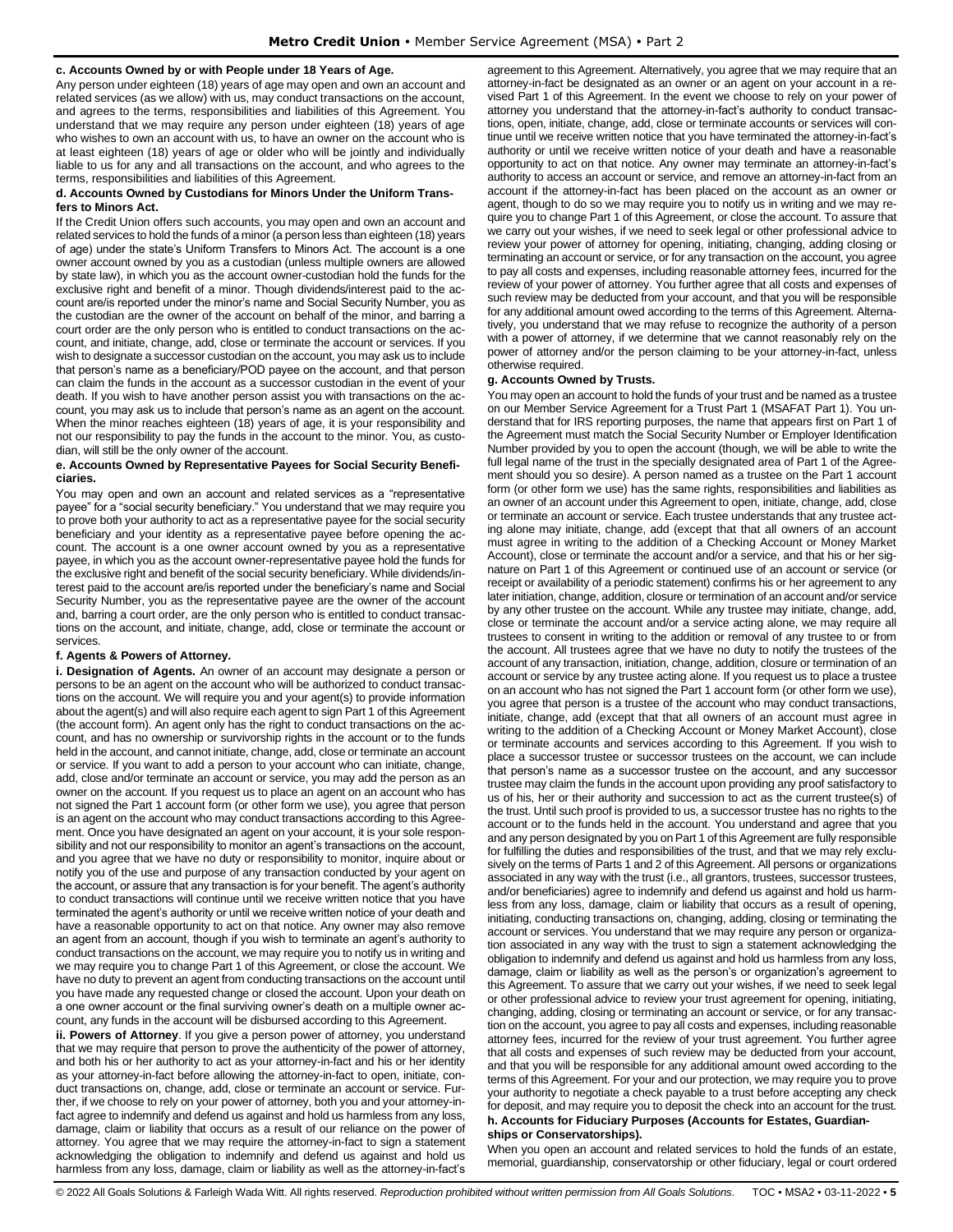purpose, you understand and agree that we are only providing you with an account to hold funds for, and are not assisting you with or advising you about, the estate, memorial, guardianship, conservatorship or other fiduciary, legal or court ordered purpose. Further, you agree that you, as the owner of or as the fiduciary for the account and related services, are fully responsible for fulfilling the duties and responsibilities of that estate, guardianship, conservatorship or other fiduciary, legal or court ordered purpose, and that we may rely exclusively on the terms of Parts 1 and 2 of this Agreement. Your authority to transact business with us as the account owner or as a fiduciary will remain in full force until we receive a court order or notice from lawful authority indicating otherwise. Any notice will not affect any checks, drafts or items in process at the time notice is given. You, as the owner or the fiduciary, will notify us of any change that affects the account. You warrant that all actions you take regarding the account will be for the sole benefit of the person or purpose you are acting on behalf of. You agree we may rely upon these representations and will have no duty to examine such authorizing documents for compliance or inquire as to the powers and duties of you or any fiduciary, and have no notice of any breach of fiduciary duties by you or any other fiduciary unless we have actual notice of wrongdoing. You acknowledge that we will not be liable for any losses due to your failure to notify us of any unauthorized acts of any fiduciary or changes to the relationship between a fiduciary and the person or purpose he or she is acting on behalf of. You and any fiduciary agree to indemnify and defend us against and hold us harmless from any loss, damage, claim or liability as a result of unauthorized acts of a fiduciary upon which we rely prior to any actual notice of any change that affects the account. You understand that we may require any person associated with the estate, guardianship, conservatorship or other fiduciary, legal or court ordered purpose to sign a statement acknowledging the obligation to indemnify and defend us against and hold us harmless from any loss, damage, claim or liability as well as the person's agreement to this Agreement. To protect your and our interests, if we need to seek legal or other professional advice to review any documentation for opening, initiating, changing, adding, closing or terminating an account or service, or for any transaction on the account that holds funds for fiduciary or court ordered purposes, you agree to pay all costs and expenses, including reasonable attorney fees, incurred for the review of that documentation. You further agree that all costs and expenses of such review may be deducted from the account, and that you will be responsible for any additional amount owed according to the terms of this Agreement.

## <span id="page-5-0"></span>**5. Account Access & Transactions**

## **a. Authorized Signatures.**

You understand that the signature that you provide to us on Part 1 of this Agreement is essential to us in identifying you and allowing you to access and/or conduct authorized transactions on the account and/or use an account related service. You agree we may require you to provide us with your current government issued picture identification and signature prior to being able to access and/or conduct authorized transactions on the account and/or use an account related service. Any person who signs Part 1 of this Agreement as an owner, trustee or agent may conduct transactions on the account or use the services provided with the account. If you authorize the use of any stamp, thumbprint, code or facsimile signature device, you agree that we may pay or honor any check, draft, order or item, or conduct any transaction, that contains what appears to be your authorized stamp, thumbprint, code or facsimile signature, even if the stamp, thumbprint, code or signature is not authorized. If more than one signature or endorsement is required on a check, draft, order or item drawn on or deposited to your account, you agree that we may pay or accept that check, draft, order or item regardless of the number of signatures on it if the check, draft, order or item is issued or deposited by a person authorized by you under this Agreement, or otherwise authorized to issue or deposit checks, drafts, orders or items drawn on or deposited to your account. If we allow you to use or place a two or more signature requirement on your checks (or any other matter pertaining to your account(s), service(s) or transaction(s)) for your own internal control purposes with your family members, friends, employees or other persons you authorize to access your account or services (under this Agreement or otherwise), you agree that it is your responsibility to manage your internal control affairs with all persons you authorize and that we may pay a check (or honor any request pertaining to your account(s), service(s) or transaction(s)) with only one authorized signature or by any person authorized by you under this Agreement. You understand that we have only allowed you to use or place a two or more signature requirement with respect to your checks (or any other matter pertaining to your account(s), service(s) or transaction(s)) because you are in the best position to address your own internal control affairs with the persons you have authorized, and because you have agreed to take responsibility for and address the matter to recover any loss that occurs from a breach of this requirement. If you provide your account information, password, code or Personal Identification Number (PIN) to any person or organization to conduct transactions, you agree that you authorize those transactions and further understand that until you provide us with notice revoking your authorization, all transactions conducted by that person or organization are authorized and genuine, even if they are not conducted for your benefit or according to your instructions. In the event that you wish to revoke your authorization, or to remove an owner, we may require you to close the account and open a new account. If we permit you to remove an owner of an account, all remaining owners or trustees must sign a new Part 1 of this Agreement, or other documents as we may require, agreeing to the change.

You understand that when you remove an owner, signer or trustee it is your responsibility to change (or request our help in changing) any password, code, Personal Identification Number (PIN) or other security identifying number for all your accounts and services to prevent a removed owner, agent or trustee from accessing an account or service or conducting a transaction. You agree that until you make such a change (or request our help in making such a change) all access to an account or service or transactions conducted by that person with the password, code, PIN or other security identifying number is/are authorized. You agree that we may disregard all information on a check, including notes and legends except for your signature, the amount of the check and the information contained in the Magnetic Ink Character Recognition (MICR) line at the bottom of the check, which contains your account number, amount of check and check number.

## **b. Transaction Options & Required Forms.**

You may conduct transactions on your account by any means we permit, including in person, by check or debit card, telephone, automated teller machines (ATMs), the mail, automatic transfer or our services that can be accessed online. If we require you to use a specific form to conduct and/or complete a transaction and you do not use that form, for both your and our protection you understand that we may refuse to honor, perform or complete the transaction. Whether a transaction is honored, performed or completed or not, you are responsible for any loss or liability incurred by us as a result of your failure to use a required form or adhering to the terms and responsibilities of this Agreement.

## **c. Account Transfers by Wire or ACH.**

We offer wire transfers or Automated Clearing House (ACH) transfers that allow you to send or receive debits or credits to your account. Should you use these services and receive funds by wire or ACH transfer, you agree to confirm the transfers by reviewing your periodic statement, and understand that we have no duty to notify you when the funds are received. While we may conditionally and provisionally credit your account for an ACH transfer, if we are not finally and ultimately paid (do not receive final settlement) for the transfer we may reverse the credit to your account or alternatively you agree to reimburse us for the amount of the reversed transfer. We may require that wire transfers be authorized in writing. When you initiate a wire transfer, you may identify either the recipient or any financial institution by name and by account or identifying number. We (and other institutions) may rely on the account or other identifying number you give as the proper identification number, even if it identifies a different person or institution. You understand that we may confirm the information on all wire requests before sending the wire. Once we have sent an outgoing wire, the transfer is final and cannot be stopped. If you provide incomplete or inaccurate written or oral transfer instructions, we will not be responsible for any resulting wire transfer losses, delays or failed transactions. If international wire transfers are available, you understand international wire transfers may not be completed for up to four weeks or longer. Wire transfers are governed by Federal Reserve Regulation J if the transfer is cleared through the Federal Reserve. ACH transactions are governed by the rules of the National Automated Clearing House Association (NACHA).

You acknowledge that processing of international transactions may be delayed if necessary to complete OFAC screening. You must ensure that all international entries you initiate are designated with the appropriate code as required by the Rules. All entries will be credited to or debited from your Account in U.S. Dollars. Currency conversion will be at rates determined by, or available to, us or the ACH. You will bear all currency conversion risk associated with international entries; you will bear all gains or losses associated with currency conversion for international entries.

#### **d. Limitations on Account Transactions.**

**1) Account Withdrawal Limitations.** You must have sufficient funds available in your account (or have or be eligible for one of our overdraft programs) to withdraw funds from your account. If a check, draft, item or other transfer or payment order is presented against insufficient funds in your account, you will be charged a fee as stated in the Rate and Fee disclosures. If there are sufficient funds to pay some but not all checks, drafts, items or other transfer or payment orders drawn or presented against the account, because you have ordered payment we may pay or allow withdrawals for those checks, drafts, items or other transfer or payment orders for which there are sufficient funds in any order we choose.

There are a number of circumstances where you may not be able to withdraw funds from your account, including but not limited to the following: 1) you try to withdraw or make a transfer request by any method we do not permit; 2) you, an agent or any person fails to present authoritative documentation and/or identification that we require to access the account or make a withdrawal; 3) disputes or uncertainty occur over who owns the account or the funds held in the account (see Provision 20); 4) funds from deposited checks are not yet available for withdrawal or deposited checks have been returned unpaid and we have charged them back against the account; 5) the funds held in the account are held as security (collateral) for an obligation to us; 6) the funds are held or offset under our contractual security interest or statutory lien rights because you or another owner owes money to us (see Provision 18); 7) we have been served with a garnishment, levy or other similar legal process or notice by a third party (creditor, IRS, etc.) affecting the account; or 8) for your own protection, should you appear to lack the capacity to conduct a transaction.

As important, for the protection of all members and the Credit Union, you understand that we may require you to provide us with written notice of your intent to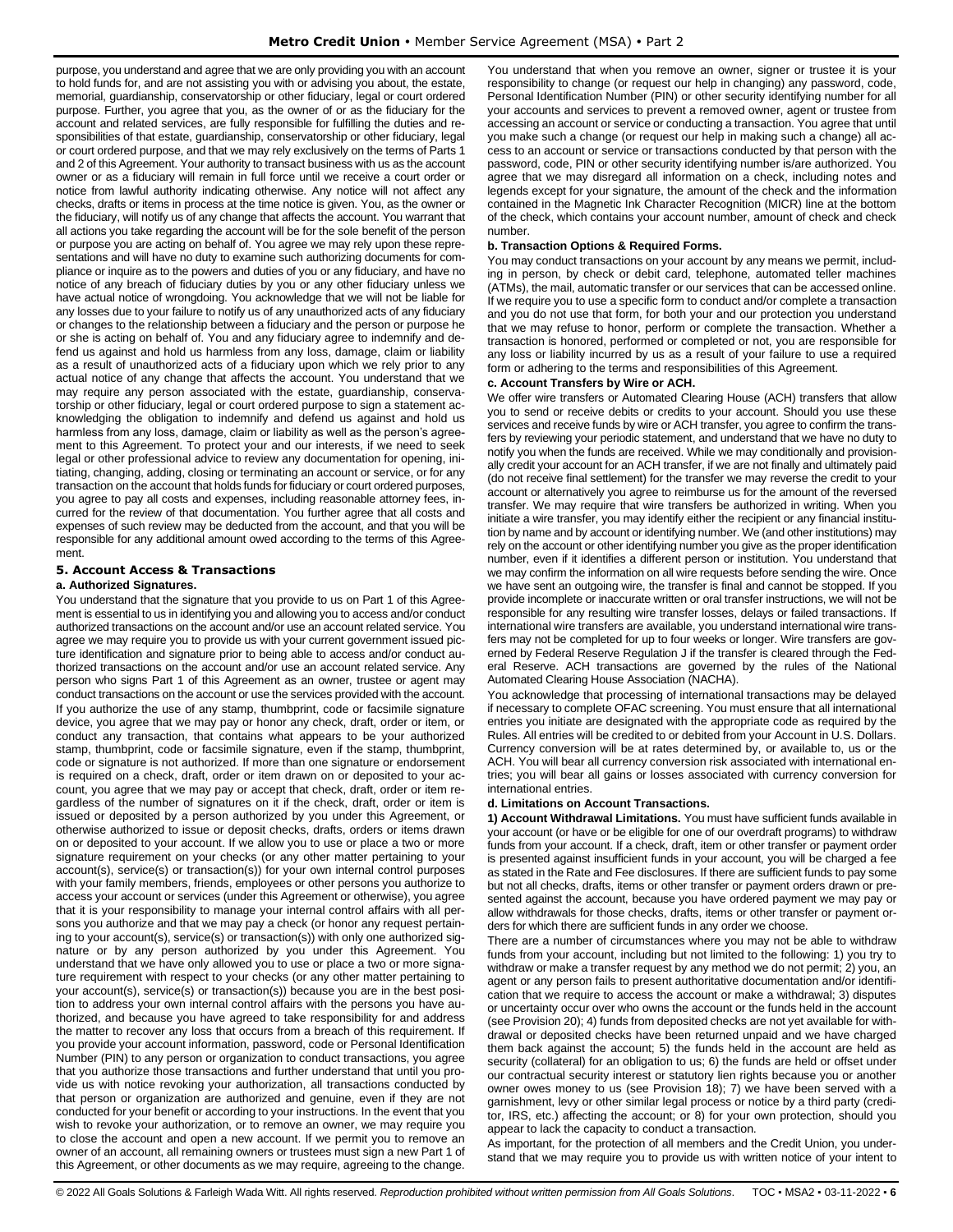make a withdrawal from your account at least seven (7) calendar days and up to

sixty (60) calendar days before the time that you would like to make the withdrawal. **2) Account Transfer Limitations.** You may make unlimited withdrawals from the checking account(s) you have with us by any method we allow. In addition, you may make unlimited withdrawals or transfers from Money Market account(s) inperson, by ATM, by mail request or by calling us for one of our checks. However, we may limit the number of certain types of withdrawals from some types of accounts as identified in the "Rate and Fee Disclosure."

**3) Account Transaction Volume Limitations.** We may limit the number of items deposited and the frequency of deposits and other transactions that you can make each day to your account(s). The date we use to determine the number of transactions is the date a transaction is completed by us, rather than the date you initiate the transaction. Should the transactions on your account exceed the limitations we establish, we may limit your account transaction activity, charge a fee as stated in the Rate and Fee disclosures or close your account. You understand that if we allow or honor a transaction that exceeds these restrictions (a nonconforming transaction), we are not required to allow or honor any future transaction that exceeds these restrictions.

**4) Limits on ATM Transactions**. For your and our protection, we may limit the amount of cash withdrawals at automated teller machines (ATMs). Our current limitations on ATM cash withdrawals are stated in the Electronic Funds Transfers portion of this Agreement.

## <span id="page-6-0"></span>**6. Your Use of a Checking Account with Us**

#### **a. Completing Your Checks and Check Register**

When you write a check drawn on a checking account with us, you must write your payee's name, complete the numerical and written amount lines on the check and sign your name. Always begin by writing the payee's name and the amounts at the start of the far left side of these lines to avoid leaving any spaces; this will reduce the risk of your check being altered. It is also important that you draw a line after the payee's name and the written amount to protect yourself against alterations. Please make sure that all information you write on your check is legible. Finally, make sure that the numerical and written amounts of your check match, since the written amount is likely the amount we may pay from the account. If the amounts do not match, you agree we may pay either amount or return the check unpaid, in our sole discretion.

Once completed, you should write the check number, amount, date, payee's name and purpose in your check register or payment records, and deduct the amount of the check from the balance. This helps you to keep track of the current balance of an account, which in turn helps you avoid insufficient funds problems or overdraft fees. It also allows you to detect and report checks with alterations and forged drawer's signatures. Please use dark permanent ink (preferably black ink) to complete and sign your checks. You agree that you are responsible for any losses incurred for your checks if you do not use a dark permanent ink when writing your checks. You should also keep your checks in a secure location and separate from your ID so they are not stolen from you. If the account is a multiple owner, trustee or fiduciary account, each owner, trustee, or fiduciary may sign (or authorize), issue and endorse checks in the other owner's, trustee's or fiduciary's name. If you require more than one signature on a check drawn on an account with us, you agree we may pay that check regardless of the number of signatures on it if the check is issued by a person authorized to *conduct transactions on* the account. You understand that when you write a check you are ordering us to pay the check, and that payment is proper even if you did not completely fill out or sign your check.

## **b. Please Use the Check Forms We Provide**

For your protection, when starting a checking account you agree to use the checks we make available that we refer to as, "your checks." Your checks are actually forms (check forms) provided to you by our approved associate. It is important that you use our associate-provided checks because 1) the security features help protect against fraud losses, and 2) the forms help us confirm that a check is your check when presented for payment. Using any other check form may indicate fraud, and you agree we may refuse to pay it if we believe our refusal may prevent a loss, and is not dishonor or wrongful.

#### **c. Dates on Your Checks**

We may pay a check you write regardless of its date or language limiting payment to a certain time (for example, "stale dated" checks or checks bearing a "void after" date legend). However, we are not obligated to pay a check before its date or more than six (6) months after its date. Attempts to limit payment of a check by date or language are ineffective because 1) checks presented as EFTs or other transfers may not include the date, 2) our processing technology may not allow for the examination of a date, and 3) a person in possession of your unpaid check may take legal action against you for the amount and costs. If you do not want an outstanding check paid, you may place a stop payment order on the check (please see Provision 6.d.). Similarly, if you notify us and we agree not to pay a check before its date (often referred to as a "postdated check"), that notice will only be effective if it allows us a reasonable amount of time to act on and not pay the check. For the notice to be effective we will need your name, your number, the check's number and date, amount and the payee's name. You understand that failure to fulfill any of these requirements may result in payment of the check. If you fulfill these requirements, we will return the check as postdated and charge you a fee to cover some of our employee's time. Should you request us to cancel a postdated check notice, we will charge you a fee to cover some of our employee's time.

#### **d. Stop Payment Orders on Your Checks and ACHs**

You may request us to stop payment on any check drawn on or ACH debit scheduled from a checking account you have with us by a stop payment order *as we allow***,** which we may require to be confirmed in writing. Your request (order) to stop payment will be effective only if we have a reasonable amount of time to act before the check is presented or the ACH entry is transmitted to us. For the request (order) to stop payment to be effective we will need your name, your number, check number, the date of the check or ACH entry, the name of the payee and the amount of the check or ACH entry. You understand that failure to comply with any of these requirements may result in payment of the check or ACH entry. If you fulfill these requirements, we will return the check or ACH entry and require a service charge to cover some of our employee's time. Should you request us to cancel a stop payment order and pay the check or ACH entry, we may also require a service charge to cover some of our employee's time. For your convenience, we may agree to a verbal stop payment order that will expire after fourteen (14) calendar days unless you confirm that order in writing or *as we allow*. A stop payment order on a check placed or confirmed in writing will be effective for twelve (12) months and can be renewed for an additional twelve (12) months for a service charge. A stop payment order on an ACH entry will continue until the entry is returned or until you cancel the stop payment order (which may require the payment of a service charge). We have no duty to notify you when your stop payment order will or has expired.

You understand that although you may stop the payment of your check, generally the person or organization in possession of the check may recover the full amount of the check from you (which may include interest and costs). In addition, if you owe money to the payee of the check or ACH entry, stopping payment on the check or ACH entry means you will not have paid the money to that person. In the unlikely event we pay a check or ACH despite a timely, accurate and complete stop payment order, we may be obligated to credit the account you have with us. We also may not be obligated to credit the account and you will need to address the matter with the payee. If we issue a credit to the account, you agree to sign or authorize a statement explaining the dispute with your payee, and assist us in taking legal action against any and all persons or organizations to recover our loss. You understand if you repeatedly place stop payment orders on your checks drawn against insufficient funds, we may consider that account abuse and may terminate the account.

#### **e. No Stop Payment on Our Cashier's or Teller's Checks**

If we provide you with one of our checks that is payable to you or that you have requested us to make payable to another person or organization, it is your sole responsibility to assure that you want the person or organization to be paid with the check before you deliver the check to that person or organization. You understand that if you give our check to a person or organization, and afterwards become displeased with the person, organization or the transaction and do not want the check paid, *we will not be able to stop payment on our check.* If you have any doubt about the person, organization or the transaction, do not give the check to that person or organization, since we will not be able to stop the payment of the check. Should you change your mind and decide to not use one of our checks, you may return the actual physical check to us and request a refund for the amount of the check.

#### **f. Conversion of Checks to Electronic Fund Transfers**

In some circumstances, a person, merchant or other organization can convert your check and check information into an EFT and debit the account you have with us. The conversion of your check to an EFT is covered by our "Electronic Funds Transfer Disclosure," which is part of the MSA (and is found at the end of this Part 2). You agree we may honor the EFT and debit the account just as if the original check was presented for payment. Should a person or organization convert your check to an EFT, you will have to contact that person or organization if you wish to access a copy of your check. You understand that if we return your check to an organization unpaid for insufficient funds or stop payment, the organization may try to represent the check as an EFT. The EFT that represents the dishonored check will be treated as a re-presented check according to the MSA.

#### **g. Presentment of Your and Our Checks**

For your and our protection, compliance purposes and to cover costs for our members, we may require any person presenting your or our check to comply with our due diligence requirements before we pay the check. These requirements may include, but are not limited to, the presenter supplying us with her or his ID, SSN, birthdate and physical address. We may also require the person to sign a statement of receipt, place her or his thumbprint or fingerprint on the check and to pay a fee. If a check is payable to two or more persons (whether payable sequentially or together), we may require all payees or endorsers to sign the check in person at our Credit Union (or *as we allow*) to assure that all endorsements are valid. You agree that if a person presenting a check declines to carry out any of these requirements, we may refuse to pay the check, and that our refusal is not dishonor or wrongful since this person has not complied with our presentment requirements. (A presenter always has the option to deposit and receive funds for the check at the presenter's own financial institution). You agree to be responsible for legal advice we require regarding any matter concerning a check drawn on an account you have with us. Also, for your and our protection and security, we may pay a person presenting your check with our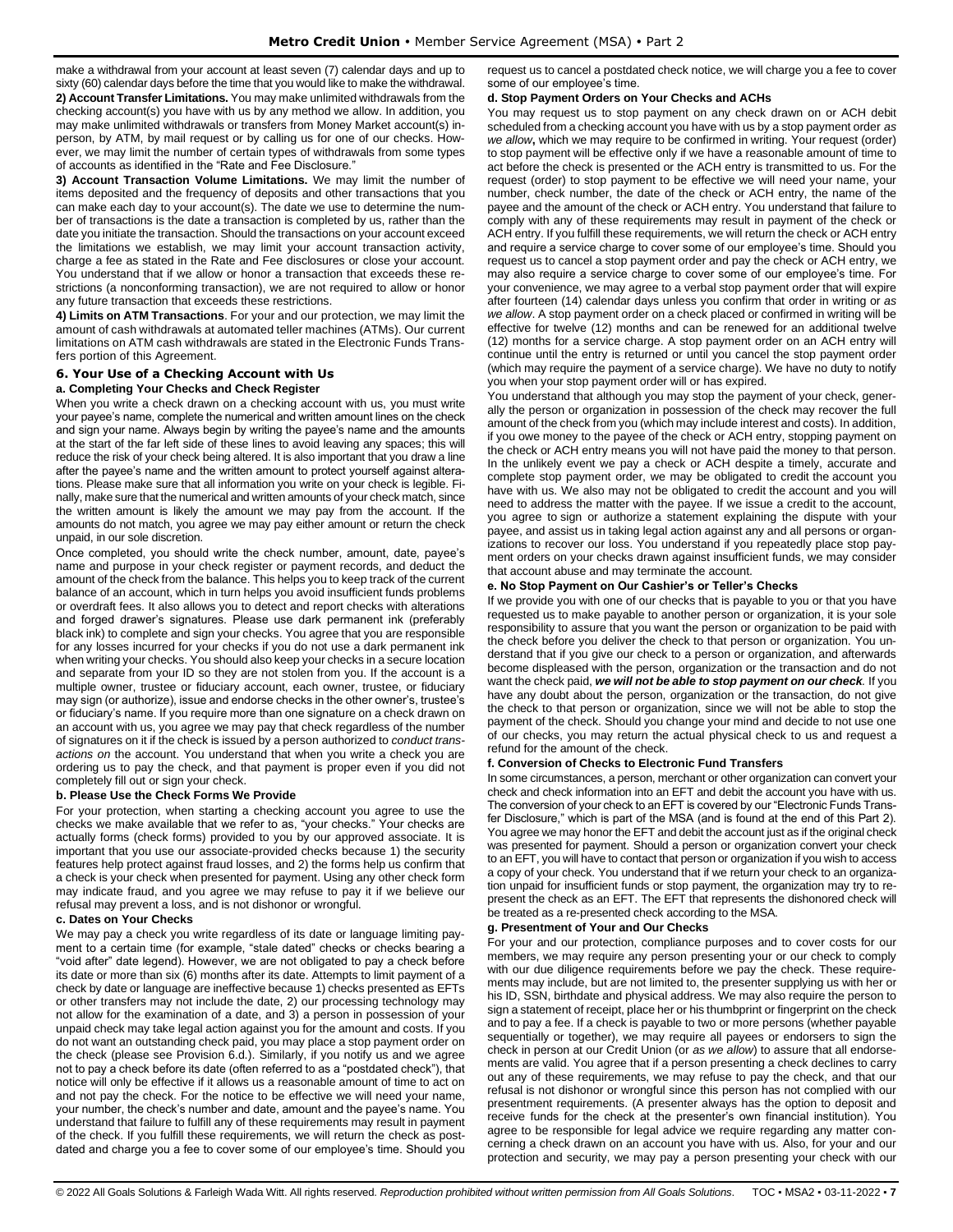check or an EFT, and may decline to pay this person with cash. You understand and agree that payment with our check is not wrongful since this person can obtain cash by depositing the check at her or his own financial institution. Additionally, for your and our protection and security purposes you agree we may pay any person (including you) presenting our check with a limited amount of cash, our check or an EFT, and may decline to pay the check entirely with cash. You understand and agree these payment options are appropriate since a person presenting our check can obtain cash by depositing the check at her or his own financial institution, and we can schedule the delivery of cash to you on your request.

## **h. Our Use of Automated Collection and Payment Processes**

We use electronic check deposit, transmission, presentment, payment and return technology to *manage* the greatest number of checks in the most cost-effective manner for the benefit of the members of our Credit Union. These automated processes rely on and can only recognize information in the Magnetic Ink Character Recognition (MICR) line at the bottom of the check, which contains your number, amount of check and check number. To achieve these cost efficiencies for our members, you agree when we pay or take a check for deposit and collection we may disregard all information on the check (including notes and legends) other than 1) the identity of the institution the check is drawn on, and 2) the information encoded in the MICR line (whether consistent with other information on the check or not). You also agree that the fact we pay a check without physically or visually examining it does not mean that we failed to exercise ordinary care in paying the check.

## **i. The Order in which Checks and Other Items are Paid**

In general, we pay checks and other *transactions* in the order they are presented to us, regardless of when you issued or authorized them. Insufficient funds balances on accounts may result from 1) checks paid, 2) holds on funds of deposited checks, 3) ACH debits such as online bill payment *transactions*, 4) payments authorized by an owner or other withdrawal requests, 5) items deposited by an owner and returned unpaid by the paying institution, and 6) imposition of requested or required fees. Checks and ACH debits may be presented to us in batches or data files, and are paid when we process the data file. Checks in the same data file are processed in, generally, low to high amount order. Checks presented for payment at one of our branches are processed at the time of payment. Debit card *transactions* are processed when transmitted to us, which may occur immediately or up to several days later. You understand that the merchant or its processor (and not us) determines when the *transaction* will be transmitted to us. When a merchant obtains authorization for a debit card *transaction*, we place a temporary hold against the funds in the account for the amount of the authorized *transaction*. In some cases, such as restaurants, gas stations, or car rental *transactions*, there may be a hold for an initially authorized amount, but the *transaction* is submitted at a different amount. You should be certain there are sufficient funds at all times to pay checks or *transactions* or they will be handled according to the overdraft and insufficient funds *terms* of the MSA, or paid under one of our check overdraft services if applicable. This Provision reflects our practices in effect at the time the MSA was prepared. You agree we may change these practices at any time without prior notice to you to address data processing constraints, changes in law, regulation, clearing house rules or to *manage* the business of the Credit Union.

#### **j. Determination of Available Balance to Pay Items**

Checks and other *transactions on* a checking account with us are paid based on your available balance, and not the actual balance. Your actual balance is the actual amount of funds in the account (based on credits and debits posted to the account at that time). Your available balance is generally equal to the actual balance, less the amount of any holds placed on recent deposits, holds placed for other reasons, and holds for pending *transactions* (such as debit card purchases) that we have authorized but that have not yet posted to the account. If an item presented for payment against the account exceeds the available balance, we will treat it as presented against non-sufficient funds even if the actual balance exceeds the amount of the item.

#### **k. Payment of Checks & Items that Overdraw an Account**

**1) Account & Lending Overdraft Payment Services.** To assist you when you want or need your checks and EFTs or other items paid, we may provide you with overdraft payment services. If you qualify for and we agree to provide these services, we will pay your checks or EFTs drawn against insufficient funds by transferring funds from another account or loan to a checking account with us, and charge you a fee. Transfers from account(s) to a checking account are covered by the MSA and the "Electronic Funds Transfer Disclosure," whereas transfers from a loan to a checking account are governed by a separate loan agreement. You agree we may apply funds deposited to account(s) with us to your outstanding overdrafts and fees, regardless of the source of the deposit, including directly deposited government entitlements or benefits such as Social Security deposits.

**2) Courtesy Pay Services.** If you have a checking account and are in good standing, you may use the privilege of our Courtesy Pay service which allows you to overdraft an account up to a set limit. To be in good standing requires that you have a checking account for at least sixty (60) calendar days, be eighteen (18) years of age or older, and to have not caused us a loss. If you qualify, we may pay your overdrafts up to a set limit and charge you a fee. This service will not apply non-recurring debit card *transactions* unless you notify us that you would like to opt in to coverage of such *transactions* as we may require. This service will not apply to ATM *transactions*. If you use this service, we will notify you of the amount paid and fee for each *transaction*, and you will have thirty-five (35) calendar days to reimburse us for paid checks, EFTs and fees. If you do not reimburse us, we may close your account at forty-five (45) calendar days. For more information on this service, please contact us at 402-551-3052 or toll-free at 800-301-8549.

## **l. Insufficient Funds to Pay Checks and Other Items**

If the available funds in a checking account are not sufficient to pay a check or other item presented on the account, we may return it for insufficient funds, and you will be charged a fee for the dishonored check or item. You understand we have no duty to notify you if there are insufficient funds to pay your check or other items drawn on an account. If we pay a check or transfer that exceeds the available balance in an account, you agree to repay us the amount of the paid check or transfer and any fee/charge for that service immediately, unless otherwise addressed by the MSA or other contract with you. If we pay a check or transfer that exceeds your available balance, it does not mean we will pay a check or transfer that overdraws an account in the future. If we charge an account you have with us for any obligation you owe, you understand the balance thereafter may be insufficient to pay a check or item drawn on the account, and we will rightfully refuse to the check or item for insufficient funds. If we return an item for insufficient funds, the payee (or the payee's institution) may re-present it. Each presentment against insufficient funds will result in a separate fee. Finally, if we are repeatedly presented with checks or items drawn on an account for insufficient funds, we may consider that as account abuse and may terminate the account.

## **m. Your Lost or Stolen Checks: Notify Us Immediately!**

If your checkbook, a box of checks or a check is lost or stolen, please contact us immediately at 402-551-3052 or toll-free at 800-301-8549. The sooner you contact us, the less liability you have for unauthorized checks drawn on the account, and the sooner we can provide new checks, a new account and new number as required. When you notify us that your checks are lost or stolen, we may require you to sign or authorize a notice (*as we allow*) so we can rightfully refuse to pay the check(s) if presented for payment. You further agree that for your and our protection we may terminate an existing account and provide you with a new account (and potentially a new number to replace your number) to avoid a loss to you or us. In fairness to our members, we may charge you a fee for all termination and replacement costs when you lose your checks. However, we will not charge you a fee when your checks are stolen. If you give, mail or send your check to your payee (such as a creditor) who informs you that your check is purportedly lost or stolen, please contact us immediately at 402-551- 3052 or toll-free at 800-301-8549. When you notify us that your check to a payee is lost or stolen, for your and our protection you agree to sign or authorize a notice (*as we allow*) so that we can rightfully refuse to pay the check if presented for payment.

## **n. Lost or Stolen Cashier's or Teller's Checks**

If one of our cashier's or teller's checks in your possession is lost, stolen or destroyed, you (and your payee if applicable) agree to sign or authorize a notice (*as we allow*) so we may rightfully refuse to pay the check if presented for payment. We may require you (or your payee if applicable) to post a bond, furnish us with collateral or a security interest in collateral, or wait ninety-one (91) calendar days from the date of the check, to receive a replacement check or refund. If you do not receive one of our checks that was sent or mailed to you, you agree to sign or authorize a notice (*as we allow*) so we may rightfully refuse to pay the check if presented for payment. At our discretion, we may require you to post a bond or furnish us with collateral or a security interest in collateral, prior to obtaining a replacement check or refund for our check that you did not receive.

**1) Delivery of Our Checks to You.** When you request one of our cashier's or teller's checks and are unable to take possession of the check in person, we may send the check to you by a secure delivery service. This service may include but is but not limited to using Federal Express or United Parcel Service, which require your signature and proof of receipt. We use this secure method to deliver our checks for your and our protection to assure that only you receive the check, and to spare you from having to post a bond and/or furnish collateral. Since the service is for your convenience and protection, you may be responsible for the cost of this method of check delivery. If you authorize us to deliver the check to you by regular U.S. mail, you agree to all time delays and to repay all costs and losses if the check is lost or stolen.

#### **o. Your Checks & Family Members, Friends and Employees**

If you report your check has been forged or altered, we will investigate the potential crime. If we determine that your family member, friend or employee committed or assisted with the crime, we will investigate your use of ordinary care in the matter. If we determine that you failed to use ordinary care (i.e., were negligent) in handling or managing the check (or your ID), you agree to take responsibility for recovering any loss for the check. You understand that you, like each member of our Credit Union, are in the best position to both prevent and address the crime with your family member, friend or employee, rather than imposing the cost on the members of our Credit Union.

## **p. Right to Refuse Payment for Potential Risks**

For your and our protection, we may refuse to pay any check or item we believe has a potential payment or fraud problem. Payment problems include, but are not limited to, insufficient funds, stop payment, closed account, illegibility or written in a language other than English. Fraud problems include, but are not limited to,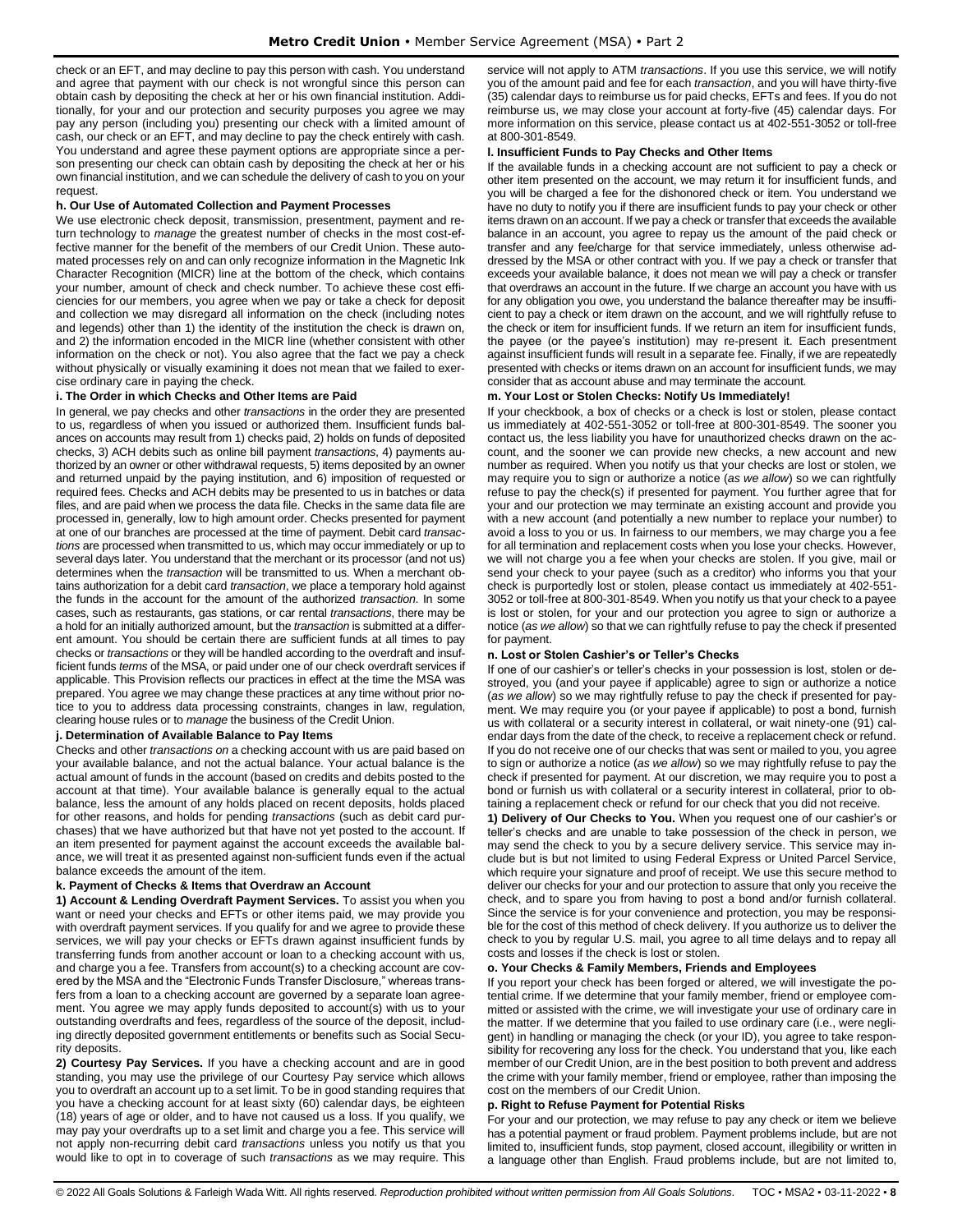alterations and forgeries. You understand our non-payment or non-action under these circumstances is beneficial to you because it protects your funds and reduces risk of loss and therefore is not wrongful. Alternatively, if we believe there is a fraud problem with your check and the presenter is the perpetrator of the fraud, you agree that for your and our protection we may retain the check to determine if it is fraudulent. You understand that our retention of the check protects you and us from incurring a loss on the account. You also agree that retaining the check is not wrongful because it may substantiate the commission of a crime, and its retention eliminates potential additional crimes. Following appropriate due diligence, if we determine the check is not fraudulent, we will either pay the check or offer to return it to the presenter. Finally, if we believe there is a fraud problem with your check and the presenter is not the perpetrator of the fraud, you agree that for your and our protection we may note on the face of the check the type of fraud before returning it to the presenter to alert branches and other institutions of the potential fraud problems with the check. Our action or inaction in these circumstances is purely at our discretion. You agree we are not required to take or refrain from taking any particular action on any of these matters.

## <span id="page-8-0"></span>**7. Deposits to Your Account**

## **a. Summary of Our Service.**

You understand that when we take checks, drafts or items that you wish to deposit that are not drawn on us, we are providing you a service in that we are saving you the time and expense of having to take the checks, drafts or items to the institution they are drawn on and present them in person for payment. In return for this service, you understand and agree that we may hold the funds represented by your deposit for a period of time, as explained in our Funds Availability disclosures in this Agreement and that are provided in this Part 2. Additionally, if the hold on your deposited funds is for an extensive period of time, we will provide you with notice of the status of your deposit and when the funds' availability will be determined. Alternatively, we may require that a check, draft or item be deposited into your savings account subject to a hold for an indefinite period of time until we can determine if the check, draft or item will be finally paid and not returned or is subject to a claim. We may (though are not required to) provide you with notice of the status of your deposit and when the funds will be available. While we want to provide you with the service of taking deposits, you understand that we place holds on funds represented by your deposit so that you do not become indebted to us for the amount of the deposit if a check, draft or item is dishonored, returned or a claim is made on the deposited funds. If you do not want us to provide this service and place a hold on the funds represented by your deposit, please tell us before we have processed the check, draft or item and we will return it to you so that you can obtain payment elsewhere. You also agree that before you deposit a check, draft or item you will inform us of any facts, circumstances and information that you are aware of that may indicate that the check, draft or item may not be paid, may be fraudulent and/or may be issued in connection with an illegitimate, an unlawful and/or a fictitious transaction or enterprise. You understand and agree that your failure to disclose any and all facts, circumstances or information about the check, draft or item to our employee (or affiliated person or organization) prior to the deposit makes you completely financially responsible for the check, draft or item if it is dishonored, returned or a claim is made. Further, you understand for your and our protection that, following your deposit and before processing the check, draft or item, we may return the deposited check, draft or item to you so that you can obtain or recover payment elsewhere. Finally, you agree that whenever you make a deposit with us and the deposit is dishonored, returned or a claim is made on the deposited funds, you are obligated to reimburse us for the amount of the deposit and any costs and fees as stated in this Agreement in general and the Rate and Fee Disclosures specifically.

## **b. How You Can Deposit Funds.**

You may deposit funds to your account by any means we permit, including in person, by check, telephone, automated teller machines (ATMs), the mail, automatic transfer, Remote Deposit Capture (RDC), or our services that can be accessed online.

## **c. Our Rights Upon Your Deposit.**

You understand that by offering to accept your deposits, we are providing a service to you and that we may accept, provide credit for, hold funds related to the amount of the deposit, refuse, reject or return the deposit as we believe necessary for your and our protection. The availability of funds from your deposit may be held for a period of time depending on the type of deposit (cash, check, wire, etc.) and circumstances surrounding the deposit (the amount of the deposit, the source of the funds, etc.) (please see our Funds Availability disclosures in this Agreement for information about our hold policy for checking accounts that are provided in this Part 2). Alternatively, we may require that a check, draft or item be deposited into your savings account where a hold will be placed on the funds in the savings account for an indefinite period of time until we can determine if the check, draft or item will be finally paid and not returned or subject to a claim. If we elect to have a check, draft or item deposited into your savings account you understand that we may (though are not required to) provide you with notice of the status of your deposit and when the funds will be available. You also agree that before you deposit a check, draft or item you will inform us of any facts, circumstances and information that you are aware of that may indicate that the check, draft or item may not be paid, may be fraudulent and/or may be issued in connection with illegitimate, unlawful and/or fictitious transaction or enterprise.

You understand and agree that your failure to disclose any and all facts, circumstances or information about the check, draft or item to our employee (or affiliated person or organization) prior to the deposit makes you completely financially responsible for the check, draft or item if it is dishonored, returned or a claim is made. Following your deposit and before processing the check, draft or item for collection and payment, should we believe that the deposited check, draft or item may be dishonored, returned or subject to a claim, you understand that we may return the deposited check, draft or item to you so that you can obtain or recover payment elsewhere. Alternatively, if you request us to take a check, draft or item for deposit and we believe that the check, draft or item is subject to fraud, for your and our protection you agree that we may retain the check, draft or item to determine if the check, draft or item is fraudulent, and if so the identity of the perpetrator of the fraud. Further, you agree that such retention protects you and us from incurring a loss on the check, draft or item and that such retention does not convert the check, draft or item. Finally, if we believe that a check offered for deposit is subject to fraud and we elect to return the check to you, you agree that for your and our protection we may note on the check the type of fraud before returning the check to you.

#### **d. Authority to Negotiate Checks & Endorsements.**

We may accept checks, drafts and other items for deposit into any of your accounts. Checks deposited should be endorsed by you for your protection, though we may allow you to deposit them without your endorsement. If the account is a multiple owner or multiple trustee account each owner or trustee may endorse checks for one another. For your and our protection, you agree that we may confirm the endorsement on any check that we take for deposit, and may require you to carry out specific endorsement requirements for business, insurance or government checks before taking those checks for deposit. For checks that are not made payable to you, we may require proof of your authority to endorse any check on behalf of another person or organization before taking the check for deposit, or require proof that any endorsement on a check prior to your endorsement is authentic and authorized. For your protection and to assure that you are ultimately not held financially responsible for a check, you understand that we may require any check payable to two or more persons that you wish to deposit to be endorsed in person by everyone required to endorse the check at our branch or we may not be able to accept the check for deposit.

## **e. How to Endorse Your Check.**

When you receive a check made payable to you and wish to deposit that check in your account with us, we recommend that you endorse (sign) the back of check with the words "For Deposit" and then sign your name beneath that language and, beneath your signature, write your account number. Endorsing the check in any other manner may risk your account not being credited for the check. You understand that you may not deposit any substitute check or similar item that you have created or for which no financial institution has provided the substitute check warranties and indemnity. If you do so, you agree to indemnify us for all losses that we incur in connection with the substitute check or item. You further agree not to deposit any substitute check without our consent.

When you endorse a check please make sure that your signature goes on the back of the check at the top edge (and should be no more than one and onehalf (1<sup>1</sup>/<sub>2</sub>) inches from the back top edge of the check). Typically you will see a pre-printed space at the top of the back of the check with lines where you should sign your name (endorsement). You agree that we may ignore any other language or markings within or outside of your endorsement space on the check or draft, and that you will be responsible for any loss that results due to a delay or error in processing the check or draft for payment caused by endorsements, language, or markings inside or outside of the designated endorsement space. Please use dark permanent ink (preferable black ink) to endorse your checks. You should also write your account number below the endorsement and, if available, use our deposit slips and envelopes when making your deposit. You agree that you are responsible for any losses for a check you deposit if you do not use a dark permanent ink when endorsing the check.

#### **f. Acceptance of Checks for Deposit Is a Service to You.**

In handling checks, drafts, items or money for deposit or collection, you understand that we are providing you a service in that we are saving you the time and expense of having to take the checks, drafts or items to the institution they are drawn on and present them in person for payment. While we are pleased to provide you with the service of assisting you in collecting payment for the deposited check, draft or item, you understand and agree that we act only as your agent, and assume no responsibility for the check, draft or item beyond that of the use of ordinary care. We are not responsible for any deposit sent by mail or made at an unstaffed facility (for example, an automated teller machine that is not at a branch) until we actually receive the deposited item or money. We are not liable for the negligence or default of any correspondent or for loss in transit, and each correspondent will only be liable for its own negligence. You agree that we have the right to send any deposited check, draft or item for collection, which means we will hold the funds represented by the check, draft or item until the check, draft or item is finally paid and we are certain that a claim will not be made on the check, draft or item. You further understand and agree that we have the right to charge your account for any check, draft or item taken for deposit should it become lost in the collection process.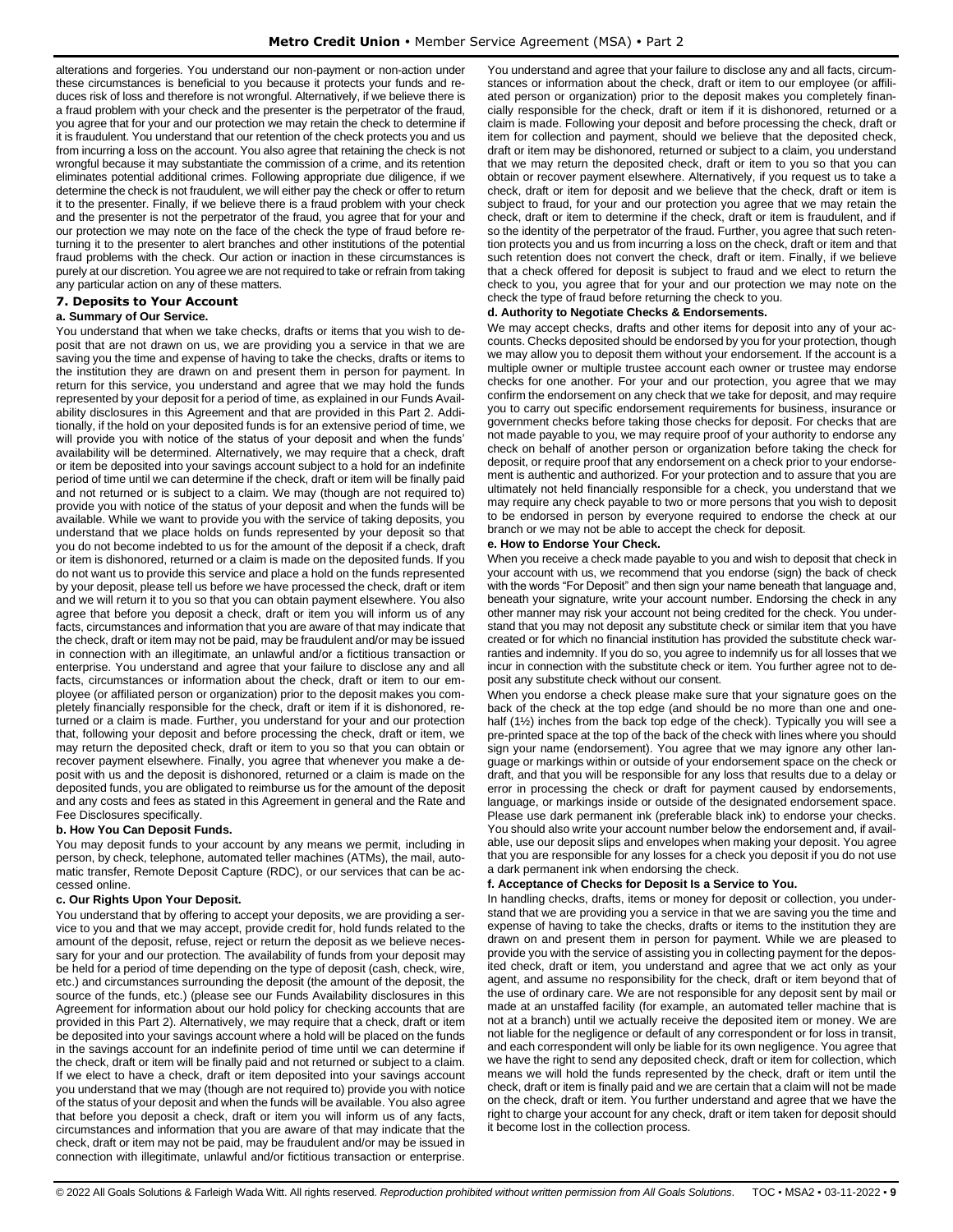## **g. Your Options for Direct Deposit.**

We offer direct deposit options that allow you to preauthorize deposits to your accounts (such as payroll, Social Security, retirement or other government deposits) or preauthorize transfers from your accounts with us. You must initiate direct deposits on a direct deposit authorization form acceptable to the initiator of the deposit. You agree that we may refuse and return any or all funds transfers for any lawful reason. Should we be required to reimburse the federal or state government for any benefit payment directly deposited into your account, unless otherwise prohibited, you agree that we may deduct the reimbursed amount from your account, and may recover any amount owed according to the terms of this Agreement. If you file for bankruptcy and do not cancel any direct deposit authorization to your accounts, you agree that your employer should continue to make and that we should continue to apply your direct deposits according to the instructions you have given us.

#### **h. When Your Deposits Will be Credited to Your Account.**

Deposits to your account will generally be credited on the business day of the deposit, unless the deposit is made after hours we are open, whereupon your deposit will be credited to your account on the next business day we are open. Deposits made by you at unstaffed facilities (for example, an automated teller machine that is not at a branch) will be credited to your account on the day funds are removed and processed by us. Deposits of coin or currency will not be finally credited until we have counted the deposit and confirmed the amount. If there is a discrepancy between the amount shown on the deposit slip and the amount we count, we will call or send a notice of the discrepancy to you in the mail or, if you have so requested, make the notice available to you electronically. Credit to your account for funds deposited is conditional (provisional) until we are finally and ultimately paid (i.e., when we receive final payment). Checks, drafts or items drawn on an institution or organization located outside the United States are handled on a collection basis only and, if accepted for deposit, the deposited funds will likely be held for an extended period of time.

## **i. Deposits Made at a Night Depository.**

If you make deposits at a night depository, you agree to use any special bag or container that we may require. You will be liable for any damage to the night depository or delay in crediting deposits due to the use of containers other than those that we supply. You understand that we access night depositories only once on each business day that we are open for business. Bags or envelopes placed into the night depository before we access it are processed on that business day. Bags or envelopes placed into the night depository after we access it are processed on the next business day. Night depositories are opened and items placed in the depository are removed and logged in the presence of two (2) of our employees or affiliated persons. The contents of each envelope or bag are counted, and we will issue a credit to the account specified on the deposit ticket accompanying the deposit for the amount of the deposit as indicated by our count. You agree that we are a bailee of items placed in the night depository (i.e., we are simply in possession of the container) until we have opened the containers, verified the contents, and credited the contents to your account or returned the bag and contents to you. You acknowledge that our count of any deposit placed into the night depository is the final determination of the contents of a bag or envelope placed in the depository. We will use reasonable efforts to notify you of any difference in the amount of the deposit as we counted it and the amount shown on the deposit ticket. However, we will not be liable for any delay or failure to notify you of any difference in the amount counted and that shown on the deposit ticket. No deposit is considered to have been made until we have removed it and processed it as explained in this Agreement, and a credit has been issued to your account. You understand and agree that the procedures explained in this Agreement are commercially reasonable, and that if we follow these procedures, we are not negligent in handling items placed into the night depository.

#### **j. Erroneous Deposits to Your Account.**

If a deposit or other credit is made in error to your account that you are not entitled to (whether by check, cash, automated clearing house transfer, wire transfer or otherwise), you understand that we may debit your account for the amount of the erroneous deposit, and may do so without notice to you, regardless of when the original deposit took place. If you withdraw any or all of the funds erroneously deposited to your account, you agree that you are obligated to reimburse us for the amount of the erroneous deposit or credit, and any costs and fees as stated in this Agreement and its Rate and Fee disclosures.

#### **k. Deposits Not Paid and Returned & Claims on Deposits.**

All deposits or other credits (including checks, drafts items, Automated Clearing House (ACH) transfers, wire transfers, etc.) credited to your account are conditioned on being paid (that is to say, are "provisional"). We generally pay checks and ACH transactions presented on the same day in order of amount, from low to high. Debit card transactions are paid in the order in which they are presented to the credit union. However, we may pay items in a different order than this and we may change our policy at any time. This means that if we do not receive final payment on any deposit, we will charge your account for the amount of the item and a return fee as stated in the Rate and Fee disclosures. Further, if we incur a fee or any expense to collect any item, we may charge that fee or expense to your account (and you understand that you would be responsible for any additional amount thereafter according to the terms of this Agreement). After we have received final payment, we refer to these deposits as collected items. If any check, draft or item deposited to your account is returned to us unpaid, we have the right to charge

back against your account the amount of the unpaid check, draft or item in addition to any fee incurred as stated in the Rate and Fee disclosures, whether the amount of the check, draft or item was available for your use or not (and you understand that you would be responsible for any additional amount thereafter according to the terms of this Agreement). If any check, draft or item you deposit in your account is returned to us for any reason, you waive your right to any notice of non-payment or dishonor for the check, draft or item. For both your benefit and ours, you agree we may pursue payment of a previously dishonored or not paid check, draft or item at any time, including giving the financial institution the check, draft or item is drawn on extra time beyond any midnight deadline limits.

Additionally, if anyone else makes a claim against us based on a check, draft or item you have deposited (including but not limited to, claims for breach of warranty based on forged or missing endorsements, for alteration or for conversion), we may charge your account for the amount of the check, draft or item and any fees, expenses and costs even if you have already received final credit and have already withdrawn the funds**.** You further understand and agree that you would be responsible for any additional amount owed thereafter according to the terms of this Agreement.

## **l. Your Account Balance.**

Your Account Balance is the amount of funds in the account at a point in time based on transactions that have posted to the account at that time. Your Available Balance is the amount of funds in the account that are available to pay items presented against the account without incurring an overdraft or non-sufficient funds fee or transferring funds from another account. The Available Balance is generally equal to the Account Balance, less the amount of any holds placed on recent deposits, holds placed for other reasons, and holds for pending transactions (such as debit card purchases) that we have authorized but that have not yet posted to your account. If a transaction presented for payment against your account exceeds the Available Balance, we will treat it as presented against nonsufficient funds even if the Account Balance exceeds the amount of the item.

#### **m. Endorsements by Family Members, Friends & Employees.**

If a family member, friend or employee endorses a check made payable to you, any person or organization, you authorize the endorsement of the check as your endorsement and agree that you will take responsibility for and address the matter to recover any loss for the endorsement of the check with the family member, friend or employee. You understand and agree that you, like each member of our Credit Union, are in the best position to address the endorsement with your family member, friend or employee, rather than imposing the expense of resolving the matter on all members of the Credit Union.

## <span id="page-9-0"></span>**8. Your Dividends/Interest & Rates**

Information about the dividend/interest rates, balance requirements, annual percentage yields, compounding and crediting and other applicable terms and limitations are provided to you in the Rate and Fee disclosures. Information about dividends/interest credited to your account and the current rate paid on your account is provided in your periodic statement. for the benefit and in the interests of you and all members of our Credit Union, you understand and agree that we may change the account dividend/interest rates and annual percentage yields from time to time as explained in the Rate and Fee disclosures.

#### <span id="page-9-1"></span>**9. Our Services & Related Fees**

All fees charged against you or your account are for services we provide to you, or as a result of actions you take or transactions you conduct under this Agreement, or a third person's or private or government organization's actions against you or your account(s) with us. The purpose and amount of each fee is provided to you in the Rate and Fee disclosures and noted in your periodic statement. We charge fees so that each member is responsible for the expense of each service or transaction used or incurred by that member, rather than imposing that cost on all members of the Credit Union. In the interests of you and all members of our Credit Union, you understand and agree that we may change account fees from time to time and that we will notify you of such changes as required.

#### <span id="page-9-2"></span>**10. Account Insurance Coverage**

We are committed to providing a safe and sound capital structure through the retention of earnings to assure the protection of our members' savings and deposits. In addition to the strength of our capital, members' funds are insured at a minimum of \$250,000 per member-depositor by the National Credit Union Share Insurance Fund (NCUSIF) Our employees are available to discuss your federal account insurance needs, and quite often we can assist you in establishing your accounts to maximize insurance coverage in National Credit Union Share Insurance Fund account insurance coverage through the use of one owner and multiple owner accounts, beneficiary/POD payee designations, accounts for you**r** living trust and other fiduciary relationship accounts.

## <span id="page-9-3"></span>**11. Lost Checks, Drafts & Cards - Notice & Participation**

If a check, one of our checks, your checkbook, a box of checks, credit card, debit card, ATM card or your Personal Identification Number (PIN) is lost or stolen call us immediately at 402-551-3052 or toll-free at 800-301-8549. The sooner you contact us, the less liability you will have for unauthorized transactions on your account, and the sooner we can provide you with new checks, accounts, cards and PINs. In fairness to all members, you understand and agree that we may charge you a fee for closing your account and opening a new account when you lose your checks and/or checkbook as stated in the Rate and Fee disclosures, though we will not charge you a fee when your checks and/or checkbook are stolen. In the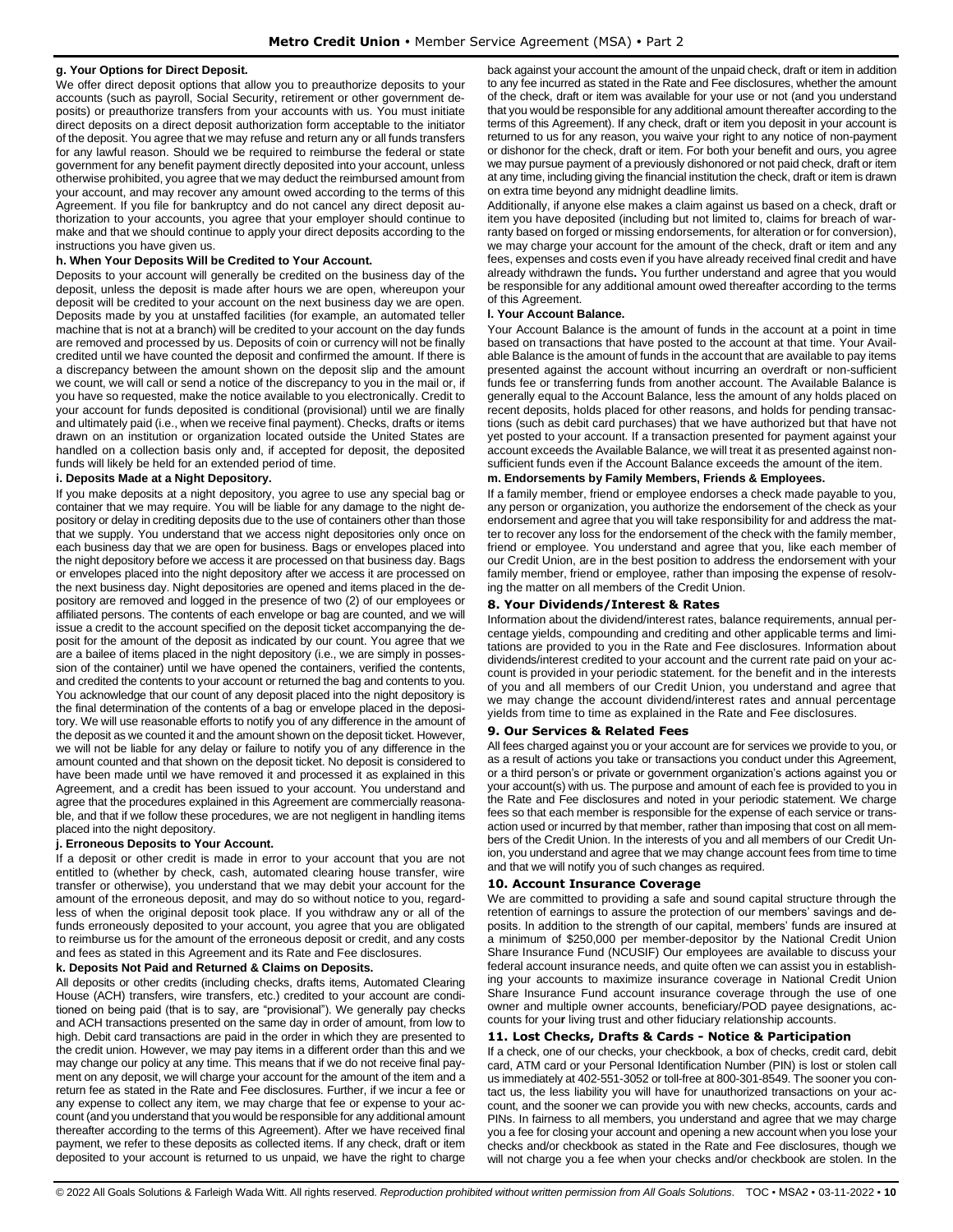event we incur a loss on and/or a crime or potential crime is committed concerning your account(s), service(s) or transaction(s), you agree to cooperate with any person and/or organization with a business or law enforcement interest in the loss and/or crime or potential crime in the enforcement of rights or the prosecution associated with the loss and/or crime or potential crime. You further understand and agree that your rights to continue to use your account(s), service(s) and retain your membership may be conditioned on your cooperation with any person and/or organization with a business or law enforcement interest in the loss and/or crime or potential crime, unless otherwise required. To protect you and all other members of the Credit Union, if a crime or potential crime is committed against you and/or us pertaining to your accounts, loans or any related account or loan service you have with us, upon our request you specifically agree to file a police report and assist with the arrest and prosecution of anyone associated with the crime or potential crime. You acknowledge that your rights to use your account(s) and service(s) may be conditioned upon your fulfilling these requirements.

## <span id="page-10-0"></span>**12. Membership, Account, Service & Transaction Information**

Only an owner, agent or trustee specifically named on an account is entitled to and can access information concerning membership, the account, a service or a transaction related to the account. If there are multiple owners, agents or trustees on an account, any owner, agent or trustee may obtain or consent to the release of all information about membership, the account, a service or a transaction pertaining to that account. You understand and agree that you will be charged a research fee for any time spent by us addressing your information request concerning your account or related services, as stated in the Rate and Fee disclosures.

We will not release your information to anyone without your consent unless they present us with a valid subpoena, summons, search warrant or court order (and potentially for the federal Government a certificate of compliance), or can satisfactorily prove to us that the disclosure of your information is permissible under federal and state law. You understand and agree that you may be charged a research fee for any time spent by us addressing a third party's or government's authorized demand or request for your information, as stated in the Rate and Fee disclosures, rather than imposing that cost on all members of the Credit Union. To protect your and our interests, if we need to seek legal or other professional advice to review any documentation presented to us in connection with a third party's or government's authorized demand or request for your information, you agree to pay all costs and expenses, including reasonable attorney fees, incurred for the review of that documentation. You further agree that all costs and expenses of such review may be deducted from your account, and that you will be responsible for any additional amount owed according to the terms of this Agreement.

In the event we incur a loss on and/or a crime or potential crime is committed concerning your account(s), service(s) or transaction(s), you agree to cooperate with any person and or organization with a business or law enforcement interest in the loss and/or crime or potential crime in the enforcement of rights or the prosecution associated with the loss and/or crime or potential crime. You further understand and agree that your rights to continue to use your account(s) and service(s) may be conditioned on your cooperation with any person and/or organization with a business or law enforcement interest in the loss and/or crime or potential crime, unless otherwise required. To protect you and all other members of the Credit Union, if a crime or potential crime is committed against you and/or us pertaining to your accounts, loans or any related account or loan service you have with us, upon our request you specifically agree to file a police report and assist with the arrest and prosecution of anyone associated with the crime or potential crime. You acknowledge that your rights to use your account(s) and service(s) may be conditioned upon your fulfilling these requirements.

Finally, you understand and agree that if you are ever obligated to repay us for any loss, expenses, fees, charges and/or liability in connection with your accounts, loans or any related account or loan service you have or had with us, that we may share your information with any affiliated person or organization (including collection agencies or attorneys) assisting us with the collection of your obligation, whether or not you are still a member of the Credit Union.

## **a. Part 1 Controls Account Ownership & Survivorship Features.**

Depending on the accounts and related services you have selected, we may provide you with periodic statements and maturity notices that contain account information. Further, you may call us with questions about your account(s) and services any time we are open for business. You may also be able to access information about your account(s) and services online. You understand that statements, notices, online access and questions based on our data-processing system may not include all the information about your account(s), and do not control the ownership and survivorship features of your account(s). You understand and acknowledge that only your most recently signed and dated Part 1 account form (or other form we use) in addition to previously signed and dated Part 1 account form(s) as applicable, controls the number of owners (and/or agents if any) or trustees on your account(s), and whether the funds in the account(s) will ultimately go to an owner's estate or to a designated beneficiary(s)/POD payee(s). Further, you agree that we may rely exclusively on your most recently signed and dated Part 1 account form (or other form we use) in addition to previously signed and dated Part 1 account form(s) as applicable, to determine the ownership and survivorship features of your account(s). To confirm the specific ownership and survivorship feature information of any account with us, please request us to refer to and provide you with a copy of your most recently signed and dated Part 1 account form (or other form we use) (in addition to previously signed and dated Part 1 account form(s) as applicable) for that account.

## <span id="page-10-1"></span>**13. All Accounts are Non-Negotiable, Non-Assignable & Non-Transferable**

Your accounts with us are non-negotiable, non-assignable and non-transferable to another person or organization, which means that you may not endorse, negotiate, transfer, secure or pledge any of your accounts to a person or organization other than us for any reason. Unless a person's name appears on Part 1 of this Agreement (the account form), he or she will be denied access to the account unless otherwise required.

## <span id="page-10-2"></span>**14. Notice by Us to You & Notice by You to Us**

For the benefit of all our members and the Credit Union in general, you understand and agree that the terms of this Agreement may be changed from time to time. We will notify you of any changes to terms, rates and fees that affect your accounts and services as required, though you understand and acknowledge that you can obtain the most recent version of Part 2 of this Agreement and all our disclosures by contacting us during business hours or at any time from our website at www.metrofcu.org. Written notice that we provide to you is effective when sent to you at the address provided by you in Part 1, Section 1 of the Agreement (or any updated address reflected in our records) or any electronic notice to which you have consented. We rely on the information that you provide to us in Part 1 of this Agreement for all your transactions and actions taken on your account, and you agree that we may communicate with and contact you at all addresses, phone numbers and e-mail addresses provided by you in Part 1 of this Agreement or as updated in our records. It is your responsibility to notify us of any changes to this information, and if accepted those changes are incorporated into this Agreement by reference. If we try to locate or contact you, we may charge you a fee as stated in the Rate and Fee disclosures. For multiple owner and multiple trustee accounts, you agree that notice to one owner or trustee is notice to all owners or trustees. Any notice that you provide to us is effective only when actually received and confirmed in writing by us at 14517 F Street, Suite 211, Omaha, NE 68137. You understand and acknowledge that you may contact us anytime we are open for business to obtain additional copies of this Agreement (and Part 1 (the account form) specifically), and again that you can also access Part 2 of this Agreement and all our disclosures anytime on our website www.metrofcu.org. Should you have questions or need an explanation about any matter addressed in this Agreement (Parts 1 and 2), please contact us at 402-551-3052 or toll-free at 800-301- 8549 during business hours and we will be happy to answer your questions. Though all changes we make to this Agreement are beneficial to and/or are in the best interests of all members of the Credit Union, in the event you do not want to be obligated to any change we make to the Agreement, you understand that you may always close your accounts and/or terminate your membership with us at any time we are open for business.

### <span id="page-10-3"></span>**15. Your Statement About Your Account(s), Services & Obligations**

## **a. Purpose and Receipt of Statement & Copies of Checks.**

We will provide you with a periodic statement that shows all transactions and activity on your account(s) during the statement period. For multiple owner and multiple trustee accounts you agree that providing one statement mailed or emailed to an address provided in the Part 1 account form (or other form we use), or downloaded, accessed and/or available to you online as requested, by an owner or trustee is sufficient for all owners and trustees of the account. For convenience, security, loss prevention and expense reduction purposes for you and all members of our Credit Union, we encourage you to use electronic periodic statements which can be accessed and reviewed online by going to our website at www.metrofcu.org. If you do not receive or cannot access your periodic statement, you agree to notify us within fourteen (14) calendar days of the time you regularly receive or access your statement to allow both you and us to avoid and reduce losses on your account(s). You further agree that your statement is correct for all purposes and that we have no liability to you for any transaction on your account(s) unless you notify us within the time periods for unauthorized transactions, errors or irregularities as explained in this Agreement.

When you write a check drawn on your account and the check is paid, we retain an image of the original check, and will make a copy of the check available to you upon request. Fees for record and account research are as stated in the Rate and Fee disclosures. You acknowledge that both your statements and copies of your checks are made available to you on the date the statement is mailed to you or, if you have so requested, when we make the statement available to you electronically online. You agree to keep a copy of your original check in order to verify its validity when it is paid. You understand that original checks are no longer available, and if you request a copy of the original check, the Credit Union may provide you with an electronic image of the original check or a substitute check.

#### **b. Your Responsibility to Look at Your Statement for Errors & Fraud.**

It is your responsibility to look at every statement and notify us of any and all unauthorized transactions, errors or irregularities as soon as possible. We may require you to confirm your notification in writing and assist us in addressing the transaction, error or problem. You are liable for any altered, forged, unauthorized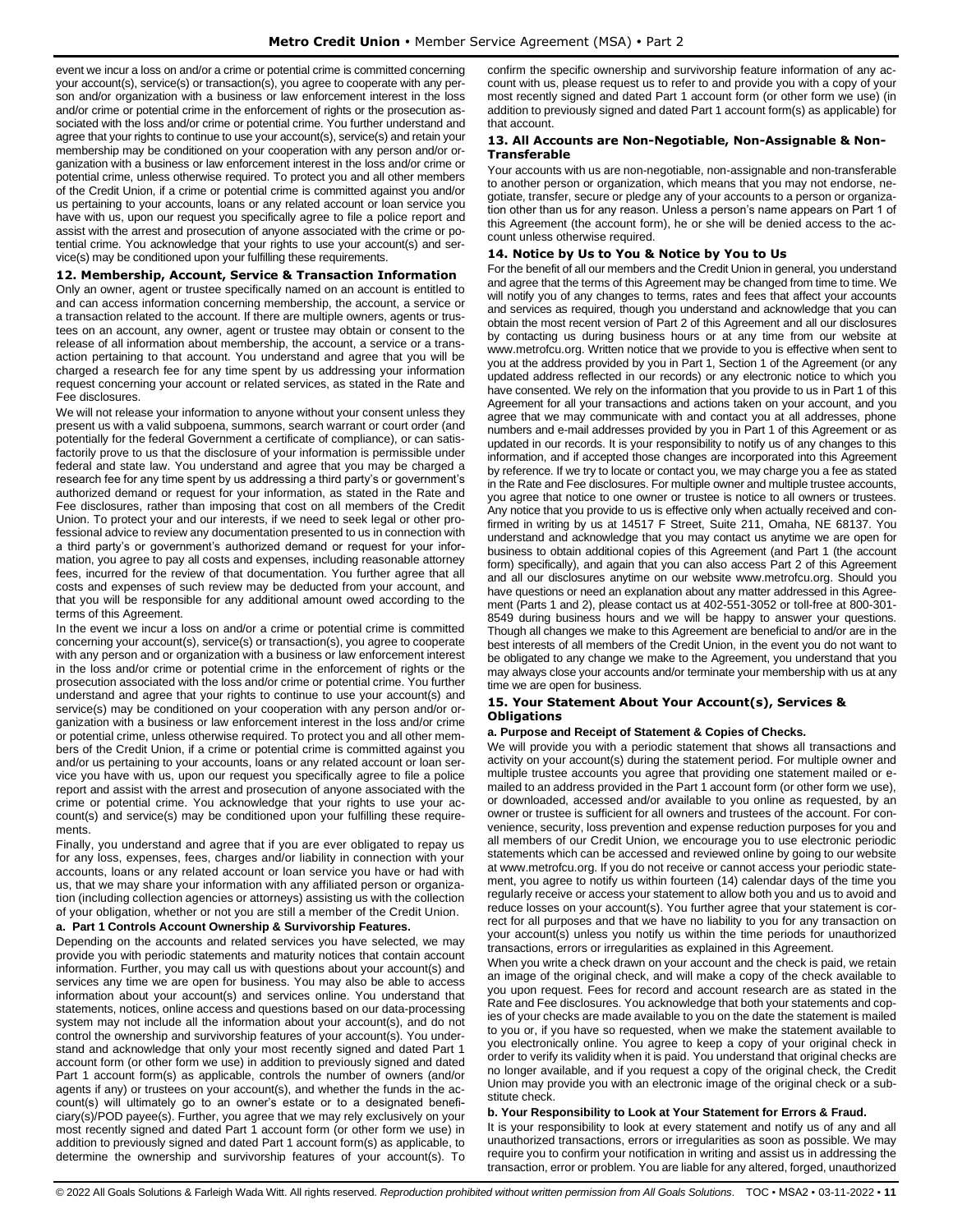or unsigned check, draft or item drawn on your account if: 1) you do not notify us within thirty (30) calendar days of the mailing or electronic sending or posting of the statement containing the notice of any altered, forged, unauthorized or unsigned check, draft or item; or 2) someone could not reasonably detect the alteration or forgery, such as the unauthorized use of facsimile signatures. You assume this liability because you, as the owner or trustee of the account and drawer of the check, draft or item, are in the best position to detect any altered, forged, unauthorized signature or unsigned check, draft or item drawn on your account. As explained in Provision 6.a., you can determine an unauthorized amount, because the amount of the check on your statement (or if accessing your account online, the amount of the check online) does not match the amount of the check you recorded in your check register. Similarly, you can identify forged drawer's signatures on checks, counterfeit checks and unauthorized remotely created checks or drafts, because there is a check number on your statement (or if accessing your account online, a check number or an image of the check drawn on your account online) for a check that you did not write. Only you will know the checks, drafts or items that you have authorized as well as the amount you authorized and can compare the information provided on your statement with your register or records. You agree that our retention of your checks, drafts or items does not affect your responsibility to look at your statements and notify us of any and all unauthorized transactions, errors or irregularities within the time limits explained in this Agreement or as otherwise required.

As explained in our Electronic Fund Transfer disclosures, if your statement shows electronic fund transfers (EFTs) that you did not make, you must notify us within sixty (60) calendar days after the statement was mailed to you to avoid responsibility for unauthorized EFTs.

## **c. Confirmation of Your Accounts Opened or Added by Phone or Online**

For your convenience and upon request, if you open, initiate, change, add or close an account or service by phone (or if we allow, online), you understand and agree that the appearance (or removal) of that account on your periodic statement confirms your request for (or removal of) that account and/or service, that you have verified whether the account and/or service was opened, initiated, changed, added, closed or terminated correctly, and that the account and/or service is governed by Parts 1 and 2 of this Contact, our Bylaws and policies, and any changes we make to them from time to time. You understand that you may reconfirm and obtain a Part 1 account form or a revised Part 1 account form (or other form we use) that indicates that you have opened, initiated, changed, added, closed or terminated an account and/or service by phone (or if we allow, online) by contacting us anytime we are open for business.

## <span id="page-11-0"></span>**16. Changes to this Agreement**

You may change and/or add to your one owner or one trustee account and related services at any time by contacting us and upon our request completing a new Part 1 of this Agreement or other documents as we may require. You may change and/or add to your multiple owner or multiple trustee account and related services at any time by contacting us and upon our request completing a new Part 1 of this Agreement or other documents as we may require, with the exception of adding an owner whereupon all owners or trustees must sign a new Part 1 of this Agreement, or other documents as we may require, agreeing to the change. In the event that you wish to remove an owner, we may require you to close the account and open a new account. If we permit you to remove an owner of an account, all remaining owners or trustees must sign a new Part 1 of this Agreement, or other documents as we may require, agreeing to the change. You understand that when you remove an owner, agent, or trustee it is your responsibility to change (or request our help in changing) any password, code, Personal Identification Number (PIN) or other security identifying number on all your accounts and services to prevent a removed owner, agent or trustee from accessing an account or service or conducting a transaction. You agree that until you make such a change (or request our help in making such a change) all access to an account or service or transactions conducted by that person with the password, code, PIN or other security identifying number is or are authorized. For multiple owner or multiple trustee accounts, each owner or trustee understands that with exception of adding or removing an owner or trustee, any owner or trustee acting alone may initiate, change, add (except that all owners of an account must agree in writing to the addition of a Checking Account or Money Market Account), close or terminate an account or service and that his or her signature on Part 1 of this Agreement or continued use of an account or service, confirms his or her agreement to any later initiation, change, addition, closure or termination of an account or service by any other owner or trustee on the account. When you request us, or we require you, to make a change to an account or a service, or terminate a service, you understand that we may use and require you to sign an updated (revised) Part 1 account form (or other form we use), on which we may note the change and include the word "Revised" on the updated Part 1 account form. We may charge you a fee per change for multiple changes to accounts and/or services in a calendar year as stated in the Rate and Fee disclosures.

For the benefit of all our members and the Credit Union in general, you understand and agree that we may change the terms of this Agreement from time to time, and that we will notify you of any changes we make to terms, disclosures, rates and fees that affect your accounts and services with us, as required. You agree that such changes are binding on you, your accounts and services, and understand that you may obtain additional copies of this Agreement by contacting us during business hours, and that you can access Part 2 of this Agreement including all disclosures anytime on our website at www.metrofcu.org. Should you have questions or need an explanation about any matter addressed in this Agreement (Parts 1 and 2), please contact us at 402-551-3052 or toll-free at 800-301-8549 during business hours and we will be happy to answer your questions. Though all changes we make to this Agreement are beneficial to and/or are in the best interests of all members of the Credit Union, in the event you do not want to be obligated to any change we make to the Agreement, you understand that you may always close your accounts and/or terminate your membership with us at any time we are open for business.

#### **a. Adding Accounts and Services.**

As an owner or trustee on an account you can add a new account and/or service with us under an existing account number by any means we allow (e.g., in person, by mail, phone or online) according to this Agreement. When you request us to add an account and/or service, you understand that we may use and require you to sign a Part 1 account form (or other form we use) to add the account and/or service, and that we may note the added account and/or service on the Part 1 account form by the word "Added" on the form.

## <span id="page-11-1"></span>**17. Exceptions to this Agreement**

To provide you with the best service possible, and when it serves the best interests of all members of our Credit Union, you agree that we may make exceptions to (waive) any term of this Agreement. You further understand and agree that if we make an exception to this Agreement it does not affect our right to rely on and/or use (apply) any term of this Agreement in the future.

## <span id="page-11-2"></span>**18. Lien & Security Interest in Account Funds**

You understand and agree that if you owe us money as a member, owner, trustee, agent, successor trustee, fiduciary, drawer, endorser, borrower, guarantor or any other capacity, we may have a lien on your account as permitted by applicable law and you grant us a contractual security interest in any and all funds in all accounts that you are an owner, trustee or fiduciary of or have an ownership or fiduciary interest in no matter what the source of funds in the account, including directly deposited government entitlements or benefits such as social security deposits. However, our security interest, any right of set off and any lien rights do not apply to retirement accounts. At our discretion, we may apply the funds from any account you are an owner, trustee, beneficiary/POD payee or fiduciary of or have any ownership or fiduciary interest in to pay off your obligations to us without notice to you at any time. If we choose not to enforce our lien or contractual security interest our non-action is not a waiver of our rights to enforce our rights at a later time. You agree that a security interest granted by one owner, trustee or fiduciary of an account will continue to secure that owner's, trustee's or fiduciary's obligation to us even after that owner, trustee or fiduciary dies.

## <span id="page-11-3"></span>**19. Full Payment Checks**

If you are making a payment on a loan or other obligation you owe to us, please direct that payment as explained in the loan agreement or as we otherwise instruct. If you write, endorse or negotiate a check or any item to us that has a "full payment" legend or memo (such as "Paid in Full") or other language intended to indicate full satisfaction of any outstanding obligation, you must mail or deliver the check or other item to the attention of our CEO at the office or branch where she or he works. Otherwise, any payment you make is accepted with full reservation of our rights to recover any and all outstanding obligations or indebtedness you owe us.

## <span id="page-11-4"></span>**20. Legal Action Against Your Account for Funds or Information**

If your account is subject to legal action, such as levy, garnishment, attachment or other court order, we may pay out funds from your account according to that legal action or alternatively place a hold on the funds in the account until the matter is resolved. Unless otherwise prohibited, all legal actions are secondary to our contractual security interest and statutory lien rights in your account. You understand and agree that you will be charged a research fee for any time spent by our employees (or any affiliated person or organization) addressing: 1) any legal, regulatory or governmental action initiated by any person and/or private or government organization against you or your account(s) or for information concerning you or the account(s); or 2) any claim made by you for any transaction that is determined to be authorized, as stated in the Rate and Fee disclosures. To protect your and our interests, if we need to seek legal or other professional advice to review a levy, garnishment, attachment or other court order that affects your account, a service or a transaction, you agree to pay all costs and expenses, including reasonable attorney fees, incurred for the review of that levy, garnishment, attachment or court order. You further agree that all costs and expenses of such review may be deducted from your account, and that you will be responsible for any additional amount owed according to the terms of this Agreement.

## **a. Disputes Over or Uncertainty About an Account or Funds in an Account.**

If there is a dispute between any person and/or private or government organization over an account or the funds in an account, or we are uncertain who is entitled to access an account or the funds in an account, you agree that we may hold the funds in the account and may not release the funds in the account until all persons or organizations affected by the dispute or uncertainty agree in writing what should be done with the account and/or the funds in the account or until we receive a court order instructing us what to do. You understand and agree that such a hold is beneficial to both you and us to assure that only a person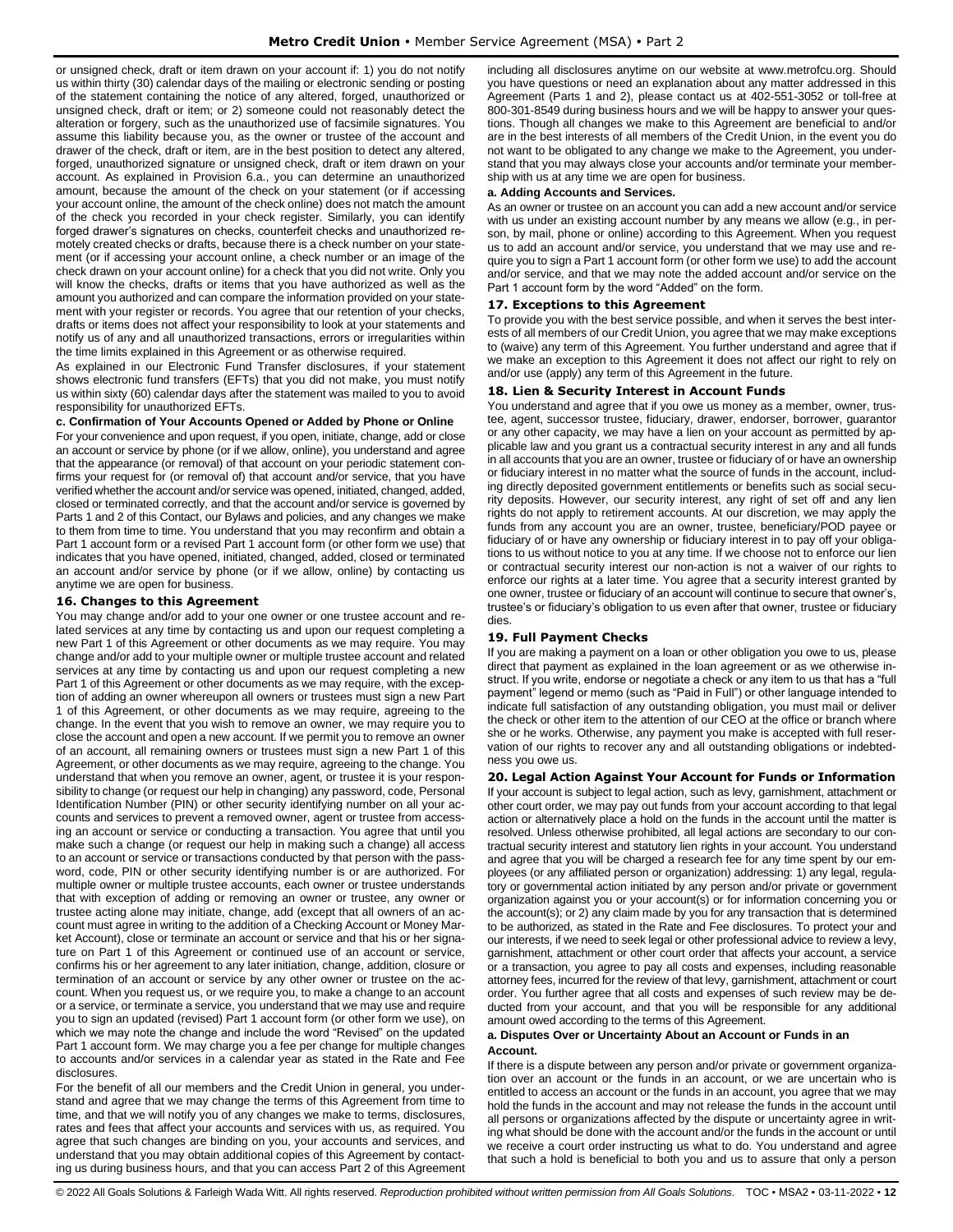who or organization that is entitled to access the account and/or the funds in the account actually obtains access to the account and/or the funds held in an account. To protect your and our interests, if we need to seek legal or other professional advice to review a written agreement or court order that affects your account, service or a transaction, you agree to pay all costs and expenses, including reasonable attorney fees, incurred for the review of that agreement or court order. You further agree that all costs and expenses of such review may be deducted from your account, and that you will be responsible for any additional amount owed according to the terms of this Agreement. Alternatively, in the event of a dispute or uncertainty over who is entitled to access an account or the funds in an account, at our discretion we may deposit the funds in an account with a court and ask the court to resolve the dispute or uncertainty over who is entitled to the funds. In such instances, we may deduct our attorney fees and court costs from the funds in the account to be deposited with the court.

## <span id="page-12-0"></span>**21. Your Obligations to Us**

If we incur any loss, related expenses, fees, charges, interest and/or liability (including reasonable attorney fees) on an account or service we have provided to you, or as a result of any transaction, dispute, uncertainty or membership matter concerning you, an owner, agent, beneficiary/POD payee, trustee, successor trustee or fiduciary, you agree that you are jointly and individually liable to us for the full repayment of that loss and related expenses, fees, charges, interest and liability (including reasonable attorney fees), whether you are still a member or not. You agree that we may contact you about that loss, expenses, fees, charges, interest, liability and/or any obligation (including reasonable attorney fees) that you owe to us at all addresses, phone numbers and e-mail addresses provided in Part 1 of this Agreement or any updated address reflected in our records. You understand and agree that if you are ever obligated to repay us for any loss, expenses, fees, charges and/or liability in connection with your accounts, loans or any related account or loan service you have or had with us, that we may share your information with any affiliated person or organization (including collection agencies or attorneys) assisting us with the collection of your obligation, whether or not you are still a member of the Credit Union. You agree that we may deduct any loss, expenses, fees, charges, interest and/or liability (including reasonable attorney fees) from your account(s) without notice to you regardless of the source of those funds, including directly deposited government entitlements or benefits such as social security deposits. However, our security interest, any right of set off and any lien rights do not apply to retirement accounts. Additionally, you also agree to pay any other reasonable charges, fees, interest and/or expenses (including reasonable attorney fees) we may incur in providing you membership, an account or any transaction or related service that are not covered by this Agreement. If either you or the Credit Union is required to initiate legal action to enforce or interpret any of the terms, responsibilities or liabilities of this Agreement, you and the Credit Union agree that the successful party is entitled to payment by the losing party for any collection costs incurred by either party or collection agency, and to reasonable attorney fees and costs, including those incurred on any appeal, bankruptcy proceeding and post-judgment action, unless otherwise limited or prohibited. You and your estate agree to indemnify and defend us against and hold us harmless from any loss, damage, claim, liability or legal action arising from our right to recover for any loss, expense, fees, charges, interest and liability (including reasonable attorney fees) we incur as a result of your account and any transaction on your account. If you cause us a loss, you understand and acknowledge that we may deny you accounts and services, close or terminate your accounts and services, and even expel you from membership, as addressed in this Agreement, our policies or as otherwise allowed.

## <span id="page-12-1"></span>**22. Our Responsibility for Errors**

If we do not properly perform a transaction according to the terms of this Agreement, we may be liable to you for losses up to the amount of the transaction (unless otherwise required). We will not be liable for: 1) your account having insufficient funds to complete a transaction; 2) losses that result from your negligence or the negligence of others; 3) your failure to follow any time limits as explained in this Agreement; 4) circumstances beyond our control that prevent us from performing the transaction (such as power failures, closures due to storms or other emergencies); or 5) any losses caused by your failure to follow any term of this Agreement. Our actions will constitute the use of ordinary care if such actions or non-actions are consistent with applicable state law, Federal Reserve regulations and operating letters, clearing house rules and general banking practices followed in the area serviced by us. As a result of a request or an order by you, should we ever disburse a greater amount of funds based on your request or order to any person or organization that you know (e.g., relative, friend, employee, business associate, creditor, etc.), you agree to assist us in recovering our funds, including participation in litigation and prosecution.

Finally, based on your relationship with your family members, friends and/or employees you agree that if a family member, friend or employee conducts a transaction on your account or through a related service we have provided you, you authorize the transaction, and agree that you will take responsibility for and address the matter to recover any loss for the transaction with the family member, friend or employee. You understand and agree that you, like each member of our Credit Union, are in the best position to control, prevent and subsequently address the transaction with your family member, friend or employee, rather than imposing the expense of resolving the matter on all members of the Credit Union.

#### <span id="page-12-2"></span>**23. Accounts Determined Inactive**

Should any of your accounts have a balance less than the minimum balance required by this Agreement and specifically explained in the Rate and Fee disclosures, and you have not used our products or services that would exempt your account from our inactive account policy, we may consider your account to be inactive. Should we consider your account inactive, we may charge an account inactivity fee as stated in the Rate and Fee disclosures. We charge fees on a member's inactive account because of the expense incurred by all members in maintaining accounts that are not being used by a particular member who additionally is not using our products or services that would otherwise justify us incurring the expense of maintaining the account. We may notify you at the address you have provided us or by other means as you have requested of your account's inactive status before imposing a fee, and will discontinue the fee once you have met our minimum balance and/or activity requirements.

## <span id="page-12-3"></span>**24. Funds Presumed Unclaimed Property**

If there has been no activity on your account(s) such as deposits and withdrawals and we have not been able to contact you for a number of years, the state requires that the funds in your account(s) be presumed abandoned and sent to the state as unclaimed property. Upon remittance of the funds in your account(s) to the state, your accounts will be closed and you will need to reclaim the funds by contacting the appropriate state agency.

#### <span id="page-12-4"></span>**25. Closing Your Account & Terminating Services**

You may close your one owner or trustee account and terminate services, and any owner or trustee alone may close a multiple owner or multiple trustee account and terminate services, at any time by notifying us in writing, according to the terms of this Agreement. In the interests of all members, you agree that we may require you to sign a Part 1 account form (or other form we use) acknowledging that you requested that the account be closed and services be terminated, on which we may note the closed account and terminated services and include the word "Closed" on the Part 1 account form. We are not responsible for any transactions that were initiated by you or other owners, agents or trustees that occur on your account until the account is closed and the service is terminated by you with us. You agree that if we pay any check, draft, item or transfer on your account after the account is closed and the service is terminated, you will reimburse us for the amount of the check, draft, item or transfer including any fee as stated in the Rate and Fee disclosures. If you ask us to add to and/or change an existing account or service, you agree that we may require you to close your account and open a new account, and may require you to sign a new Part 1 account form (or other form we use). We may charge you a fee per account closure and opening or service termination and initiation for multiple closures, openings, terminations and initiations to accounts and/or services in a calendar year as stated in the Rate and Fee disclosures.

We may close your account at any time and without notice if: 1) we are dishonoring a number of checks, drafts or items for insufficient funds, if a number of checks, drafts or items taken for deposit are returned unpaid or you stop payment on a check, draft or item that would otherwise be returned for insufficient funds; 2) a number of checks have been lost or stolen; 3) any alteration, forgery or other fraud has occurred involving you or your account; 4) there has been any falsification, misrepresentation or any other abuse by you or involving any of your accounts; 5) the balance of the account does not meet our minimum balance requirements for thirty (30) calendar days; 6) we determine it is necessary either to stop or prevent a loss to us; 7) you have or are making multiple additions or changes to an account and/or services; or 8) if you ever become abusive with or threaten the safety of an employee, volunteer, member or affiliated person or organization with us. Further, you acknowledge that for your and our protection we may close your account anytime to avoid a loss or potential loss to you or us (such as when your checks become lost or stolen).

You understand that whether your account and service is closed and terminated by you or us that all transactions on the account will be dishonored, not paid or rejected and returned because the account is closed. You agree that whether your account and service is closed and terminated by you or us, that closure and termination does not release you or any owner, trustee, agent, beneficiary/POD payee, successor trustee or fiduciary from any fees, obligations or other liabilities incurred on the account or service before, in the process of, or after the account is closed and the service is terminated.

#### **a. Non-Member Account Owners.**

In the event that there is no owner who is a member of our Credit Union on an account, you agree that we may close the account and issue a check for the balance of the funds in the account (as of the date at our election to close the account) to any remaining non-member account owner.

#### <span id="page-12-5"></span>**26. Termination of Your Membership at the Credit Union**

Membership at our Credit Union is a privilege granted to you by our members under Federal law. However, you may end your membership with the Credit Union at any time by providing us with written notice of your desire to end your membership, according to the terms of this Agreement. You understand that ending your membership does not release you of your responsibilities, obligations and liabilities to us under this Agreement.

In the interest of all members and to protect the Credit Union, to the extent permitted by law, you agree that we may expel any member for cause, which includes but is not limited to: 1) abuse of our employees, volunteers, members or any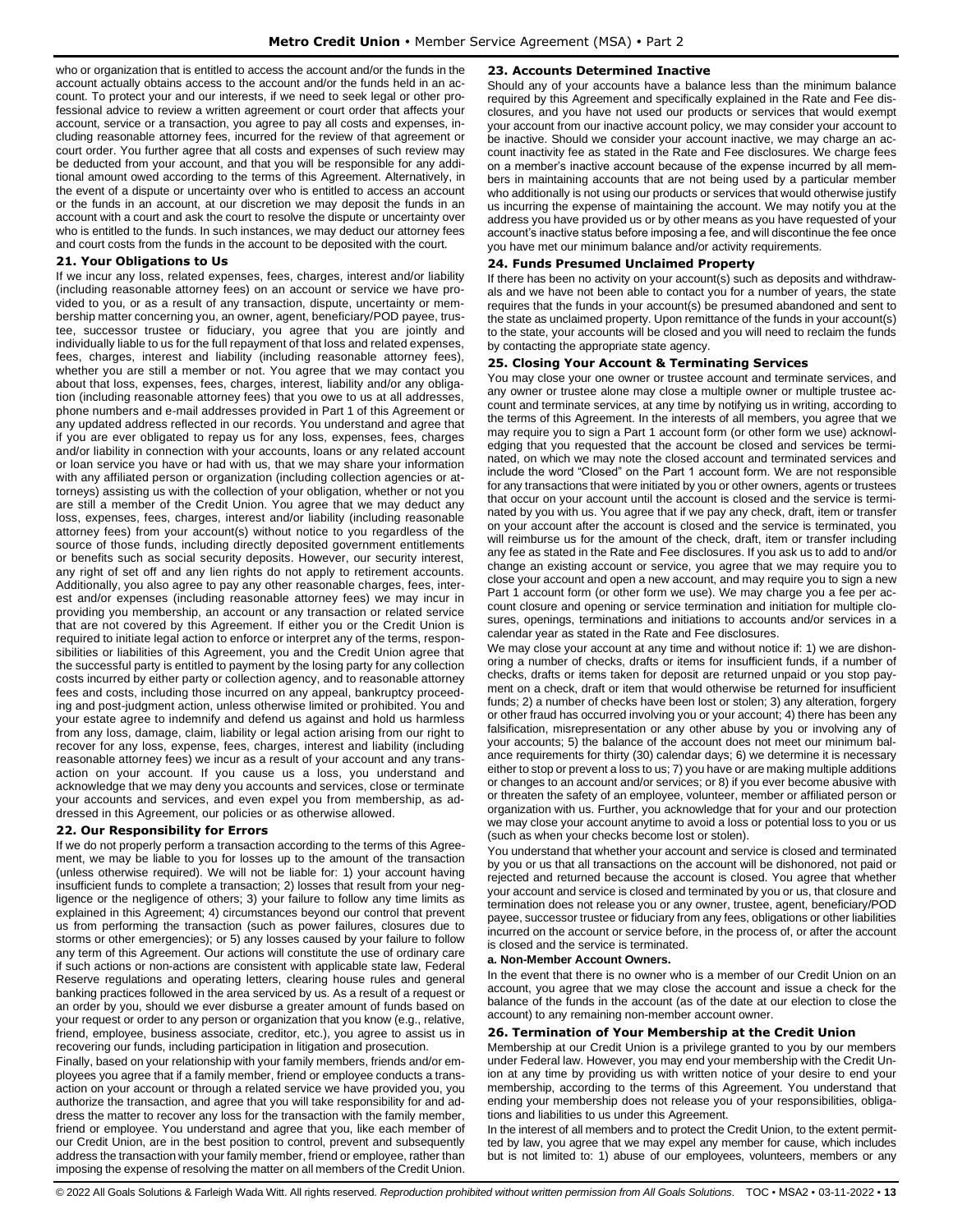affiliated persons and organizations, services or privileges; 2) failure to use our products or services to justify your continued participation in Credit Union membership; or 3) causing us a loss. You understand and acknowledge that for the protection and safety of our employees, volunteers, members or any affiliated persons and organizations, if you ever become abusive with or threaten the safety of, any of our employees, volunteers, members or any affiliated persons and organizations, we may close your accounts and terminate your services and membership immediately and without notice.

## <span id="page-13-0"></span>**27. Deceased Account Owners, Claims & Transactions**

## **a. Disbursal of Funds to Representative or Claimant.**

If you own a one owner account and have not designated any beneficiaries/POD payees on the account, upon your death the funds in the account will go to your estate and can be claimed by your legal representative or claimant (generally a creditor) subject to the terms of this Agreement. If you own a multiple owner account and have not designated any beneficiaries/POD payees on the account, upon your death your interest in the account and the funds in the account are owned by any surviving owner or owners of the account (subject to the terms of this Agreement), and upon the death of the final owner the funds in the account will go to the final deceased owner's estate and can be claimed by that owner's legal representative or claimant (generally a creditor) subject to the terms of this Agreement. You understand that it is your responsibility (and not ours) to inform your legal representative(s) about your account(s) at our Credit Union. You agree that any representative or claimant of your estate is bound by the terms of this Agreement. Upon an owner's death, we may require any estate representative or other claimant of the funds held in a deceased owner's account(s) to prove his or her authority as the representative of the estate or claimant of the funds and identification as the estate representative or claimant before we will release any funds held in any account. We may require an estate representative or claimant or anyone who claims an interest in funds held in a deceased owner's account to indemnify and defend us against and hold us harmless from any loss, damage, claim or liability before we will release the funds to the estate representative or claimant or other person. We may continue to honor all deposits, withdrawals, transfers and transactions on the account until we receive a certified copy of an owner's death certificate, along with proof of the representative's, claimant's or third person's authority as the representative, claimant or creditor of the estate and identification as the estate representative, claimant or creditor. To assure that we carry out your wishes, if we need to seek legal or other professional advice to review any documentation provided by a representative or claimant that affects your account, a service or a transaction, you agree that we may deduct all costs and expenses, including reasonable attorney fees, incurred for the review of that documentation from your account. Alternatively, if there is a dispute between purported representatives and/or claimants, and/or there is uncertainty about who is entitled to the funds in the account that we cannot resolve by referring to this Agreement, you agree that we may deposit the funds in an account with a court and ask the court to resolve the dispute or uncertainty over who is entitled to the funds. If we elect to deposit the funds with a court we may deduct our attorney fees and court costs from the funds in the account to be deposited with the court. If the funds are deposited with a court, you agree that the account may be closed and that all purported representatives and/or claimants will need to claim the funds by contacting the court.

#### **b. Disbursal of Funds to Beneficiary(s) or POD Payee(s).**

If you own a one owner account and have designated a Beneficiary(s)/POD payee(s) in Part 1 of this Agreement on the account, upon your death the beneficiary(s)/POD payee(s) will be entitled to the funds in the account (subject to the terms of this Agreement) upon proof of your death and the beneficiary's/POD payee's identification. If you designate more than one beneficiary/POD payee on the account, and do not specify the percentage amount to go to each beneficiary/POD payee in Part 1 of this Agreement (or other form we use), upon your death each beneficiary/POD payee will be entitled to his or her (or its) equal share of the funds in the account, which will be determined by dividing the amount of the funds in the account by the number of beneficiaries/POD payees designated on the account, and will own those funds without right of survivorship (which means that the deceased beneficiary's/POD payee's share of the funds would go to his or her estate). You understand that it is your responsibility (and not ours) to inform any person or organization that he, she or it is a beneficiary/POD payee on your account(s). If a beneficiary/POD payee on the account dies before you, it is your responsibility to notify us and change the account accordingly.

If you own a multiple owner account and have designated a beneficiary(s)/POD payee(s) in Part 1 of this Agreement on the account, upon your death, your interest in the account and the funds in the account are owned by any surviving owner or owners of the account (subject to the terms of this Agreement), and upon the death of the final owner the beneficiary(s)/POD payee(s) will be entitled to the funds in the account (subject to the terms of this Agreement) upon proof that all owners are deceased and the beneficiary's/POD payee's identification. If you designate more than one beneficiary/POD payee on the account, and do not specify the percentage amount to go to each beneficiary/POD payee in Part 1 of this Agreement (or other form we use), upon the death of the final owner on the account each beneficiary/POD payee will be entitled to his or her (or its) equal share of the funds in the account, which will be determined by dividing the amount of the funds in the account by the number of beneficiaries/POD payees designated on the account, and will own those funds without right of survivorship (which means that the deceased beneficiary's/POD payee's share of the funds would go to his or her

estate). You understand that it is your responsibility (and not ours) to inform any person or organization that he, she or it is a beneficiary/POD payee on your account(s). If a beneficiary/POD payee on the account dies before you, it is your responsibility to notify us and make any changes to the account. To assure that we carry out your wishes, if we need to seek legal or other professional advice to review any documentation provided by a beneficiary's/POD payee's representative or claimant that affects your account, you agree that we may deduct all costs and expenses, including reasonable attorney fees, incurred for the review of that documentation from your account.

## <span id="page-13-2"></span><span id="page-13-1"></span>**28. Your Irrevocable Waiver of Your Rights to Make Testamentary Dispositions from Any of Your Accounts**

You understand that it is your sole responsibility and not our responsibility to assure that the ownership and survivorship features of your accounts and services, as designated by you in Part 1 of this Agreement (the account form), accurately reflect and take into consideration your personal, domestic, business and estate planning needs (such as, but not limited to, those created, changed or terminated by marriage, children, adoption, separation, divorce, remarriage, death or as a result of any agency, guardianship, conservatorship, trusts, wills, incorporations, partnership agreements, contracts, indebtedness, etc.). If permitted by applicable state law, you irrevocably waive your rights to make testamentary dispositions from any account, and do so with the understanding that the ownership and survivorship features of an account (such as "multiple/joint account ownership with right of survivorship" and "beneficiary/POD payee" designations) control and supersede any inconsistent testamentary disposition. Because it is your responsibility to assure that the ownership and survivorship features of your account(s) and services accurately reflect and take into consideration your personal, domestic, business and estate planning needs, and because you can change, add or close or terminate an account or service at any time, you irrevocably waive your right to make a testamentary disposition from any account at the Credit Union, both now and in the future. As important, because you are in complete control of the ownership and survivorship features of your account(s) and services, and can change, add, close or terminate the account(s) and services at any time, and have agreed that we may rely exclusively on the terms of Parts 1 and 2 of this Agreement, upon your death we may rely exclusively on the terms of Parts 1 and 2 of this Agreement concerning all matters that affect your account(s) and services.

#### <span id="page-13-3"></span>**29. Arbitration and Class Action Waiver Agreement**

RESOLUTION OF DISPUTES BY ARBITRATION: THIS AGREEMENT CONTAINS IMPORTANT INFORMATION REGARDING YOUR DEPOSIT ACCOUNTS AND RELATED ELECTRONIC FINANCIAL SERVICES. IT PROVIDES THAT EITHER YOU OR WE CAN REQUIRE THAT CERTAIN DISPUTES BE RESOLVED BY BINDING ARBITRATION. ARBITRATION REPLACES THE RIGHT TO GO TO COURT, INCLUDING THE RIGHT TO A JURY TRIAL AND THE RIGHT TO PARTICIPATE IN A CLASS ACTION OR SIMILAR PROCEEDING. IN ARBITRATION, THE DISPUTE IS SUBMITTED TO A NEUTRAL PARTY, AN ARBITRATOR, INSTEAD OF A JUDGE OR JURY. ARBITRATION PROCEDURES MAY BE MORE LIMITED THAN RULES APPLICABLE IN COURT.

#### **a. Agreement to Arbitrate Disputes.**

Either You or We may elect, without the other's consent, to require that any dispute between us concerning Your Deposit Accounts (which includes share accounts) and the electronic financial services related to your Accounts be resolved by binding arbitration, except for those disputes specifically excluded below. This Arbitration Agreement and any arbitration conducted under it are governed by the Federal Arbitration Act (9 U.S.C. § 1 et seq.) and are not subject to any state law related to arbitration.

#### **b. Disputes Covered by Arbitration.**

Claims or disputes between you and us arising out of or relating to your Deposit Account(s), transactions involving your Deposit Account(s) and any related electronic financial service with us are subject to arbitration. Electronic financial services include online and mobile account access, bill pay, telephone access, and any other electronic service provided pursuant to our Electronic Funds Transfer Disclosures. Any claims or disputes arising from or relating to this agreement, any prior account agreement between us, any advertising, the application for, or the approval or establishment of your account are also included. Disputes include not only claims made directly by You, but also made by anyone connected with You or claiming through You, such as a joint account holder, account beneficiary, employee, representative, agent, predecessor or successor, heir, assignee, or trustee in bankruptcy. Claims are subject to arbitration, regardless of what theory they are based on or whether they seek legal or equitable remedies. Arbitration applies to any and all such claims or disputes, whether they arose in the past, may currently exist or may arise in the future. All such disputes are referred to in this section as "Claims".

## **c. Disputes Not Covered by Arbitration.**

Both you and we have the right to pursue a Claim in state court instead of arbitration for claims related to our collection of any negative balance or amounts you owe us under our Member Services Agreement, including but not limited to: fraud, counterfeit items and any unpaid account obligations. This exception applies if the Claim is in that court's jurisdiction and brought on an individual basis. Also, arbitration will not apply to Your Account as long as You are an active duty Service Member. Otherwise, this Agreement to arbitrate will apply without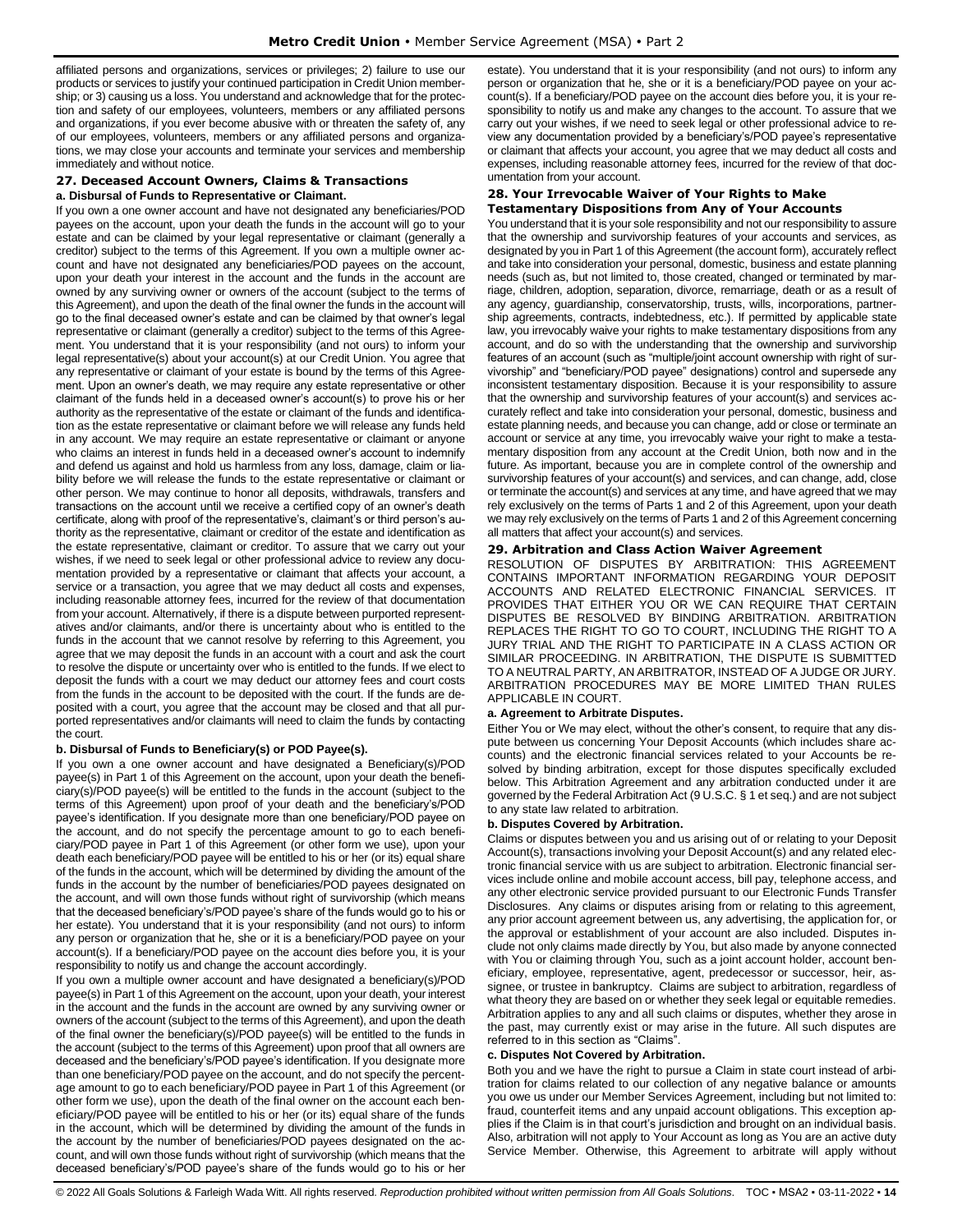limitation, regardless of whether 1) your account is closed; 2) you pay us in full any outstanding debt you owe; or 3) you file for bankruptcy.

#### **d. No Class Action or Joinder of Parties.**

YOU ACKNOWLEDGE THAT YOU AND WE AGREE THAT NO CLASS ACTION, CLASS-WIDE ARBITRATION, PRIVATE ATTORNEY GENERAL ACTION, OR OTHER PROCEEDING WHERE SOMEONE ACTS IN A REPRESENTATIVE CAPACITY, MAY BE PURSUED IN ANY ARBITRATION OR IN ANY COURT PROCEEDING, REGARDLESS OF WHEN THE CLAIM OR CAUSE OF ACTION AROSE OR ACCRUED, OR WHEN THE ALLEGATIONS OR FACTS UNDERLYING THE CLAIM OR CAUSE OF ACTION OCCURRED. Unless you and we both agree, claims of two or more persons may not be joined, consolidated, or otherwise brought together in the same arbitration (unless those persons are joint account holders or beneficiaries on your account and/or related accounts, or parties to a single transaction or related transaction), whether or not the claim may have been assigned.

## **e. Arbitration Procedure.**

The arbitration must be filed with the following neutral arbitration forum and must follow its rules and procedures for initiating and pursuing an arbitration:

JAMS

[www.jamsadr.com](http://www.jamsadr.com/)

## 1-800-352-5267 (toll-free)

The arbitration shall take place in the federal district in which you reside, or in which you entered into this Agreement. The arbitration shall be decided by a single, neutral arbitrator selected by both parties in accordance with the rules of the arbitration forum. The arbitration shall be administered by JAMS pursuant to its Comprehensive Arbitration Rules and Procedures and pursuant to JAMS' Streamlined Arbitration Rules and Procedures. Judgment on the arbitrator's award may be entered in any court having jurisdiction. This Arbitration Agreement does not preclude parties from bringing claims in small claims court or seeking provisional remedies in aid of arbitration from a court of appropriate jurisdiction. You or we may choose to have a hearing, be represented by counsel and conduct discovery. If the claim is brought by You, You will pay no more than \$250 of the filing costs and expenses and the remaining costs are borne by us. If we bring the claim, we pay for all filing fees and costs. Judgment on the arbitration award may be entered by any court of competent jurisdiction. We will not reimburse any fees if the arbitrator determines that your claim or dispute was frivolous or baseless. Each party shall be responsible for its own attorney fees in any arbitration unless the arbitrator awards attorney fees under applicable law or agreement.

#### **f. Right to Resort to Provisional Remedies Preserved.**

Nothing herein shall be deemed to limit or constrain our right to resort to selfhelp remedies, such as our federal statutory lien; our right of set-off; the right to restrain funds in an account; to interplead funds in the event of a dispute; to exercise any security interest we may hold in property; to comply with legal process; or to obtain provisional remedies such as injunctive relief, attachment, or garnishment by a court having appropriate jurisdiction; provided, however, that you or we may elect to arbitrate any dispute related to such provisional remedies. **g. Right to Reject this Arbitration Agreement.**

You have the right to opt out of this agreement to arbitrate if you tell us within 30 days after you opened your first Account or 30 days after we issued our Notice and this Agreement, whichever is later. To opt out, send us written notice including the following information: (i) Your written notice must include: your name, as listed on your account, your account number, and a statement that you reject this Arbitration Agreement, and (ii) You must send Your written notice to Us at the following address:

Metro Credit Union Attn: Compliance Department 14517 F Street, STE 211 Omaha, NE 68137

## **h. Acceptance of Arbitration and Class Action Waiver.**

Following receipt of this Binding Arbitration and Class Action Waiver Agreement and expiration of the rejection period, your decision not to reject this Agreement as confirmed by your continued use of your Account, confirms your agreement to be bound by the above terms for all of your Accounts and your Accounts will be bound by this Arbitration and Class Action Waiver Agreement.

#### <span id="page-14-0"></span>**30. This Agreement and State & Federal Law**

While your membership, accounts and services are primarily governed by Parts 1 and 2 of this Agreement, they are also governed by the applicable law of the state in which the branch or service center where you opened your account is located, or if you opened your account by mail, telephone, or our services that can be accessed online, the law of the State of Nebraska, federal law, federal reserve regulations and operating letters, clearing house rules and the recognized Credit Union practices used in the areas our Credit Union serves, as amended from time to time. If any term of this Agreement is in conflict with the applicable law, that term will be nullified to the extent that it is inconsistent with the law and the law will govern. Should any term of this Agreement be declared invalid, unenforceable or unlawful by a court, that term will not affect the validity of any other terms of this Agreement, which will continue in full force and effect.

## **Electronic Funds Transfer Disclosure**

<span id="page-14-1"></span>This Electronic Funds Transfer Disclosure describes your and our rights and responsibilities concerning electronic fund transfers (EFTs). EFTs are electronically initiated transfers of money involving an account with us and multiple access options, including Online Banking, direct deposits, automated teller machines (ATMs), Visa Check Card (Card), and ARTIE (Audio Response System) services.

## <span id="page-14-2"></span>**1. EFT Services**

## **a. Automated Teller Machines**

You may use your Card and personal identification number (PIN) at Automated Teller Machines (ATMs) of the Visa network, and such other machines or facilities as we may designate. At the present time, you may use your Card to:

- Withdraw cash from the checking account with us.
- Make deposits to the checking account.
- Make balance inquiries on the checking and savings accounts.

#### **b. Direct Deposit**

On the instruction of (i) your employer, (ii) the Treasury Department, or (iii) other financial institutions, we will accept direct deposits by EFT of your paycheck or of federal recurring payments, such as Social Security.

#### **c. Preauthorized Debits**

You may make direct withdrawals by EFT from the checking or regular savings account you have with us to a particular person or company, at least periodically, which you have arranged with that person or company, provided you have enough funds in the account with us to cover the payment.

#### **d. ARTIE (Audio Response)**

You may use a telephone to access the account with us and conduct EFTs by calling 402-552-7100. You must use your account number and PIN to access the accounts. At the present time you may use ARTIE to:

- Obtain balance information on the checking, savings, certificate and loan accounts with us.
- Transfer funds between the checking and savings accounts.
- Make loan payments from the savings or checking account.
- Determine if a particular item has cleared the checking account.
- Verify the date and amount of last payroll deposit.

#### **e. Online Banking**

If we approve the account you have with us for Online Banking/ACH, you may use a personal computer to access the account. For this service, you will need a personal computer with internet access. The address for Online Banking services is www.metrofcu.org. You must use your user ID and password to access the account. You are responsible for the installation, maintenance, and operation of your computer and software. We will not be responsible for any errors or failures involving any telephone service, internet service provider, your software installation or your computer. At the present time, you may use Online Banking to:

- Transfer funds between the checking and savings accounts with us.
- Obtain balance information related to the checking, savings, certificate, or loan accounts.
- Make loan payments from any checking or savings account to a loan account with us.
- Make payments to merchants (payees) using bill payment.
- Transfer funds to other US financial institutions.

Transactions involving the accounts you have with us are addressed by the MSA, whereas transactions involving a loan are addressed by the applicable loan agreement(s).

#### **f. Bill Payer**

You may use the Bill Payer service (accessed through Online Banking or Mobile Banking) to make payments to third parties. Use of the Bill Payer service requires enrollment in Online Banking and agreement to the Bill Payer service terms and conditions. You may use the Bill Payer service to:

- Make loan payments from any checking account to a loan account with us.
- Make payments from any checking account to another financial institution.
- Pay bills from any checking account with us.
- Transfer funds to other people using the account to account (A2A) or person to person (P2P) transfer feature.

Please note that if payment to a payee is made by check, the check may be processed and debited from your account before the scheduled payment date.

## **g. Mobile Banking**

Mobile Banking is a personal financial information management service that allows you to access account information, use Bill Payer and make such other transactions as described in the Online Banking Service Agreement using compatible and supported mobile phones and wireless devices ("Wireless Device"). You agree and understand that the Mobile Banking service may not be accessible or may have limited utility over some mobile telephone networks, such as while roaming. The services that you may access through Mobile Banking are the same account and service transactions available through Online Banking. When you register for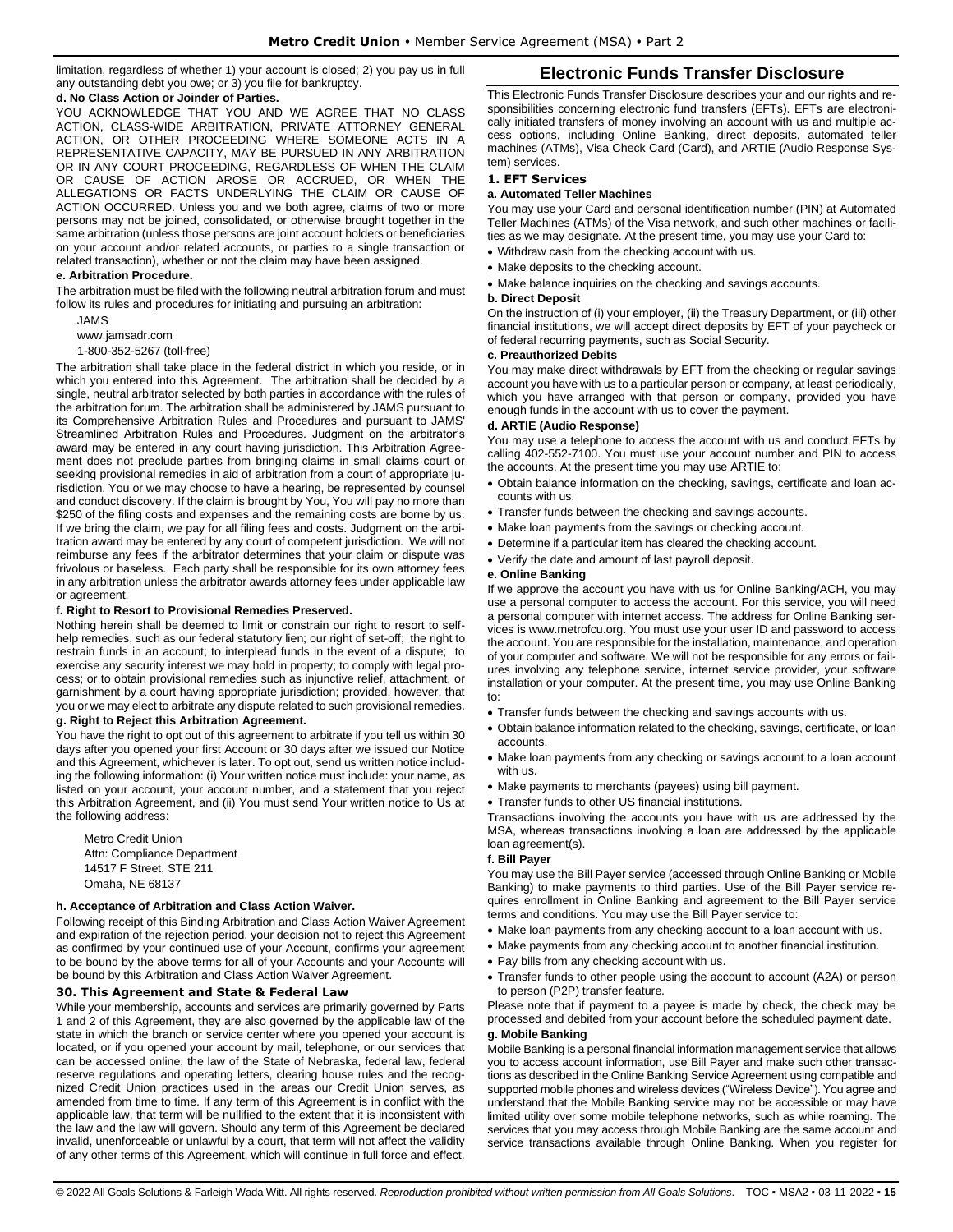Mobile Banking, the designated accounts and bill payment payees linked to the account through Online Banking will be accessible through Mobile Banking.

For all mobile check deposits, you must endorse the original paper check with your name and write: "For Mobile Deposit Only at Metro CU" in the endorsement area. If you fail to provide this endorsement, we may refuse the deposit and return it to you. You agree to indemnify the Credit Union from any liability or loss to the Credit Union arising from the payment of the original paper check without such required endorsement.

## **h. Visa Check Card**

You may use your Visa Check Card to purchase goods and services any place Visa is honored by participating merchants and merchants accepting the Card and PIN at point of sale (POS) terminals. Funds to cover your Card purchases will be deducted from the checking account. If the balance in the account is not sufficient to pay the transaction amount, we may treat the transaction as an overdraft request pursuant to any overdraft protection plan, or we may terminate all services under the MSA.

Some merchants may permit you to initiate debit and bill payment transactions with your card using either the Visa network or another network shown on your card. We will honor your debit transactions processed by any of these networks.

Depending on our authorization protocols and network availability, transactions processed over other networks may or may not require you to use your PIN to validate a transaction. Generally, you enter your card number or swipe your card and provide or enter a PIN. You may instead be asked to sign a receipt or payment authorization. Provisions applicable only to Visa transactions (such as Visa's zero liability protections) will not apply to non-Visa debit transactions and the liability rules for other EFTs in the section titled "Member Liability" will apply.

## **i. Electronic Check Transaction**

You may authorize a merchant or other payee to make a one-time electronic payment from the checking account using information from your check to pay for purchases, pay bills or pay other obligations ("Electronic Check Transactions"). You agree that your authorization for an electronic check transaction occurs when you initiate such a transaction after receiving any required notice regarding the merchant's right to process the transaction or payment, including any written sign provided by the merchant at the time of your transaction. All terms governing electronic funds transfer services will apply to Electronic Check Transactions, except the \$50 and \$500 limits of liability for unauthorized transactions in Section 4 (Member Liability) of this disclosure. You remain responsible for notifying us of any unauthorized electronic check transaction shown on your statement.

## <span id="page-15-0"></span>**2. Service Limitations**

#### **a. Automated Teller Machines**

**1) Withdrawals.** Cash withdrawals from ATMs can be made as often as you like. You may withdraw up to \$1,000 (if there are sufficient funds in the account) per business day. For purposes of determining whether you have reached the daily limit, a day ends at midnight. Friday, Saturday, Sunday, and holidays are considered as one business day for the purposes of this limit.

#### **b. ARTIE**

The accounts with us can be accessed under ARTIE via a touchtone telephone only. Not all push button phones are touchtone. Converters may be purchased for pulse and rotary dial phones. ARTIE will be available for your convenience seven (7) days a week. This service may be interrupted for a short time each day for data processing. If you call during this time, you will hear a message directing you to call back. We may limit the number of certain types of withdrawals from some accounts, as described in the "Rate and Fee Disclosure." No transfer or withdrawal may exceed the funds available in an account with us. We reserve the right to refuse any transaction which would draw upon insufficient funds, exceed a credit limit, lower an account below a required balance or otherwise require us to increase our required reserve on the account.

#### **c. Online Banking Service**

**1) Transfers**. We may limit the number of certain types of withdrawals from some accounts, as described in the "Rate and Fee Disclosure." Bill payer transactions are unlimited. You may transfer or withdraw up to the available balance in the account or available credit line at the time of the transfer, except as limited under other agreements. We reserve the right to refuse any transaction that would draw upon insufficient or unavailable funds, lower an account below a required balance or otherwise require us to increase our required reserve on the account.

**2) Account Information.** Account balance and transaction history information may be limited to recent account information. The availability of funds for transfer or withdrawal may be limited, due to the processing time for ATM transactions and our Funds Availability Disclosure.

**3) E-Mail and Stop Payment Requests.** We may not immediately receive email communications that you send and we will not take action based on e-mail requests until we actually receive your message and have a reasonable opportunity to act. Any stop payment request you transmit electronically is deemed to be a verbal request and will expire in fourteen (14) days unless confirmed in writing as addressed in the MSA. Contact us immediately regarding an unauthorized transaction or stop payment request.

## **d. Bill Payer A2A and P2P Transactions**

For A2A and P2P transfers, limits will be set at the time you use the service and will be disclosed to you prior to your use of the service.

#### **e. Mobile Banking**

You are fully responsible for understanding how to use Mobile Banking before you actually do so, and you must use Mobile Banking in accordance with any use or operational instructions posted on our web site. You are also responsible for your use of your Wireless Device and the Mobile Banking Service software provided to you. If you authorize the use of biometric login (for example, fingerprint or retinal scan) for Mobile Banking, the service may be accessed using any biometric login recognized by your wireless device, even if it is not your own. If you have permitted another person to use their own biometrics to authorize activity on your wireless device, their biometrics will also gain access to Mobile Banking if you have authorized biometric login. We will not be liable to you for any losses caused by your failure to properly use Mobile Banking, the Software or your Wireless Device. You may experience technical or other difficulties related to Mobile Banking that may result in loss of data, personalization settings or other Mobile Banking interruptions. We assume no responsibility for the timeliness, deletion, misdelivery or failure to store any user data, communications or personalization settings in connection with your use of Mobile Banking. We assume no responsibility for the operation, security, or functionality of any Wireless Device or mobile network that you utilize to access Mobile Banking. Financial information shown on Mobile Banking reflects the most recent account information available through Mobile Banking, and may not be current. You agree that we are not liable for delays in updating account information accessed through Mobile Banking. We are not responsible for any actions you take based on information accessed through the Mobile Banking app that is not current. If you need the most current account information, you agree to contact us directly.

#### **f. Visa Check Card**

There is no limit on the number of Visa Check Card purchase transactions you may make during a statement period. Visa purchases are limited to the balance available in an account. In addition, you may not make more than \$2,000 per day in purchase transactions. We reserve the right to refuse any transaction that would draw upon insufficient funds or require us to increase our required reserve on the account. We may set other limits on the amount of any transaction, and you will be notified of those limits. You are solely responsible for any disputes you may have with merchandise or services received using the Visa Check Card. We are not responsible for any damages, liability or settlement resolution as a result of the misrepresentation of quality, price, or warranty of goods or services by a merchant.

The use of a Card and Account with us are subject to the following conditions:

**1) Ownership of Cards.** Any Card or other device that we supply to you is our property and must be immediately returned to us, or to any person whom we authorize to act as our agent, or to any person who is authorized to honor the Card, according to instructions. The Card may be repossessed at any time at our sole discretion without demand or notice. You cannot transfer the Card or Account to another person.

**2) Honoring the Card.** Neither we nor merchants authorized to honor the Card will be responsible for the failure or refusal to honor the Card or any other device we supply to you. If a merchant agrees to give you a refund or adjustment, you agree to accept a credit to the account with us in lieu of a cash refund. You may not use the Card for any illegal or unlawful transaction. We may refuse to authorize any transaction that we believe may be illegal or unlawful.

**3) Currency Conversion; International Transaction Fee.** Purchases and withdrawals made in foreign countries will be billed to you in U.S. dollars. The currency conversion rate for international transactions, as established by Visa International, Inc., is a rate selected by Visa from the range of rates available in wholesale currency markets for the applicable central processing date, which may vary from the rate Visa itself receives, or the government-mandated rate in effect for the applicable central processing date. In addition, you will be charged an International Transaction Fee as set forth in the "Rate and Fee Disclosure" for any card transaction at a location in a foreign country or with a merchant located in a foreign country even if you initiate the transaction from within the United States.

#### <span id="page-15-1"></span>**3. Security of Personal Identification Number**

The Personal Identification Number (PIN) is established for your security purposes. The PIN is confidential and should not be disclosed to third parties or recorded. You are responsible for safekeeping your PIN. You agree not to disclose or otherwise make your PIN available to anyone not authorized to sign on the accounts with us. If you authorize anyone to have or use your PIN, that authority will continue until you specifically revoke such authority by notifying us. You understand that person may use Online Banking, online services or check card to review all of your account information and make account transactions. Therefore, we are entitled to act on transaction instructions received using your PIN and you agree that the use of your PIN will have the same effect as your signature in authorizing transactions. If you authorize anyone to use your PIN in any manner, that authority will be considered unlimited in amount and manner until you specifically revoke such authority by notifying us and changing your PIN immediately. You are responsible for any transactions made by such persons until you notify us that transactions and access by that person are no longer authorized and your PIN is changed. If you fail to maintain or change the security of these PINs and we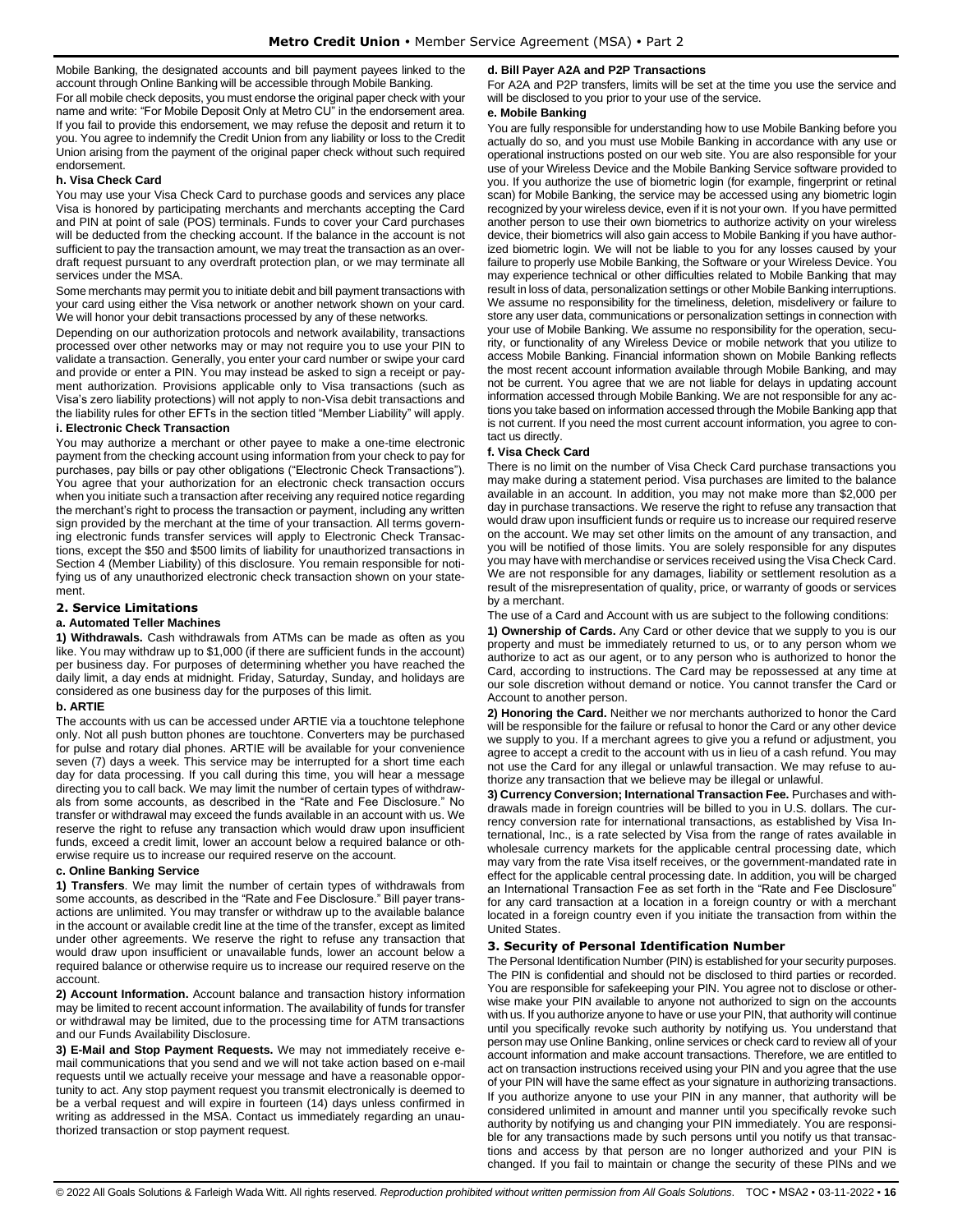suffer a loss, we may terminate your electronic fund transfer and account services immediately.

## <span id="page-16-0"></span>**4. Member Liability**

You are responsible for all transfers you authorize using your EFT services as explained in this disclosure, which is part of the MSA. If you permit other persons to use an EFT service, Card or PIN, you are responsible for any transactions they authorize or conduct on any of the accounts you have with us. However, tell us at once if you believe anyone has used the account, Card or PIN and accessed the accounts with us without your authority, or if you believe an electronic fund transfer has been made without your permission using information from your check. Telephoning is the best way of keeping your possible losses down. For Visa Debit Card purchase transactions, if you notify us of your lost or stolen card, you will not be liable for any losses, provided you were not negligent or fraudulent in handling the Card and you provide us with a written statement regarding your unauthorized Card claim, otherwise the following liability limits will apply. For all other EFT transactions except Electronic Check Transactions, if you tell us within two (2) business days, you can lose no more than \$50 if someone accessed the account with us without your permission. If you do not tell us within two (2) business days after you learn of the unauthorized use of the account or EFT service, and we can prove that we could have stopped someone from accessing the account without your permission if you had told us, you could lose as much as \$500. In no event will you be liable for more than \$50 for unauthorized withdrawals from a line of credit account.

Also, if your statement shows EFTs that you did not make, tell us at once. If you do not tell us within sixty (60) days after the statement was mailed or accessible to you, you may not get back any money lost after the sixty (60) days if we can prove that we could have stopped someone from making the transfers if you had told us in time. If a good reason (such as a hospital stay) kept you from telling us, we will extend the time periods. If you believe that someone has used the Card or PIN without your permission or you have lost your Card, call: 402-551- 3052 or toll-free at 800-301-8549, or write to us at: Metro Credit Union, 14517 F Street, Suite 211, Omaha, NE 68137.

## <span id="page-16-1"></span>**5. Business Days**

Our business days are Monday through Friday. Holidays are not included.

## <span id="page-16-2"></span>**6. Fees for EFT Services**

There are certain fees for EFT services, as described on the Rate and Fee Disclosure. We reserve the right to impose fees at a future date after we give you notice of such changes as required by law. If you request a transfer or check withdrawal from your personal line of credit account, such transactions may be subject to fees under the terms and conditions of your loan agreement. If you use an ATM that is not operated by us, you may be charged an ATM surcharge by the ATM operator or an ATM network utilized for such a transaction. The ATM surcharge will be debited from the account with us if you elect to complete the transaction.

# <span id="page-16-3"></span>**7. Right to Receive Documentation**

## **a. Periodic Statements**

All EFT transactions will be recorded on your periodic statement. You will receive a statement at least once every quarter. If you have an EFT transaction, you will receive a statement monthly.

## **b. Preauthorized Credits**

If you have a direct deposit made to the account at least once every sixty (60) days from the same source and you do not receive a receipt (such as a pay stub), you can use ARTIE, Online Banking or Mobile Banking or you can call us at 402-551-3052 or toll-free at 800-301-8549 to find out whether or not the deposit has been made.

## <span id="page-16-4"></span>**8. Account Information Disclosure**

We will maintain the confidentiality and privacy of your information in accordance with our Privacy Policy. We will disclose information to third parties about the account or the transfers you make in the following circumstances:

- As necessary to complete transfers.
- To verify the existence of sufficient funds to cover specific transactions upon the request of a third party, such as a credit bureau or merchant.
- To comply with government agency or court orders.
- If you give us your written permission.

## <span id="page-16-5"></span>**9. Our Liability for Failure to Make Transactions**

If we do not complete a transfer to or from an account with us on time or in the correct amount according to the MSA, we will be liable for your actual transaction loss or damage. Our sole responsibility for an error in a transfer will be to correct the error. You agree that neither we nor the service providers are responsible for any loss, property damage, or bodily injury, whether caused by the equipment, software, Credit Union, or by internet browser providers such as Microsoft (Microsoft Internet Explorer), Apple (Safari), Mozilla (Firefox), Google (Chrome) or by Internet access providers or by online service providers or by an agent or subcontractor for any of the foregoing. Nor will we or the service providers be responsible for any direct, indirect, special, or consequential economic or other damages arising in any way out of the installation, download, use, or maintenance of the equipment, software, online access services, or internet browser or access software. In this regard, although we have taken measures to provide security for communications from you to us via Online Banking and may have referred to such communication as "secured," we cannot and do not provide any

warranty or guarantee of such security. In states that do not allow the exclusion or limitation of such damages, our liability is limited to the extent permitted by applicable law. We will not be liable for the following:

- If, through no fault of ours, you do not have adequate funds in an account to complete a transaction, the account is closed or the transaction amount would exceed your credit limit on your line of credit.
- If you used the wrong identification code or you have not properly followed any applicable computer, Internet or Credit Union instructions for making transfers.
- If your computer fails or malfunctions or if our Online Banking system was not properly working and such a problem should have been apparent when you attempted such a transaction.
- If the ATM where you are making the transfer does not operate properly, does not have enough cash or you use a Card improperly.
- If circumstances beyond our control (such as fire, flood, telecommunication outages, postal strikes, equipment, or power failure) prevent the transaction.
- If the account with us is frozen because of a delinquent loan or is subject to a legal process or other claim.
- If the error was caused by a system beyond our control such as your Internet Service Provider, any computer virus, or problems related to software not provided by us.
- If you have not given us complete, correct, and current instructions so we can make a transfer.
- If the error was caused by any applicable ATM or payment system network. The ATM machine may retain a Card in certain instances, in which event you may contact us about its replacement.

We may establish other exceptions in addition to those listed above.

## <span id="page-16-6"></span>**10. Termination of EFT Services**

You agree that we may terminate your use of any EFT services if you, or any authorized user of an account or PIN, breach any term of the MSA, or if we have reason to believe that there has been an unauthorized use of a Card, account or identification code.

You or any other party to the account can terminate your use of any EFT services by notifying us in writing. Termination of service will be effective the first business day following receipt of your written notice. However, termination of EFT services will not affect the rights and responsibilities of the parties under the MSA for transactions initiated before termination.

# <span id="page-16-7"></span>**11. Preauthorized Electronic Fund Transfers**

## **a. Stop Payment Rights**

If you have arranged in advance to allow a third party to make regular EFTs from the account(s) with us for money you owe them, you may stop payment of these preauthorized transfers from the account. You must notify us verbally or in writing at any time up to three (3) business days before the scheduled date of a preauthorized transfer. We may require written confirmation of the stop payment order to be made within fourteen (14) days of any verbal notification. If we do receive the written confirmation, the verbal stop payment order will cease to be binding fourteen (14) days after it has been made.

## **b. Notice of Varying Amounts**

If regular payments may vary in amount, the person you are going to pay is required to tell you ten (10) days before each payment when it will be made and how much it will be. You may choose instead to get this notice only when the payment would differ by more than a certain amount from the previous payment or when the account would fall outside certain limits that you set.

## **c. Liability for Failures on Preauthorized Transfers**

If you order us to stop one of these payments three (3) business days or more before the transfer is scheduled, and we do not do so, we will be liable for your losses or damages.

## <span id="page-16-8"></span>**12. Notices**

We reserve the right to change the terms of our EFT services. We will mail or make accessible a notice to you at least twenty-one (21) days before the effective date of any change, as required by law. Use of any EFT service is subject to existing regulations governing the account with us and any future changes to those regulations.

## <span id="page-16-9"></span>**13. Statement Errors**

In case of errors or questions about EFTs, telephone us at 402-551-3052 or tollfree at 800-301-8549 and send us a written notice. We must hear from you no later than sixty (60) days after we sent the first statement on which the problem appears. In your notice:

- Tell us your name and account number.
- Describe the transfer you are unsure about, and explain as clearly as you can why you believe it is an error or why you need more information.
- Tell us the dollar amount of the suspected error.

If you tell us verbally, we may require that you send us your complaint or question in writing within ten (10) business days. We will tell you the results of our investigation within ten (10) business days after we hear from you and will correct any error promptly. For errors related to transactions occurring within thirty (30) days after the first deposit to the account (new accounts), we will tell you the results of our investigation within twenty (20) business days. If we need more time, however, we may take up to forty-five (45) days to investigate your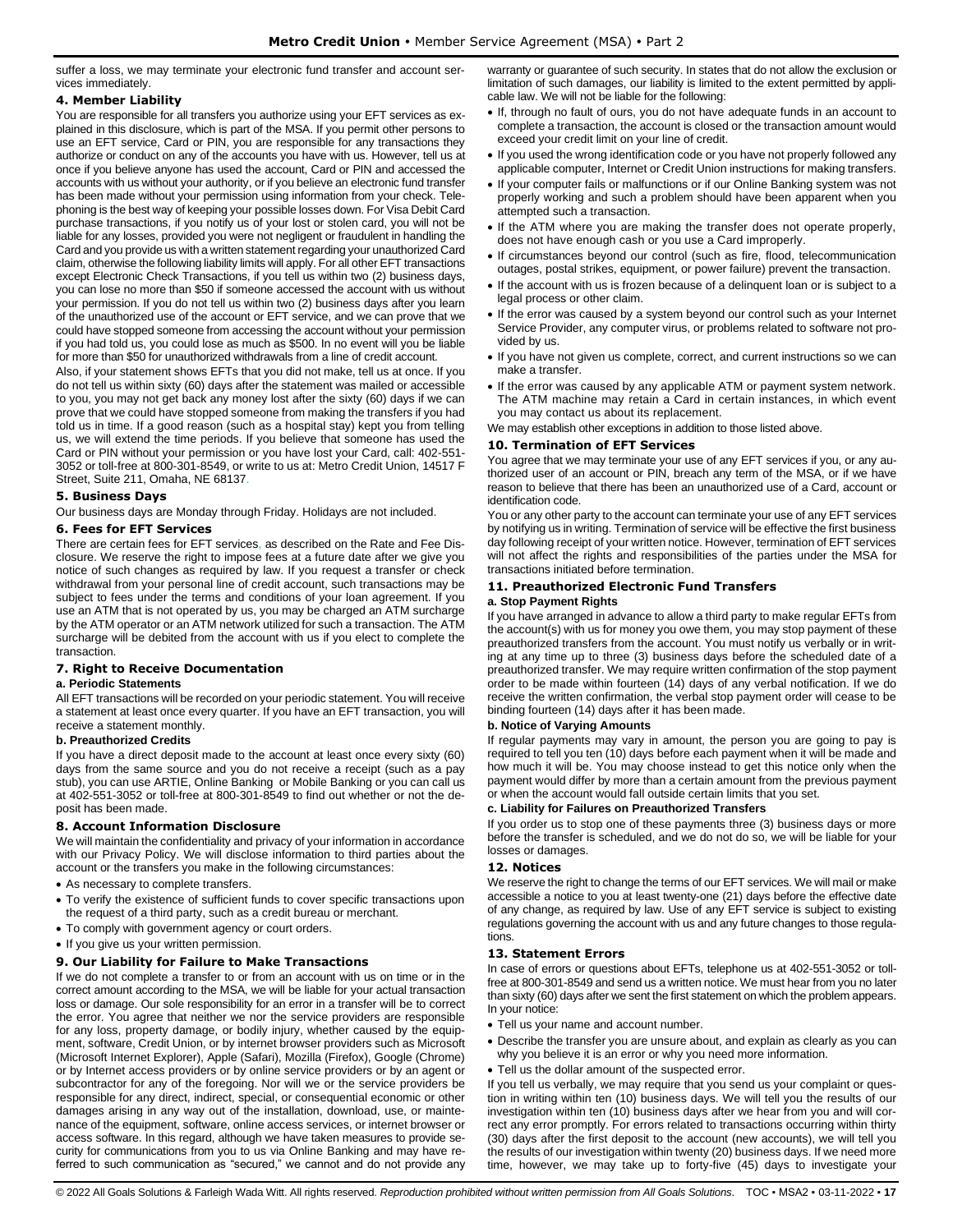complaint or question (ninety (90) days for POS (point of sale) transaction errors, new account transaction errors, or errors involving transactions initiated outside the United States). If we decide to do this, we will recredit the account within ten (10) business days (five (5) business days for Visa Check Card transactions) for the amount you think is in error, so that you will have the use of the money during the time it takes us to complete our investigation. If we ask you to put your complaint or question in writing and we do not receive it within ten (10) business days, we may not recredit the account.

If we decide after our investigation that an error did not occur, we will deliver or mail to you an explanation of our findings within three (3) business days after the conclusion of our investigation. If you request, we will provide you copies of documents (to the extent possible without violating other members' rights to privacy) used in our conclusion that the error did not occur.

## <span id="page-17-0"></span>**14. ATM Safety Notice**

The following information is a list of safety precautions regarding the use of Automated Teller Machine (ATM) and night deposit facilities.

- Be aware of your surroundings, particularly at night.
- Consider having someone accompany you when the ATM or night deposit facility is used after dark.
- If another person is uncomfortably close to you at the time of your transaction, ask the person to step back before you complete your transaction.
- Refrain from displaying your cash at the ATM or night deposit facility. As soon as your transaction is complete, place your money in your purse or wallet. Count the cash later in the safety of your car or home.
- If you notice anything suspicious at the ATM or night deposit facility, consider using another ATM or night deposit facility or coming back later. If you are in the middle of a transaction and you notice something suspicious, cancel the transaction, take your card or deposit envelope, and leave.
- If you are followed after making a transaction, go to the nearest public area where people are located.
- Do not write your Personal Identification Number or code on your card.
- <span id="page-17-1"></span>• Report all crimes to law enforcement officials immediately.

## **Funds Availability Disclosure**

This policy applies to checking accounts. Deposits to other accounts may be subject to longer holds in our sole discretion. Deposits made through mobile banking are not subject to this policy and may be subject to longer holds in our discretion.

#### <span id="page-17-2"></span>**1. General Policy**

Our policy is to make the first \$225 of your deposit (or the first \$5,525 of funds from government and other specified checks as described below) available on the day we receive your deposit. The remaining funds from your check deposits will become available to you on the first business day after the day we receive your deposit. Funds from cash or electronic deposits may be available immediately.

Funds from deposits made at automated teller machines ("ATMs") we do not own or operate will not be available until the fifth (5th) business day after the business day of your deposit. ATMs that we own or operate are identifiable by our name displayed on the ATM. Once they are available, you can withdraw the funds in cash and we will use the funds to pay checks that you have written.

For determining the availability of your deposits, every day is a business day, except Saturdays, Sundays, and federal holidays. If you make a deposit before we close at any Credit Union branch, on a business day that we are open, we will consider that day to be the day of your deposit. However, if you make a deposit after our closing or on a non-business day, we will consider that the deposit was made on the next business day we are open.

#### <span id="page-17-3"></span>**2. Government and Other Specified Checks**

Funds from the first \$5,525 of a business day's total deposits of U.S. Treasury checks, U.S. Postal Service money orders, checks drawn on Federal Reserve Banks or Federal Home Loan Banks, checks drawn on state or local governments, cashier's checks, certified checks and teller's checks, will be available on the day we receive the deposit if the deposit meets certain criteria (for example, the check must be payable to you). The excess over \$5,525 may be available on the first business day after the day of your deposit.

## <span id="page-17-4"></span>**3. Reservation of Right to Hold**

In some cases, we will not make all of the funds that you deposit by check available to you on the first business day after the day of your deposit. In such cases, funds will not be available until the second (2nd) business day after the day of your deposit. However, the first \$225 of your deposit will be available on the first (1st) business day after the day of your deposit.

If we are not going to make all of the funds from your deposit available on the first business day of your deposit, we will notify you at the time you make your deposit. We will also tell you when the funds will be available. If your deposit is not made directly to one of our employees, or if we decide to take this action after you have left the premises, we will mail you the notice by the business day after we receive your deposit. If you will need the funds from a deposit right away, you should ask us when the funds will be available.

## <span id="page-17-5"></span>**4. Holds on Other Funds**

If we cash a check for you that is drawn on another financial institution, we may withhold the availability of a corresponding amount of funds that are already in your account. Those funds will be available at the time funds from the check we cashed would have been available if you had deposited it. If we accept for deposit a check that is drawn on another financial institution, we may make funds from the deposit available for withdrawal immediately but delay your availability to withdraw a corresponding amount of funds that you have on deposit in another account with us. The funds in the other account would then not be available for withdrawal until the time periods that are described elsewhere in this disclosure for the type of check that you deposited.

## <span id="page-17-6"></span>**5. Longer Delays May Apply**

We may delay your ability to withdraw funds deposited by check into your account an additional number of days under certain circumstances. Federal law provides for exceptions to the federal funds availability schedules when:

- We believe a check you deposit will not be paid.
- You deposit checks totaling more than \$5,525 on any one day.
- You deposit a check that has been returned unpaid.
- You have overdrawn your account repeatedly in the last six (6) months.
- There is an emergency, such as failure of communications or computer equipment.

We will notify you if we delay your ability to withdraw your funds for any of these reasons, and we will tell you when the funds will be available. They will generally be available no later than the seventh (7th) business day after the business day of your deposit.

#### <span id="page-17-7"></span>**6. Cash Withdrawal Limitation.**

When funds are subject to a hold beyond the first business day after your deposit, we place certain limitations on withdrawals in cash. A total of \$450 of funds subject to a hold that are becoming available on a particular day will become available for withdrawal in cash at or after 5:00 p.m. on that day. Any remaining funds will be available for withdrawal in cash on the following business day.

#### <span id="page-17-8"></span>**7. Special Rules for New Accounts**

The following rules may apply during the first thirty (30) days your account is open:

- **a.** Funds from cash, wire transfers, and electronic direct deposits may be available on the business day we receive the deposit.
- **b.** Funds from the first \$5,525 of a business day's total deposits of Treasury checks, U.S. Postal Service money orders, checks on the Federal Reserve Banks or Federal Home Loan Banks, state and local checks, cashier's checks, certified checks and teller's checks, will be available on the business day following the business day of the deposit if the deposit meets certain criteria (for example, the check must be payable to you). The excess over \$5,525 may not be available until the ninth (9<sup>th</sup>) business day after the business day of your deposit.
- **c.** Funds from all other check deposits may not be available until the ninth (9<sup>th</sup>) business day after the day of your deposit.

#### <span id="page-17-9"></span>**8. Foreign Checks**

Checks drawn on financial institutions located outside the United States are not subject to these policies. Such checks must be specifically identified and processed. Generally, availability of funds from foreign check deposits will be delayed until we have collected the funds from the institutions on which they are drawn.

#### **Important Information for Starting a New Account**

To help the government fight the funding of terrorism and money laundering activities, the U.S.A. Patriot Act requires all financial institutions to obtain, verify, and record information that identifies each person who starts an account. What this means for you: when you start an account, we will ask for your name, physical address, date of birth, taxpayer identification number, and other information that will allow us to identify you. We may also ask to see your driver's license or other identifying documents. We will let you know what additional information is required.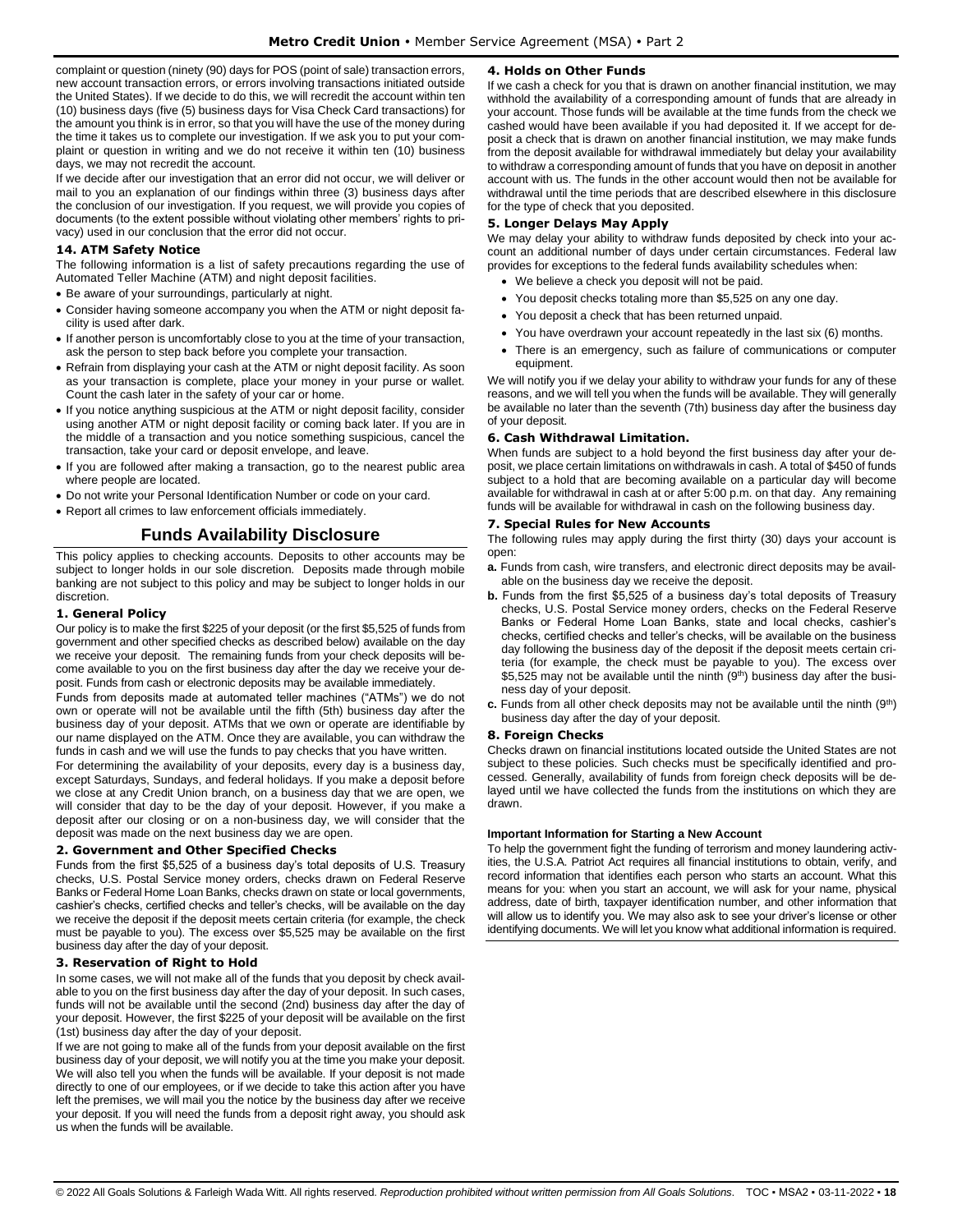# **Privacy Notice**

**Revised March 2022**

<span id="page-18-0"></span>

| <b>FACTS</b> | WHAT DOES METRO CREDIT UNION DO<br><b>WITH YOUR PERSONAL INFORMATION?</b>                                                                                                                                                                                                                                                                                                                         |
|--------------|---------------------------------------------------------------------------------------------------------------------------------------------------------------------------------------------------------------------------------------------------------------------------------------------------------------------------------------------------------------------------------------------------|
| Why?         | Financial companies choose how they share your personal information. Federal law gives<br>consumers the right to limit some but not all sharing. Federal law also requires us to tell you<br>how we collect, share, and protect your personal information. Please read this notice carefully<br>to understand what we do.                                                                         |
| What?        | The types of personal information we collect and share depend on the accounts or services you<br>have with us. This information can include:<br>• Name, address, Social Security Number, and income<br>• Account balances and payment history<br>• Credit history and credit scores<br>• When you are no longer our member, we continue to share your information as described in<br>this notice. |
| How?         | All financial companies need to share members' personal information to run their everyday<br>business. In the section below, we list the reasons financial companies can share their<br>members' personal information; the reasons Metro Credit Union chooses to share; and whether<br>you can limit this sharing.                                                                                |

| Reasons we can share your personal information                                                                                                                                         |  | Does Metro<br><b>Credit Union</b><br>share? | Can you limit<br>this sharing? |
|----------------------------------------------------------------------------------------------------------------------------------------------------------------------------------------|--|---------------------------------------------|--------------------------------|
| For our everyday business purposes-such as to process your<br>transactions, maintain your account(s), respond to court orders and legal<br>investigations, or report to credit bureaus |  | Yes                                         | No.                            |
| For our marketing purposes—to offer our products and services to you                                                                                                                   |  | <b>Yes</b>                                  | No.                            |
| For joint marketing with other financial companies                                                                                                                                     |  | Yes                                         | No.                            |
| For our affiliates' everyday business purposes-information about<br>your transactions and experiences                                                                                  |  | No.                                         | We do not share                |
| For our affiliates' everyday business purposes-information about<br>your creditworthiness                                                                                              |  | N <sub>o</sub>                              | We do not share                |
| For our affiliates to market to you                                                                                                                                                    |  | No.                                         | We do not share                |
| No.<br>For non-affiliates to market to you                                                                                                                                             |  | We do not share                             |                                |
| $0.1 \rightarrow 1.005$ FF4, $0.050$ and $\frac{1}{2}$ is a subjected in $\frac{1}{2}$ in $\frac{1}{2}$ in $\frac{1}{2}$                                                               |  |                                             |                                |

**Questions?** Call us at 402-551-3052 or visit us online at www.metrofcu.org**.**

**More information about your privacy continued on next page.**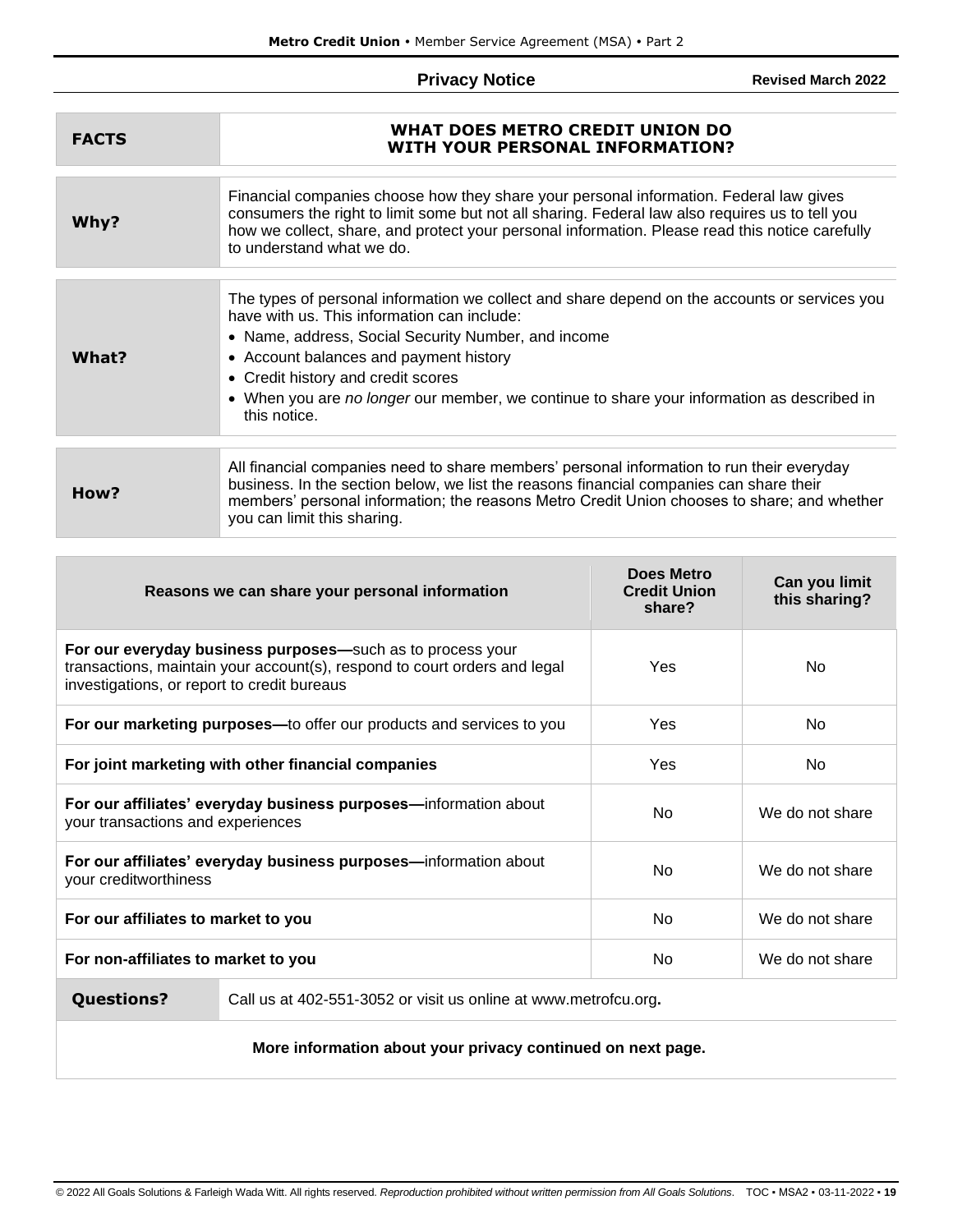Our Privacy Notice continued

| Who We Are                                           |                                                                                                                                                                  |  |
|------------------------------------------------------|------------------------------------------------------------------------------------------------------------------------------------------------------------------|--|
| Who is providing this notice?                        | Metro Credit Union.                                                                                                                                              |  |
| What We Do                                           |                                                                                                                                                                  |  |
| How does Metro Credit<br>Union protect pour porqueoi | To protect your personal information from unauthorized access and use, we use<br>coourity moogures that comply with foderal low. These moogures include computer |  |

| Union protect my personal<br>information?                          | security measures that comply with federal law. These measures include computer<br>safeguards, secured files and buildings, procedural safeguards and safe record<br>storage. We will continue to review and modify our security controls in the future to<br>deal with changes in products, services and technology.                                        |
|--------------------------------------------------------------------|--------------------------------------------------------------------------------------------------------------------------------------------------------------------------------------------------------------------------------------------------------------------------------------------------------------------------------------------------------------|
| How does Metro Credit<br>Union collect my<br>personal information? | We collect your personal information, for example, when you<br>• open an account<br>• apply for a loan<br>• use your credit or debit card<br>• pay your bills<br>• make deposits to or withdrawals from your accounts<br>We also collect your personal information from others, including credit bureaus or<br>other companies.                              |
| Why can't I limit all sharing?                                     | Federal law only gives you the right to limit only:<br>• sharing for affiliates' everyday business purposes—information about your<br>creditworthiness<br>• affiliates from using your information to market to you<br>• sharing for non-affiliates to market to you<br>State laws and individual companies may give you additional rights to limit sharing. |

| <b>Definitions</b>    |                                                                                                                                                                                                                       |
|-----------------------|-----------------------------------------------------------------------------------------------------------------------------------------------------------------------------------------------------------------------|
| <b>Affiliates</b>     | Companies related by common ownership or control.<br>They can be financial and nonfinancial companies.<br>• Metro Credit Union has no affiliates.                                                                     |
| <b>Non-affiliates</b> | Companies not related by common ownership or control.<br>They can be financial and nonfinancial companies.<br>• Metro Credit Union does not share with non-affiliates so they can market to you.                      |
| Joint marketing       | A formal agreement between nonaffiliated financial companies that together market<br>financial products or services to you.<br>• Investment companies<br>• Insurance companies<br>• Other financial service providers |